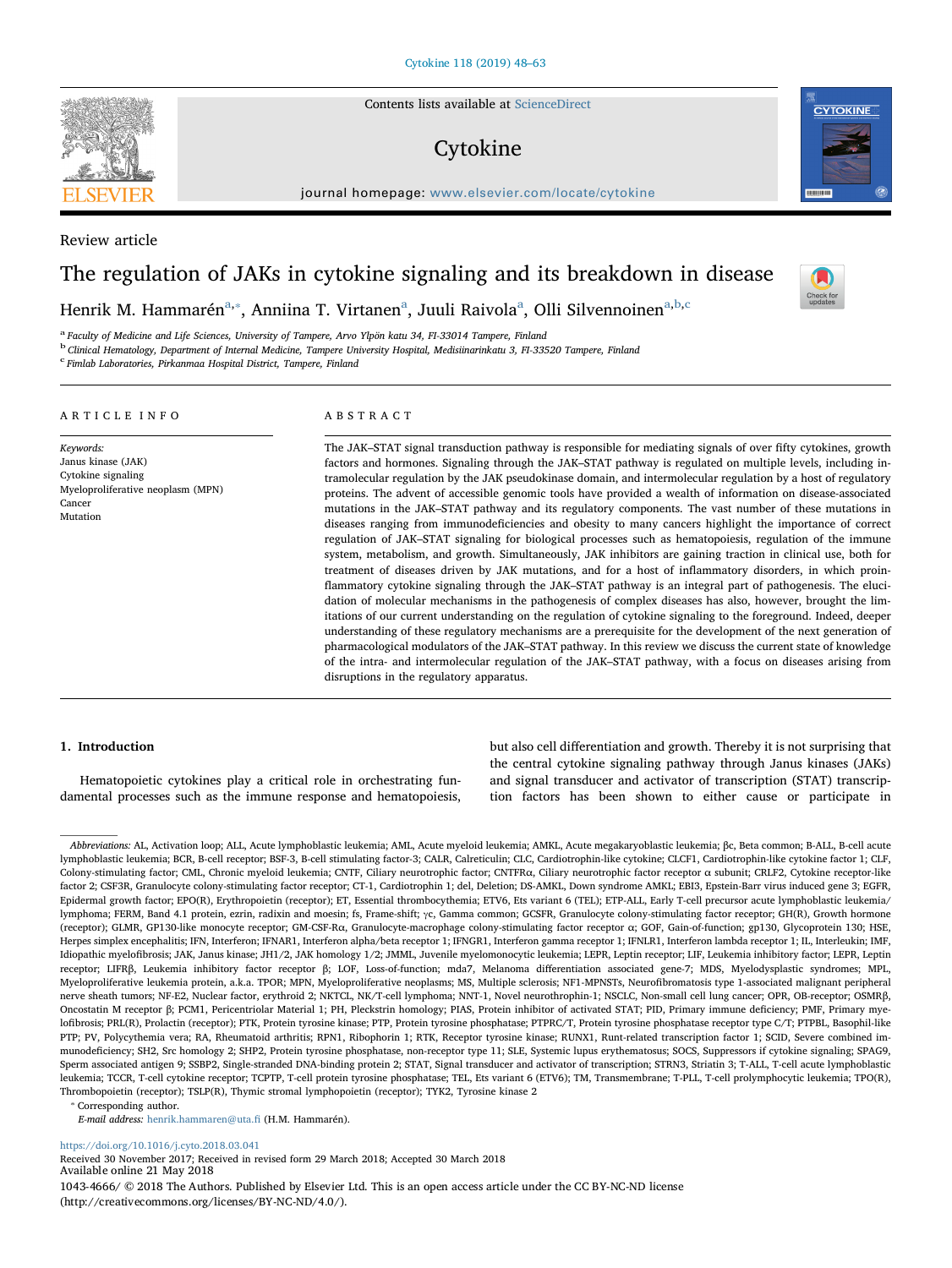### <span id="page-1-7"></span>Table 1

Type I and II cytokines, their receptor chain configurations, as well as the corresponding JAKs and STATs are shown. JAKs and STATs critical for signaling identified with the highest confidence are shown in **bold**, associated JAKs and STATs for which the data is weaker are shown in parentheses. Cytokines that signal through the same receptor-JAK–STAT configuration are separated by commas. Synonyms are separated by a slash. In case of three or more often-used synonyms and for additional explanations, see footnotes.

|                                      |                   | Cytokine                                      | Receptor chain(s)              |                 |                               | <b>JAKs</b>           | <b>STATs</b>                                 | References           |
|--------------------------------------|-------------------|-----------------------------------------------|--------------------------------|-----------------|-------------------------------|-----------------------|----------------------------------------------|----------------------|
| TYPE II CYTOKINE<br><b>RECEPTORS</b> | IFN family        | IFN-I (typeI)                                 | IFNAR1                         |                 | IFNAR2                        | JAK1, TYK2            | STAT1, STAT2, STAT3,<br>STAT4 (STAT5, STAT6) | [154, 155]           |
|                                      |                   | IFN- $\gamma$ (typeII)                        | IFNGR1                         |                 | IFNGR2                        | JAK1, JAK2            | STAT1                                        | [150, 154, 155]      |
|                                      |                   | IL-28a, IL-28b, IL-                           | $IL-28R/$                      |                 | $IL-10R\beta$                 | JAK1, TYK2            | STAT1, STAT2, STAT3,                         | $[154, 156 - 158]$   |
|                                      |                   | $29^{\ddagger}$                               | IFNLR1                         |                 |                               |                       | STAT5                                        |                      |
|                                      |                   | $IL-10$                                       | $IL-10Ra$                      |                 | $IL-1OR\beta$                 | JAK1, TYK2            | STAT3, STAT1                                 | $[154 - 156]$        |
|                                      |                   | $IL-19$                                       | IL-20 $Ra$                     |                 | IL-20 $R\beta$                | JAK1, JAK2            | STAT3, STAT1                                 | [150, 154, 156]      |
|                                      |                   | IL-20, IL-24/mda7                             | IL-20 $R\alpha$ or IL-<br>22R  |                 | IL-20 $R\beta$                | JAK1, JAK2            | STAT3, STAT1                                 | [150, 151, 154, 156] |
|                                      |                   | IL-22/IL-TIF <sup><math>\uparrow</math></sup> | $IL-22R$                       |                 | $IL-10R\beta$                 | JAK1, TYK2            | STAT3, STAT1, (STAT5)                        | [150, 154]           |
|                                      |                   | IL-26/AK155                                   | IL-20 $Ra$                     |                 | IL-10 $R\beta$                | JAK1, TYK2            | STAT3, STAT1                                 | [151, 154, 156]      |
| TYPE I CYTOKINE<br><b>RECEPTORS</b>  | gp130<br>family   | $IL-6$                                        | IL-6 $R\alpha$                 |                 | gp130                         | JAK1, JAK2,<br>TYK2   | STAT3, STAT1                                 | [90, 154, 155]       |
|                                      |                   | $IL-11$                                       | IL-11Rα                        |                 | gp130                         | JAK1, JAK2,<br>TYK2   | STAT3, STAT1                                 | [90, 154, 155]       |
|                                      |                   | ${\rm LIF}$                                   | $LIFR\beta$                    |                 | gp130                         | JAK1, JAK2,<br>TYK2   | STAT3, STAT1                                 | [90, 154, 155, 159]  |
|                                      |                   | <b>CNTF</b>                                   | $C\text{NTFR}\alpha$           | $LIFR\beta$     | gp130                         | JAK1, (JAK2,<br>TYK2) | STAT3, (STAT1)                               | [90, 154, 155, 160]  |
|                                      |                   | CLCF1 $§$ , NP                                | $CNTFR\alpha$                  | $LIFR\beta$     | gp130                         | JAK1, (JAK2)          | STAT3, STAT1                                 | [90, 154, 160]       |
|                                      |                   | $CT-1$                                        | $CNTFR\alpha$                  | $LIFR\beta$     | gp130                         | JAK1, (JAK2,<br>TYK2) | STAT3                                        | [90, 154, 155]       |
|                                      |                   | <b>OSM</b>                                    | $OSMR\beta$ or<br>$LIFR\beta$  |                 | gp130                         | JAK1, (JAK2,<br>TYK2) | STAT3, STAT1                                 | [90, 154, 155, 159]  |
|                                      |                   | $IL-31$                                       | IL-31 $R\alpha$<br><b>GLMR</b> |                 | $OSMR\beta$                   | JAK1, (JAK2)          | STAT3, STAT5, STAT1                          | [154, 161]           |
|                                      |                   | G-CSF                                         |                                | GCSFR/<br>CSF3R |                               | JAK1, (JAK2)          | STAT3                                        | [90, 154, 155]       |
|                                      |                   | Leptin                                        |                                | LEPR/OBR        |                               | JAK2                  | STAT3                                        | $[154]$              |
|                                      |                   | IL-12 $(p35 + p40)$                           | IL-12R $\beta$ 2               |                 | IL-12R $\beta$ 1              | TYK2, JAK2            | STAT4                                        | $[153 - 155]$        |
|                                      |                   | IL-23 $(p19 + p40)$                           | $IL-23R$                       |                 | IL-12R $\beta$ 1              | TYK2, JAK2            | STAT3, STAT4, STAT1                          | [153, 154]           |
|                                      |                   | IL-27 $(p28 + EBI3)^{  }$                     | $IL-27R\alpha$                 |                 | gp130                         | JAK1, JAK2,<br>TYK2   | STAT1, STAT3, STAT4,<br>(STAT5)              | [90, 153, 154]       |
|                                      |                   | IL-35 $(p35 + EBI3)^{#}$                      | IL-12R $\beta$ 2               |                 | gp130                         | JAK1, JAK2            | STAT1, STAT4                                 | [153, 154]           |
|                                      | $\gamma_c$ family | $IL-2$                                        | IL-2R $\alpha$                 | IL-2R $\beta$   | $\gamma_{\rm c}$              | JAK1, JAK3,<br>(JAK2) | STAT5, (STAT3)                               | [90, 154, 155, 162]  |
|                                      |                   | $IL-4$                                        | IL-4 $R\alpha$                 |                 | $\gamma_{\rm c}$              | JAK1, JAK3            | STAT6                                        | [90, 154, 155, 162]  |
|                                      |                   | $IL-7$                                        | IL-7 $R\alpha$                 |                 | $\gamma_{\rm c}$              | JAK1, JAK3            | STAT5, (STAT3)                               | [90, 154, 155, 162]  |
|                                      |                   | $IL-9$                                        | IL-9Rα                         |                 | $\gamma_{\rm c}$              | JAK1, JAK3            | STAT5, STAT3                                 | [90, 154, 155, 162]  |
|                                      |                   | $IL-15$                                       | IL-15 $R\alpha$                | IL-2R $\beta$   | $\gamma_{\rm c}$              | JAK1, JAK3            | STAT5, (STAT3)                               | [90, 154, 162]       |
|                                      |                   | $IL-21$                                       | $IL-21R$                       |                 | $\gamma_c$                    | JAK1, JAK3            | STAT3, STAT5, (STAT1)                        | [90, 154, 162]       |
|                                      |                   | <b>TSLP</b>                                   | IL-7 $R\alpha$                 |                 | TSLPR/                        | JAK1, JAK2            | STAT1, STAT3, STAT4,                         | [154, 162, 163]      |
|                                      |                   | $IL-13$                                       | IL-4 $R\alpha$                 |                 | CRLF <sub>2</sub><br>$IL-13R$ | JAK1, JAK2,<br>TYK2   | STAT5, STAT6<br>STAT6, (STAT3)               | [154, 155, 162]      |
|                                      | IL-3/ $\beta_c$   | $IL-3$                                        | IL-3R $\alpha$                 |                 | $\beta_c$ (gp140)             | JAK2, JAK1            | STAT5, STAT3                                 | [90, 154, 155, 164]  |
|                                      |                   | $IL-5$                                        | IL-5 $R\alpha$                 |                 | $\beta_c$ (gp140)             | JAK2                  | STAT5, STAT1, STAT3                          | [90, 154, 155]       |
|                                      |                   | GM-CSF                                        | $GM$ -CSF-R $\alpha$           |                 | $\beta_c$ (gp140)             | JAK2                  | STAT5                                        | [90, 154, 155]       |
|                                      | Single            | <b>EPO</b>                                    | <b>EPOR</b>                    |                 |                               | JAK2                  | STAT5                                        |                      |
|                                      | chain             | GH                                            | GHR                            |                 |                               | JAK2                  | STAT5, (STAT3)                               |                      |
|                                      |                   | PRL                                           | PRLR                           |                 |                               | JAK2                  | STAT5                                        |                      |
|                                      |                   | TPO                                           | TPOR/MPL                       |                 |                               | JAK2                  | STAT5                                        |                      |
|                                      |                   |                                               |                                |                 |                               |                       |                                              |                      |

<span id="page-1-0"></span>\* In humans this family consists of 12 IFN-αs, IFN-ω and Limitin (a.k.a. IFN-ζ).

<span id="page-1-2"></span> $\dagger$  IL-22 also has a soluble receptor IL-22BP, which probably works as an agonist in vivo [\[150,151\]](#page-13-1).

<span id="page-1-1"></span>‡ Interleukins 28 and 29 are also called Type III IFNs, or IFN-λs, as follows: IL-29/IFN-λ1, IL-28a/IFN-λ2, and IL-28b/IFN-λ3.

<span id="page-1-3"></span>§ a.k.a. CLC, CLF, NNT-1, BSF-3; CLCF1 is secreted either with sCNTFR or CRLF1.

<span id="page-1-4"></span> $^{\,||}$  IL-27 p28 subunit is also called IL-30, which might signal through IL-6R $\alpha$  [\[152\]](#page-13-4).

<span id="page-1-5"></span>¶ a.k.a. WSX-1, TCCR.

<span id="page-1-6"></span> $*$  IL-35 has also been reported to signal through IL-12Rβ2 or gp130 homodimers [\[153\]](#page-13-3).

tumorigenesis. The first demonstration of this were the identification of rare oncogenic fusions involving the JAK kinase domain, e.g., the TEL/ ETV6-JAK2 translocation resulting in leukemia driven by constitutively dimeric and active JAK2 kinase domain [\[1\].](#page-10-0) Subsequently, several other JAK2 fusions have been identified [\[2\]](#page-10-1) as well as JAK2 gene am-plifications in lymphomas [\[3\]](#page-10-2) and triple-negative breast cancer [\[4\]](#page-10-3). Nevertheless, somatic JAK driver mutations are most commonly found in hematological malignancies, where a single oncogenic JAK2 mutation, JAK2 V617F, underlies more than half of all classical myeloproliferative neoplasm (MPN) cases (reviewed in [\[5,6\]](#page-10-4)). JAK mutations are also common in leukemia, where, e.g., somatic JAK1 mutations are found in 10–20% of T-cell acute lymphoblastic leukemia (T-ALL) and JAK2 mutations in ∼ 20% of down syndrome-associated B-ALL [\[5\]](#page-10-4).

Recently, (epi)genetic changes in JAKs, STATs, as well as regulatory components of the pathway have also been increasingly linked to other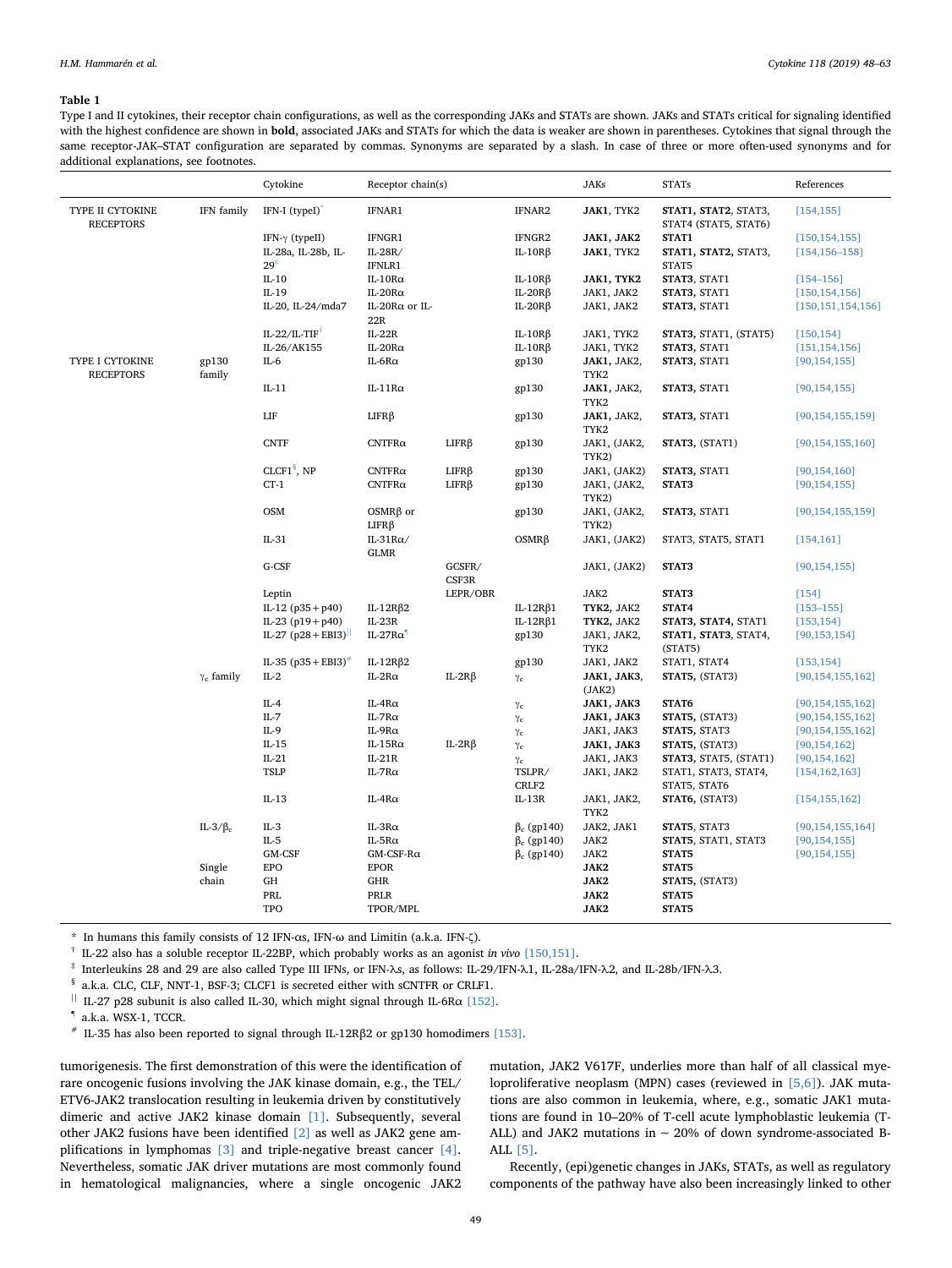cancers. Examples include hepatitis B-associated hepatocellular carcinoma (JAK1 mutations in ∼9% of patients), large granular lymphocytic leukemia (STAT3 mutations in 40% of patients), prostate cancer (amplification of STAT5A/B locus) and non-small cell lung cancer (NSCLC, hypermethylation of suppressor of cytokine signaling (SOCS) 3 promoter) (reviewed in [\[7\]\)](#page-10-5). Furthermore, several cytokines, particularly interleukin (IL-)6 mediate critical signals for the growth of solid tumors, and inhibition of JAK kinases by small-molecular weight inhibitors has been shown to efficiently abrogate tumor formation or restore sensitivity to other protein tyrosine kinase (PTK) inhibitors in xenograft models [\[8,9\]](#page-10-6). Currently, clinical JAK inhibition is focused on the treatment of MPNs [\[10\]](#page-10-7) and rheumatoid arthritis (RA) [\[11\]](#page-10-8), and clinical trials with JAK inhibitors are ongoing also in other autoimmune and inflammatory diseases [\[12\].](#page-10-9) Mounting evidence of the involvement of the JAK–STAT pathway in cancer, however, has already led to clinical trials with JAK inhibitors in, e.g., pancreatic cancer [\[13\]](#page-11-0), advanced solid tumors (ClinicalTrials identifier: NCT02646748), NSCLC (NCT02917993), and triple-negative breast cancer (NCT02876302).

The majority of clinical JAK mutations concentrate in the pseudokinase domain of the protein and highlight the importance of understanding the molecular mechanisms of normal and pathogenic JAK signaling. Given the prevalence of JAK mutations as well as the broad involvement of JAK-mediated signaling in disease, this understanding is a vital prerequisite for developing better future therapies with potential for wide-ranging implications. In this review, we discuss the current views on the molecular basis of regulation of JAKs, as well as mechanisms of JAK deregulation in disease.

## 2. Jaks and the JAK–STAT pathway

JAKs are intracellular, non-receptor PTKs, but constitutively associated with their cognate receptors [\[14](#page-11-1)–16]. There are four JAKs in mammals, birds, and fish (JAK1–3, TYK2), with JAK1, JAK2 and TYK2 being ubiquitously expressed, while expression of JAK3 being mostly restricted to cells of hematopoietic origin [\[17\]](#page-11-2). JAKs are multi-domain proteins consisting of an N-terminal FERM-domain, a SH2-like domain, a so-called pseudokinase domain (JAK homology 2, JH2) and the catalytically active, signaling PTK domain (JH1). The FERM and SH2-like domains mediate the interaction of JAKs with their receptors [\[18,19\]](#page-11-3), as well as regulating JAK kinase activity by as-of-yet unknown mechanisms [\[20,21\]](#page-11-4). Recent crystal structures have revealed that the FERM and SH2 domains form a structurally tightly-linked continuous unit with the receptor peptide running over, and intimately contacting both domains [\[22](#page-11-5)–25].

The most defining JAK domain is probably the pseudokinase domain, JH2, which constitutes the second kinase domain, and thus the second face of its two-faced namesake ancient Roman god Janus. JH2 strongly resembles eukaryotic protein kinases, but shows a distinct pattern of deviations from active kinases including lacking the catalytic aspartate, which is replaced by an asparagine in all JAK JH2s, thus gaining them the classification of 'pseudokinase' [26–[28\].](#page-11-6) JH2 has critical regulatory functions, and is a veritable hotspot for clinically relevant mutations, including driver mutations underlying hematopoietic malignancies (JAK2 mutations), leukemia and lymphomas (all JAKs), and cancer (JAK1, JAK3), discussed in more detail below [\[5\]](#page-10-4). Lastly, JAKs consist of a C-terminal active PTK domain, JH1 , which is closely related to the kinase domain of receptor tyrosine kinases (RTKs), like epidermal growth factor receptor (EGFR), and seems to be evolutionarily distinct from JH2 [\[29\]](#page-11-7).

JAKs mediate signaling of around sixty different cytokines, hormones, and growth factors ranging from regulators of the immune system and hematopoiesis, like interleukins (IL), interferons (IFN), erythropoietin (EPO), and thrombopoietin (TPO), to regulators of development and metabolism, like prolactin (PRL) and growth hormone (GH) (see [Table 1\)](#page-1-7) [\[30\]](#page-11-8). Signaling through the JAK–STAT pathway ([Fig. 1A](#page-2-0)) is initiated by binding of a cytokine to the extracellular

<span id="page-2-0"></span>

Fig. 1. The JAK–STAT signaling pathway and its regulation. A) Overview of the JAK–STAT signaling pathway using erythropoietin (EPO) signaling as an example. The most important intermolecular regulators are depicted along with their point of action along the signaling pathway. B) Characterized phosphorylation sites along JAK2. Activating phosphorylation sites are shown in green and inhibiting in red. The effect of Y206 phosphorylation on kinase activity is uncertain. See also [Table 3](#page-7-0). C) The JH2–JH1 inhibitory interaction using JAK2 as an example [\[44\]](#page-11-9). Sites of known clinical activating JAK2 mutations are shown with red spheres ( $\alpha$  carbon), and most important mutations are highlighted. The two inhibitory phosphorylation sites, pS523 and pY570, are encircled. D) Close-up of the D873–R683 interaction, along with surrounding residues, all of which are known sites of activating mutations [\(Table 2\)](#page-4-0). E) The phenylalanine stack around F617 in JAK2 V617F crucial for V617F-induced JAK2 activation.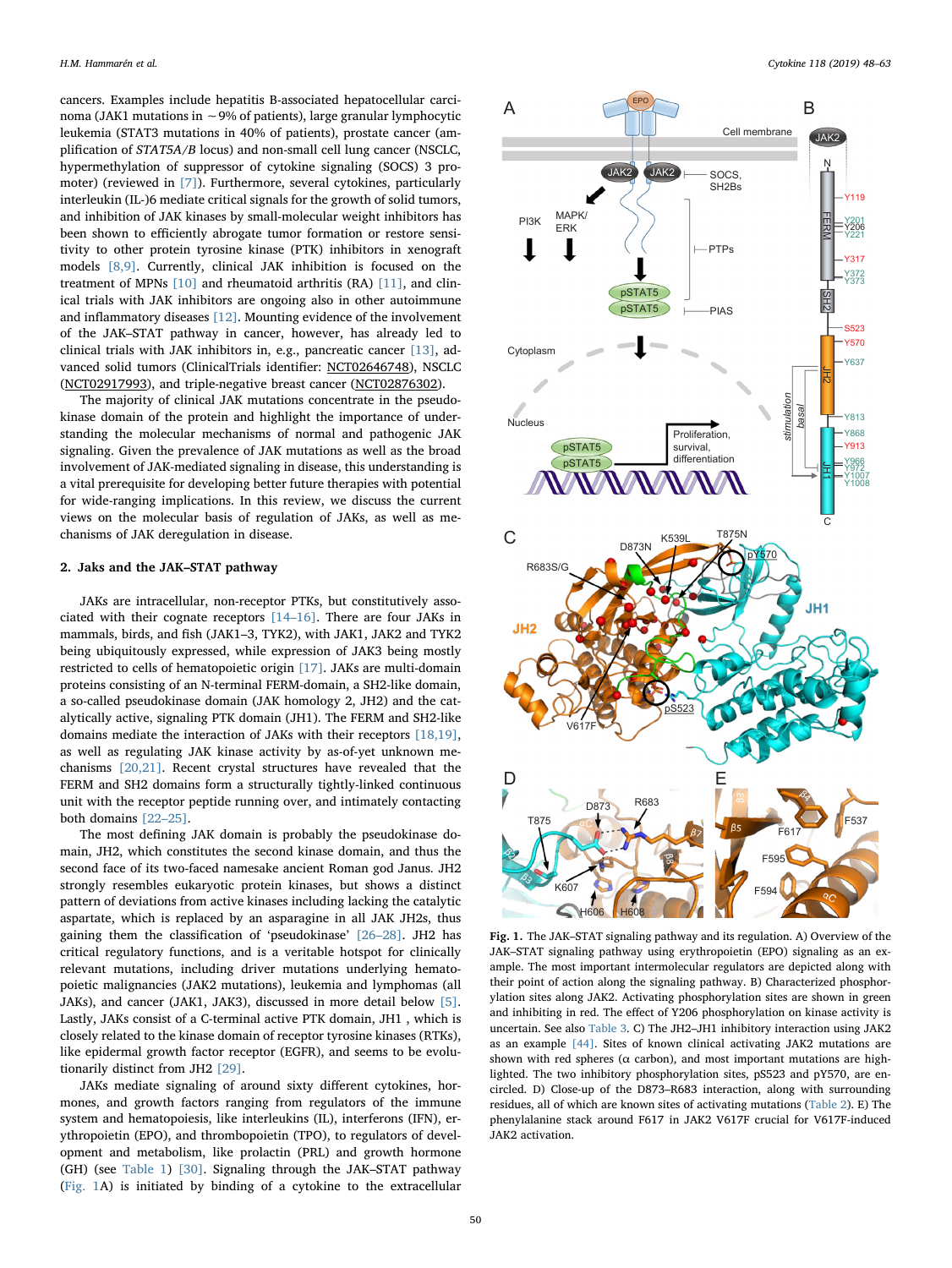portions of its cytokine receptor chain(s). This induces dimerization, oligomerization, or a conformational change of the receptor complex [\[31\]](#page-11-10), which activates associated JAKs inducing trans-autophosphorylation of the activation loop (AL) of JAK JH1s [\[32\]](#page-11-11) and a subsequent increase in catalytic activity [\[33\].](#page-11-12) The molecular details of this activation mechanism are still unknown with multiple competing models currently under investigation (see below) [\[34\]](#page-11-13). Activated JAKs next phosphorylate specific tyrosines on the receptor chains, which serve as docking sites for SH2 domain-containing signaling molecules like STATs [\[35\].](#page-11-14) Receptor-bound STATs are next phosphorylated by JAKs on a specific tyrosine in the C-terminal tail, enabling SH2-mediated dimerization of STATs, and subsequent translocation into the nucleus [\[35](#page-11-14)–37], where they act as transcription factors with far-reaching effects on regulation of transcription and epigenetics (reviewed in [\[38\]](#page-11-15)). This simple signal transduction pathway of cytokine receptors, associated JAKs, downstream STATs, along with key protein regulators is evolutionarily conserved throughout bilateria [\[39\]](#page-11-16).

### 3. Regulation of JAK activity

Activity of the JAK–STAT pathway is tightly regulated on multiple levels to ensure suppression of signaling in the absence of cytokine stimulation, but also to allow rapid, transient activation upon stimulation [\(Fig. 1\)](#page-2-0). Regulation relies primarily on control of JH1 tyrosine kinase activity by intra- and intermolecular mechanisms, as well as on controlling the availability of parts of the signaling machinery. Many of these levels of regulation are initiated or modulated by phosphorylation of regulatory residues on JAKs, receptors, and STATs

## 3.1. Intramolecular regulation of JAK activity

The most basic level of regulation of JAK tyrosine kinase activity is by the AL of JH1. Isolated JH1, when produced using recombinant protein technology, is constitutively active and able to autophosphorylate its AL in solution leading to full activation of the domain's enzymatic activity [\[33,40,41\]](#page-11-12). In PTKs, this phosphorylation is usually necessary to relieve inhibition caused by the insertion of the unphosphorylated AL into the active site of the domain [\[42\]](#page-11-17). However, no crystal structures of JH1 currently exist of this presumed inactive form [\[43\]](#page-11-18), and recent molecular dynamics data have suggested, that activation of JH1 via phosphorylation of its AL is not (only) due to vacation of the active site, but rather, due to destabilization of the autoinhibitory JH2–JH1 interaction [\[44\].](#page-11-9)

## 3.2. Inhibition and activation of JH1 by JH2

Early domain deletion experiments indicated that both JH2 and JH1 were needed for JAK-mediated signaling [45–[48\].](#page-11-19) Subsequently, work on JAK2 and JAK3 found that loss of JH2 was also associated with increased basal JAK activity (i.e. in the absence of cytokine stimulation) [\[47,48\].](#page-11-20) Furthermore, adding JH2 to isolated JH1 in cells or in recombinant constructs has been shown to significantly decrease kinase activity of JH1 [\[40,41,47,49\]](#page-11-21). Thus, JH2 is a regulatory domain with two roles: firstly, inhibition of the kinase activity of JH1 in the absence of stimulation and, secondly, mediation of the stimulatory signal from the cytokine receptor to JH1 [\[48\]](#page-11-22). Both of these functions are strikingly apparent in the effects of various known clinical and experimental JAK mutations, as JH2 harbors both gain-of-function and loss-of-function mutations [\[46,50\]](#page-11-23) (see [Table 2](#page-4-0)).

Recently, virtually identical structures of a JH2–JH1 interaction were proposed by long time scale molecular dynamics simulations for JAK2 [\[44\]](#page-11-9) and a crystal structure for TYK2 [\[41\]](#page-11-24), which provide explanation for JH2-mediated inhibition of JH1 ([Fig. 1C](#page-2-0)). In the interaction, JH2 binds to the hinge-side of JH1 in a front-to-back orientation, loosely analogous to the interaction seen in the autoinhibited structure of Src kinase, in which SH2-SH3 domains bind to the hinge-

side of the kinase domain [\[51\].](#page-11-25) In the JH2–JH1 interaction, JH1 activity is probably inhibited by an opening of the catalytic site and conformational restriction of the JH1 lobes preventing the conformational dynamics of JH1 needed for the kinase reaction.

The simulation-derived, autoinhibitory JAK2 JH2–JH1 interaction includes two previously known, JAK2-specific inhibitory phosphorylation sites: JAK2 S523 and Y570 [\[52](#page-11-26)–55] [\(Fig. 1B](#page-2-0), [Table 3](#page-7-0)), phosphorylation of both of which is expected to strengthen the interaction ([Fig. 1C](#page-2-0)) [\[44\]](#page-11-9).

### 3.3. Activation of JAKs by mutation

The inhibitory JH2–JH1 interaction interface harbors the majority of known clinical and experimental activating JAK mutations, and disruption of the inhibitory interaction thus provides an explanation for the hyperactive phenotype. Striking examples are mutations in JAK2 JH2 β7-β8 and αC-β4, and JH1 β2-β3 loops, which contain JAK2 R683 and D873 that form an ionic interaction over the JAK2 JH2–JH1 interface ([Fig. 1](#page-2-0)D). Mutations in these loops (including mutations of R683 and D873 themselves) are expected to weaken the JH2–JH1 interaction by disrupting the R683–D873 link. Similarly, these residues are also known mutation sites in other JAKs [\(Table 2\)](#page-4-0), indicating that the identified mode is likely to be conserved across all four JAKs. The multitude of known JAK2 exon 12 mutations ([Table 2](#page-4-0)), on the other hand, fall into the SH2-JH2 linker region, which probably makes extensive contacts along the JH2–JH1 interface [\[44\],](#page-11-9) and has previously been shown to be important in suppression and regulation of basal activity [\[19,56\].](#page-11-27) Similarly, mutations such as JAK2 V617 are expected to disrupt the conformation of the SH2-JH2 linker, which is probably (at least part of) the activation mechanism of, e.g., JAK2 V617F.

However, it is currently unclear, whether the high activating potency of, e.g., JAK2 V617F is explained by SH2-JH2 linker-mediated disruption of the JH2–JH1 interaction alone, or whether a distinct activating intra- or intermolecular interaction is involved. Indeed, analysis of recombinant JAK2 fragments has shown that introduction of V617F to JH2-JH1 constructs only increases catalytic activity by ∼3 fold [\[40\]](#page-11-21), suggesting that another mechanism beyond disruption of the JH2–JH1 might be needed to explain the abnormally high activity of JAK2 V617F in vivo. CoIP experiments with full-length JAK2 have suggested that addition of the V617F mutation leads to a JAK2–JAK2 interaction in vitro, which cannot be detected with wild-type JAK2 [\[57\]](#page-11-28). The high density of activating mutations in the N lobe of JH2 as well as the SH2-JH2 linker has also been suggested to be circumstantial evidence for an activating interaction, probably involving these regions [\[58\]](#page-11-29). Transformation by practically all activating JAK2 mutations (including JAK2 V617F) requires the presence of cytokine receptors [59–[61\]](#page-11-30), which could be due to requirements for an activating transinteraction. Alternatively, the receptor could function as a simple scaffold allowing co-localization of activated JAKs with their substrate (s). Data showing that correct orientation of the receptor chains are not needed for activation by JAK2 V617F [\[62\]](#page-11-31) support the latter model.

Analysis of experimental mutations capable of inhibiting activation by clinical disease mutations (e.g., JAK2 V617F) has identified regions in JH2 required for mutational activation. These regions include the SH2-JH2 linker [\[63\],](#page-11-32) a functional ATP-binding pocket in JH2 (at least in JAK1, JAK2 [\[64\]](#page-11-33), and JAK3 (Raivola, Hammarén, Silvennoinen et al, manuscript in preparation)), as well as JH2  $\alpha$ C [\[62,65,66\]](#page-11-31). Indeed, molecular dynamics simulations of JAK2 JH2 suggest that V617F induces stabilization of JH2  $\alpha$ C, which can be reversed by addition of the inhibiting  $\alpha$ C mutation JAK2 F595A thus breaking the phenylalanine stack around F617 [\(Fig. 1](#page-2-0)E) [\[67\]](#page-11-34). Similarly, loss of JH2 ATP-binding is likely to suppress mutational activation by destabilizing  $\alpha$ C [\[64\]](#page-11-33). Interestingly, these mutations have been reported to not strongly inhibit cytokine-dependent JAK activation, suggesting that activation by cytokine could be mechanistically distinct from activation by mutations like JAK2 V617F [\[57,62,64](#page-11-28)–66]. Whether this is due to a distinct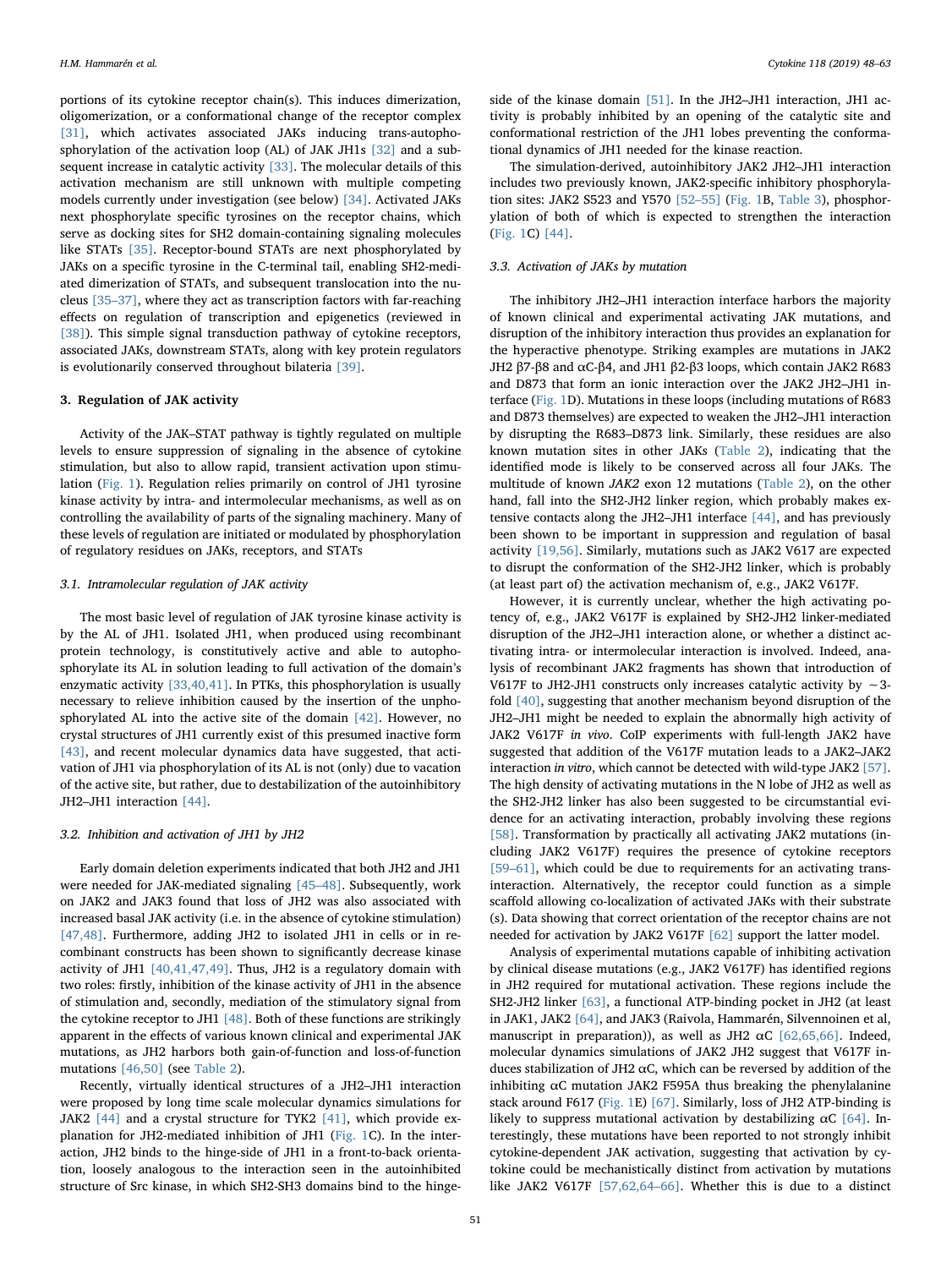## <span id="page-4-0"></span>Table 2

Clinical mutations in JAKs. Data in the table were expanded from similar compilations in [\[41,165](#page-11-24)–167]. Kinase activity – measured as basal JAK activation loop phosphorylation (e.g., JAK2 Y1007/1008), STAT phosphorylation, or transcriptional activity in reporter assay: +/− increase/decrease in activity, respectively. An increase in activity (+) refers to basal (unstimulated) activity (e.g., ligand-independent activation by JAK2 V617F); for decreased activity (−) signaling upon stimulation is included (e.g., cytokine-irresponsive JAK3 SCID mutations); NE – no appreciable effect. fs – frame-shift. Due to the increased pace of genetic analysis of patient samples, experimentally uncharacterized mutations are only shown, if of special interest.

| Exon $#$ | JAK domain Mutation                |                        | Kinase<br>activity               | Effect                                                | Associated disease                                          | Reference                |
|----------|------------------------------------|------------------------|----------------------------------|-------------------------------------------------------|-------------------------------------------------------------|--------------------------|
| JAK1     |                                    |                        |                                  |                                                       |                                                             |                          |
| 3        | <b>FERM</b>                        | <b>I62V</b>            |                                  |                                                       | B-ALL and T-ALL                                             | $[168]$                  |
| 3        | <b>FERM</b>                        | S71C                   |                                  |                                                       | ETP-ALL                                                     | $[169]$                  |
| 4        | <b>FERM</b>                        | <b>D82A</b>            |                                  | Might lower receptor association (shown together with | Gynecologic tumors                                          | [167, 170]               |
|          |                                    |                        |                                  | <b>JAK1 Y81A)</b>                                     |                                                             |                          |
| 5        | <b>FERM</b>                        | K142fs                 |                                  | LOF by frame-shift                                    | Gynecologic tumors                                          | $[167]$                  |
| 6        | <b>FERM</b>                        | K204M                  |                                  |                                                       | <b>B-ALL</b>                                                | $[167]$                  |
| 8        | <b>FERM</b>                        | N339fs                 |                                  | LOF by frame-shift                                    | Gynecologic tumors                                          | $[167]$                  |
| 8        | <b>FERM</b>                        | <b>R360W</b>           |                                  |                                                       | T-ALL                                                       | $[168]$                  |
| 8<br>9   | <b>FERM</b><br>Linker              | <b>I377K</b><br>V427M  |                                  |                                                       | ETP-ALL<br>Pediatric T-ALL                                  | $[169]$<br>$[171]$       |
| 9        | Linker                             | N451S                  | $\begin{array}{c} + \end{array}$ | Increased pSTAT3/5                                    | Hepatocellular carcinoma (xenograft)                        | $[172]$                  |
| 9        | Linker                             | P430fs                 |                                  | LOF by frame-shift                                    | Gynecologic tumors                                          | $[167]$                  |
| 10       | SH <sub>2</sub>                    | W467 <sup>*</sup>      |                                  |                                                       | Breast Cancer (Triple Neg)                                  | $[173]$                  |
| 10       | SH <sub>2</sub>                    | T478S                  | $\! + \!\!\!\!$                  | Increased pSTAT1/3/5                                  | AML                                                         | $[41]$                   |
| 10       | SH <sub>2</sub>                    | E483D                  | $\qquad \qquad +$                | Increased pSTAT3/5                                    | Hepatocellular carcinoma (xenograft)                        | $[172]$                  |
| 11       | SH <sub>2</sub>                    | G511D                  |                                  |                                                       | Gynecologic tumors                                          | $[167]$                  |
| 11       | SH <sub>2</sub>                    | S512L                  |                                  | Overexpression of ALL (and JAK)-related genes         | T-ALL                                                       | $[168]$                  |
| 12       | Linker                             | R577Q                  |                                  |                                                       | Gynecologic tumors                                          | $[167]$                  |
| 13<br>13 | JH <sub>2</sub><br>JH <sub>2</sub> | T593M<br>D604Y         |                                  |                                                       | Gynecologic tumors<br>T-ALL                                 | $[167]$<br>$[174]$       |
| 13       | JH <sub>2</sub>                    | V623A                  | $\! + \!\!\!\!$                  | Increased pSTAT1/3/5                                  | AML                                                         | $[41]$                   |
| 13       | JH <sub>2</sub>                    | L624-629W              |                                  |                                                       | ALL                                                         | $[175]$                  |
| 13       | JH <sub>2</sub>                    | I631R/G/I              |                                  |                                                       | ALL                                                         | $[176]$                  |
| 14       | JH <sub>2</sub>                    | A634D                  | $\! +$                           |                                                       | B-ALL and T-ALL                                             | $[168]$                  |
| 14       | JH <sub>2</sub>                    | E637K                  |                                  |                                                       | Breast Cancer (HER2+)                                       | $[173]$                  |
| 14       | JH <sub>2</sub>                    | Q644H                  |                                  |                                                       | Hepatocellular carcinoma                                    | $[123]$                  |
| 14       | JH <sub>2</sub>                    | V645F                  | $^{+}$                           | Constitutive pJAK1/STAT5                              | Hepatocellular carcinoma                                    | $[123]$                  |
| 14       | JH <sub>2</sub>                    | S646F/P                | $\! +$                           | Increased pJAK1/STAT5                                 | ALL                                                         | [175, 177]               |
| 14       | JH <sub>2</sub>                    | <b>H647Y</b>           |                                  |                                                       | Invasive ductal carcinoma                                   | $[178]$                  |
| 14       | JH <sub>2</sub>                    | <b>K648N</b>           |                                  |                                                       | T-ALL                                                       | $[179]$                  |
| 14<br>14 | JH <sub>2</sub><br>JH <sub>2</sub> | V651M<br>Y652H         | $^{+}$                           | Constitutive STAT5 activity                           | T-ALL<br>T-ALL                                              | $[41]$<br>[41, 177]      |
| 14       | JH <sub>2</sub>                    | L653F                  | $^{+}$                           |                                                       | Childhood ALL                                               | $[168]$                  |
| 14       | JH <sub>2</sub>                    | C657R                  |                                  |                                                       | Gynecologic tumors                                          | $[167]$                  |
| 14       | JH <sub>2</sub>                    | V658F/L                | $\! + \!\!\!\!$                  | Constitutive STAT5 activity                           | ALL                                                         | [175, 177, 178, 180]     |
| 15       | JH <sub>2</sub>                    | E668Q                  | $^{+}$                           |                                                       | Pediatric T-ALL                                             | $[171]$                  |
| 15       | JH <sub>2</sub>                    | S703I                  | $^{+}$                           | High basal pSTAT3/5                                   | ALL & hepatocellular carcinoma                              | [172, 176, 177]          |
| 16       | JH <sub>2</sub>                    | R724H/Q/S              | $\qquad \qquad +$                | Increased STAT1 activity                              | B-ALL and T-ALL                                             | $[168]$                  |
| 16       | JH <sub>2</sub>                    | S729C                  | $^{+}$                           | Increased pSTAT3/5                                    | Hepatocellular carcinoma (xenograft)                        | $[172]$                  |
| 16       | JH <sub>2</sub>                    | P733L                  | $\equiv$                         |                                                       | Immunosuppression                                           | $[181]$                  |
| 16<br>17 | JH <sub>2</sub><br>JH <sub>2</sub> | F734L<br>T782M         |                                  |                                                       | T-ALL<br>Adenocarcinoma                                     | $[177]$<br>$[178]$       |
| 17       | JH <sub>2</sub>                    | <b>L783F</b>           | $\! +$                           | Increased STAT5 activity                              | T-ALL                                                       | [177, 178]               |
| 17       | JH <sub>2</sub>                    | L799P                  |                                  |                                                       | Gynecologic tumors                                          | $[167]$                  |
| 18       | Linker                             | P832S                  |                                  |                                                       | Immunosuppression                                           | $[181]$                  |
| 19       | Linker                             | <b>K860fs</b>          |                                  | LOF by frame-shift                                    | Gynecologic tumors                                          | $[167]$                  |
| 19       | Linker                             | G871E                  |                                  |                                                       | SKN tumour cell line                                        | $[182]$                  |
| 19       | JH1                                | R879S/C/H              | $^{+}$                           | Increased STAT1 activity                              | T-ALL                                                       | $[168]$                  |
| 19       | JH1                                | G882E                  |                                  | Loss of JH1 ATP-binding                               | SKN tumour cell line                                        | $[182]$                  |
| 20       | JH1                                | T901G                  | $\! +$                           |                                                       | T-ALL                                                       | $[171]$                  |
| 20<br>20 | JH1<br>JH1                         | <b>K908T</b><br>K924fs |                                  |                                                       | Pediatric T-ALL                                             | $[171]$                  |
| 22       | JH1                                | G990_splice            |                                  | LOF by frame-shift                                    | Gynecologic tumors<br>Gynecologic tumors                    | $[167]$<br>$[167]$       |
| 23       | JH1                                | E1051Q/P               |                                  |                                                       | Gynecologic tumors                                          | $[167]$                  |
| 24       | JH1                                | A1086S                 | $^{+}$                           | Increased pSTAT3/5                                    | Hepatocellular carcinoma (xenograft)                        | $[172]$                  |
| 24       | JH1                                | R1113H                 |                                  |                                                       | Gynecologic tumors                                          | $[167]$                  |
| JAK2     |                                    |                        |                                  |                                                       |                                                             |                          |
| 3        | <b>FERM</b>                        | E61K                   |                                  |                                                       | Putative primary erythrocytosis                             | $[183]$                  |
| 4        | <b>FERM</b>                        | T108A                  | NE                               | Slightly EPO hypersensitive                           | Found as germline mutation in V617F-<br>positive PV patient | $[184]$                  |
| 6        | <b>FERM</b>                        | E177V                  |                                  |                                                       | Putative primary erythrocytosis                             | $[183]$                  |
| 7        | <b>FERM</b>                        | G276A                  |                                  |                                                       | Putative primary erythrocytosis                             | $[183]$                  |
| 8        | <b>FERM</b>                        | R340Q                  |                                  |                                                       | PV                                                          | $[185]$                  |
| 9        | Linker                             | L393V                  | NE                               | Might be weakly EPO hypersensitive                    | Found as germline mutation in V617F-                        | $[184]$                  |
|          |                                    |                        |                                  |                                                       | positive PV patient                                         |                          |
| SH2      |                                    |                        |                                  |                                                       |                                                             |                          |
| 12       | Linker                             | T514M                  |                                  |                                                       | <b>MPNs</b>                                                 | $[186]$                  |
|          |                                    |                        |                                  |                                                       |                                                             | (continued on next page) |

52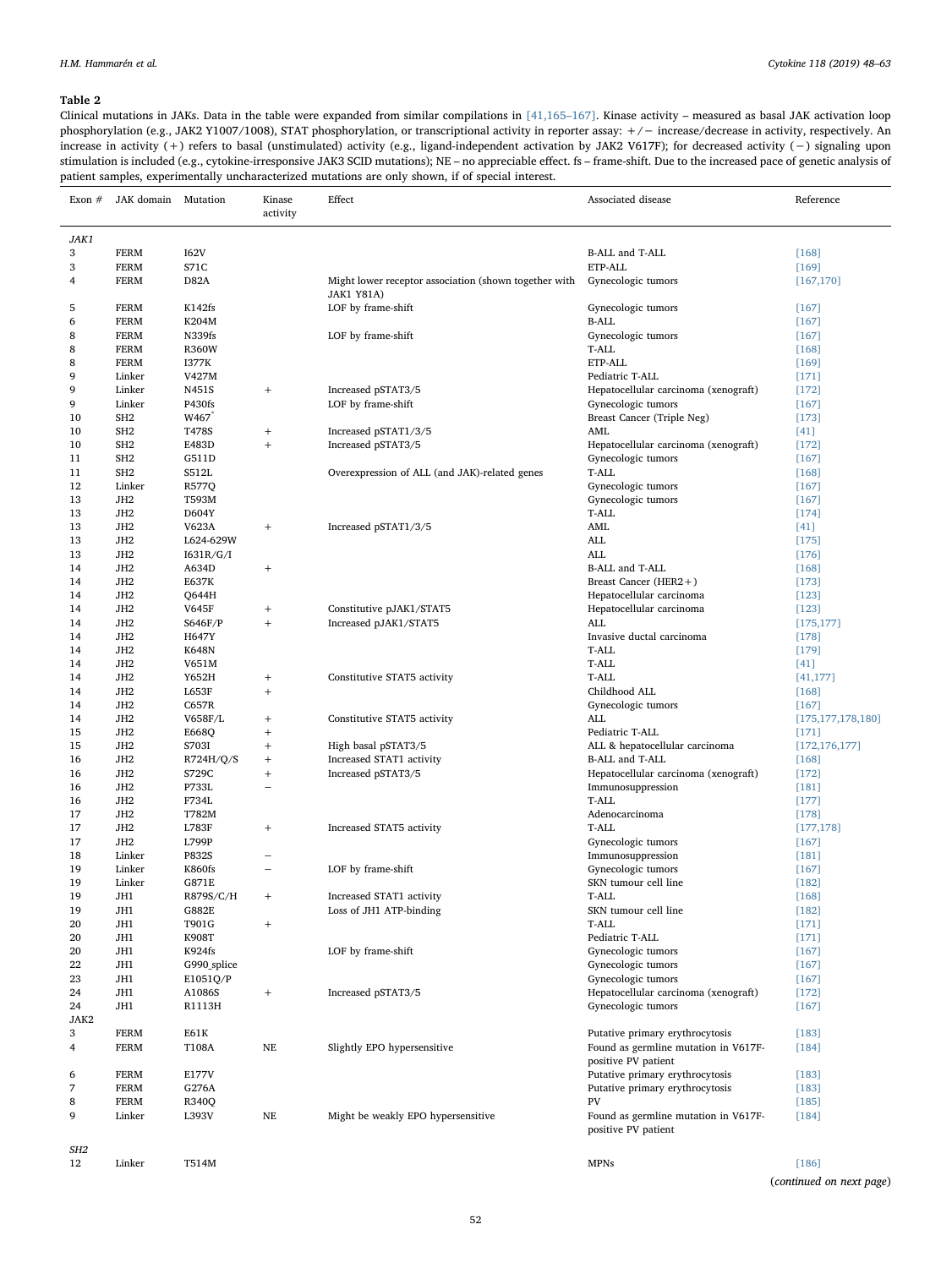## Table 2 (continued)

| Exon $#$ | JAK domain Mutation                |                       | Kinase<br>activity                                           | Effect                                                                                                         | Associated disease                                                        | Reference             |
|----------|------------------------------------|-----------------------|--------------------------------------------------------------|----------------------------------------------------------------------------------------------------------------|---------------------------------------------------------------------------|-----------------------|
| 12       | Linker                             | N533I/Y               |                                                              |                                                                                                                | PV (together with K539L)                                                  | $[166]$               |
| 12       | Linker                             | M353I                 | $^{+}$                                                       |                                                                                                                | AMKL                                                                      | $[19]$                |
| 12       | JH <sub>2</sub>                    | K539L                 | $^{+}$                                                       |                                                                                                                | <b>MPNs</b>                                                               | $[187]$               |
| 12       | JH <sub>2</sub>                    | <b>I540T</b>          |                                                              |                                                                                                                | PV                                                                        | $[41]$                |
| 12       | JH <sub>2</sub>                    | 538-547               |                                                              | (Various deletions and insertions)                                                                             | <b>MPNs</b>                                                               | [41, 188]             |
| 12       | JH <sub>2</sub>                    | D544G                 |                                                              |                                                                                                                | PV                                                                        |                       |
|          |                                    |                       |                                                              |                                                                                                                |                                                                           | $[41]$                |
| 12       | JH <sub>2</sub>                    | L545S                 |                                                              |                                                                                                                | PV                                                                        | $[41]$                |
| 12       | JH <sub>2</sub>                    | F547L                 |                                                              |                                                                                                                | PV                                                                        | $[41]$                |
| 13       | JH <sub>2</sub>                    | F556L                 |                                                              |                                                                                                                | <b>MPNs</b>                                                               | $[166]$               |
| 13       | JH <sub>2</sub>                    | R564Q                 | $^{+}$                                                       |                                                                                                                | Hereditary ET                                                             | $[189]$               |
| 13       | JH <sub>2</sub>                    | V567A                 |                                                              |                                                                                                                | <b>MPNs</b>                                                               | $[166]$               |
| 13       | JH <sub>2</sub>                    | G571S                 |                                                              |                                                                                                                | Unknown (non-affected parent of MPN                                       | $[183]$               |
|          |                                    |                       |                                                              |                                                                                                                | patient has this variant)                                                 |                       |
| 13       | JH <sub>2</sub>                    | <b>H587N</b>          |                                                              |                                                                                                                | <b>MPNs</b>                                                               | $[166]$               |
| 13       | JH <sub>2</sub>                    | S591L                 |                                                              |                                                                                                                | <b>MPNs</b>                                                               | $[166]$               |
| 14       | JH <sub>2</sub>                    | H606Q                 |                                                              |                                                                                                                | <b>MPNs</b>                                                               | $[166]$               |
| 14       | JH <sub>2</sub>                    | <b>K607N</b>          | $^{+}$                                                       |                                                                                                                | AML                                                                       | $[166]$               |
| 14       | JH <sub>2</sub>                    | <b>H608Y</b>          |                                                              |                                                                                                                | <b>MPNs</b>                                                               | $[166]$               |
| 14       | JH <sub>2</sub>                    | L611S                 | $^{+}$                                                       |                                                                                                                | $\mbox{ALL}$                                                              | $[166]$               |
|          |                                    |                       |                                                              |                                                                                                                |                                                                           |                       |
| 14       | JH <sub>2</sub>                    | V617F                 | $\qquad \qquad +$                                            |                                                                                                                | <b>MPNs</b>                                                               | $[116 - 119]$         |
| 14       | JH <sub>2</sub>                    | V617I                 | $(+)$                                                        | Cytokine hyperresponsiveness                                                                                   | Hereditary thrombocythemia                                                | [190, 191]            |
| 14       | JH <sub>2</sub>                    | C618R                 | $^{+}$                                                       |                                                                                                                | <b>MPNs</b>                                                               | $[192]$               |
| 14       | JH <sub>2</sub>                    | <b>D620E</b>          |                                                              |                                                                                                                | <b>MPS</b>                                                                | $[193]$               |
| 15       | JH <sub>2</sub>                    | L624P                 |                                                              |                                                                                                                | <b>MPNs</b>                                                               | $[166]$               |
| 15       | JH <sub>2</sub>                    | <b>I645V</b>          |                                                              |                                                                                                                | <b>MPNs</b>                                                               | $[166]$               |
| 16       | JH <sub>2</sub>                    | <b>I682F</b>          |                                                              |                                                                                                                | <b>ALL</b>                                                                | $[194]$               |
|          |                                    |                       | $^{+}$                                                       |                                                                                                                |                                                                           |                       |
| 16<br>17 | JH <sub>2</sub><br>JH <sub>2</sub> | R683S/G<br>S755R      | $^{+}$                                                       |                                                                                                                | <b>MPNs</b><br>Hereditary thrombocythemia (together<br>with R938Q in cis) | [194, 195]<br>$[196]$ |
| 19       | Linker                             | Y813D                 |                                                              |                                                                                                                | IMF                                                                       | $[41]$                |
| 19       | Linker                             | E846D                 | $(+)$                                                        | Increases JH1 activity, when EPOR is present, EPO<br>hypersensitivity                                          | Germ-line mutation found in erythrocytosis<br>and megakaryocytic atypia   | $[197]$               |
| 20       | JH1                                | R867Q                 | $^{+}$                                                       |                                                                                                                | ALL, hereditary thrombocythemia                                           | [175, 196]            |
| 20       | JH1                                | D873N                 | $^{+}$                                                       |                                                                                                                | ALL                                                                       | $[194]$               |
| 20       | JH1                                | T875N                 | $\! +$                                                       |                                                                                                                | AMKL                                                                      | $[41]$                |
| 21       | JH1                                | P933R                 | $^{+}$                                                       |                                                                                                                | ALL                                                                       | $[194]$               |
| 21       | JH1                                | R938Q                 | $\! +$                                                       |                                                                                                                | Hereditary thrombocythemia (together<br>with S755R in cis)                | $[196]$               |
| 24       | JH1                                | R1063H                | $(+)$                                                        | Increases JH1 activity, when EPOR is present, EPO<br>hypersensitivity                                          | Germ-line mutation found in erythrocytosis<br>and megakaryocytic atypia   | $[197]$               |
| 25       | JH1                                | N1108S                |                                                              |                                                                                                                | PV                                                                        | $[41]$                |
| JAK3     |                                    |                       |                                                              |                                                                                                                |                                                                           |                       |
| 2        | <b>FERM</b>                        | M1V                   |                                                              |                                                                                                                | SCID                                                                      | $[165]$               |
| 2        | <b>FERM</b>                        | G36fs                 |                                                              | LOF by frame-shift                                                                                             | SCID                                                                      | $[198]$               |
| 2<br>3   | <b>FERM</b><br><b>FERM</b>         | A58P/del<br>G62S      | $^{+}$                                                       | Lack of JAK3 mRNA/protein<br>Does not transform BaF3, kinase activity higher than                              | SCID<br>AML                                                               | [165, 198]<br>$[199]$ |
|          |                                    |                       |                                                              | WT                                                                                                             |                                                                           |                       |
| 3        | FERM                               | <b>I87T</b>           | $^+$                                                         | Increased basal pJAK3/pSTAT5                                                                                   | DS-TMD                                                                    | [198, 200]            |
| 3        | FERM                               | L98/99A               |                                                              | Weakens receptor binding                                                                                       | SCID                                                                      | $[201]$               |
| 3        | <b>FERM</b>                        | Y100C                 |                                                              | Weakens receptor binding                                                                                       | SCID                                                                      | [201, 202]            |
| 4        | <b>FERM</b>                        | P132T/A               | $\qquad \qquad +$                                            | P132A oncogenic in mouse xenotransplants                                                                       | AMKL                                                                      | [203, 204]            |
| 5        | <b>FERM</b>                        | P151R                 |                                                              |                                                                                                                | SCID, DS-TMD, AMLK                                                        | [165, 205]            |
| 5        | <b>FERM</b>                        | L156P                 | $^{+}$                                                       | No significant increase in pSTAT5 in 293T cells, but<br>does transform BaF3 cells                              | ATLL                                                                      | $[206]$               |
|          |                                    |                       |                                                              |                                                                                                                |                                                                           |                       |
| 5<br>5   | FERM<br>FERM                       | D169E<br>R172Q        | $\overline{\phantom{m}}$<br>$\begin{array}{c} + \end{array}$ | No IL-2 responsive pSTAT5<br>No significant increase in pSTAT5 in 293T cells, but<br>does transform BaF3 cells | SCID<br><b>ATLL</b>                                                       | $[24]$<br>$[206]$     |
|          |                                    |                       |                                                              |                                                                                                                |                                                                           |                       |
| 5<br>6   | <b>FERM</b><br>FERM                | E183G<br><b>R223H</b> | $\qquad \qquad +$                                            |                                                                                                                | <b>ATLL</b><br>Small cell carcinoma/neuroendocrine                        | $[206]$<br>$[207]$    |
|          |                                    |                       |                                                              |                                                                                                                | prostate cancer (NePC)                                                    |                       |
| 6        | <b>FERM</b>                        | R272H                 |                                                              | Nontransforming passenger                                                                                      | T-ALL                                                                     | $[208]$               |
| 6        | <b>FERM</b>                        | Q283H                 |                                                              | Nontransforming passenger                                                                                      | T-ALL                                                                     | $[209]$               |
| 8        | <b>FERM</b>                        | T391fs                |                                                              | LOF by frame-shift                                                                                             | SCID                                                                      | $[198]$               |
| 9        | SH <sub>2</sub>                    | R403H                 |                                                              | Nontransforming passenger                                                                                      | T-ALL                                                                     | [208, 210]            |
| 10       | SH <sub>2</sub>                    | R445X                 | $\overline{\phantom{0}}$                                     |                                                                                                                | SCID                                                                      | $[211]$               |
| 11       | SH <sub>2</sub>                    | E481G                 | $\qquad \qquad -$                                            |                                                                                                                | SCID                                                                      | $[212]$               |
| 11       | Linker                             | K482S                 |                                                              |                                                                                                                | SCID                                                                      |                       |
|          |                                    |                       |                                                              |                                                                                                                |                                                                           | $[165]$               |
|          | Linker                             | fsX483                |                                                              | LOF by frame-shift                                                                                             | SCID                                                                      | $[165]$               |
|          |                                    | del482-596            | $\overline{\phantom{0}}$                                     |                                                                                                                | SCID                                                                      | $[212]$               |
| 11       | Linker                             |                       |                                                              |                                                                                                                |                                                                           |                       |
| 11       | Linker                             | Q501H                 | $\qquad \qquad +$                                            |                                                                                                                | AMKL                                                                      | [41, 200]             |
| 11       | Linker                             | Q507P                 |                                                              |                                                                                                                | T-PLL                                                                     | $[213]$               |
| 11       | Linker                             | M511I                 | $\, +$                                                       | Slight kinase activity increase, transforms Ba/F3                                                              | T-PLL, AML, JMML, NKTCL                                                   | [208, 213]            |

(continued on next page)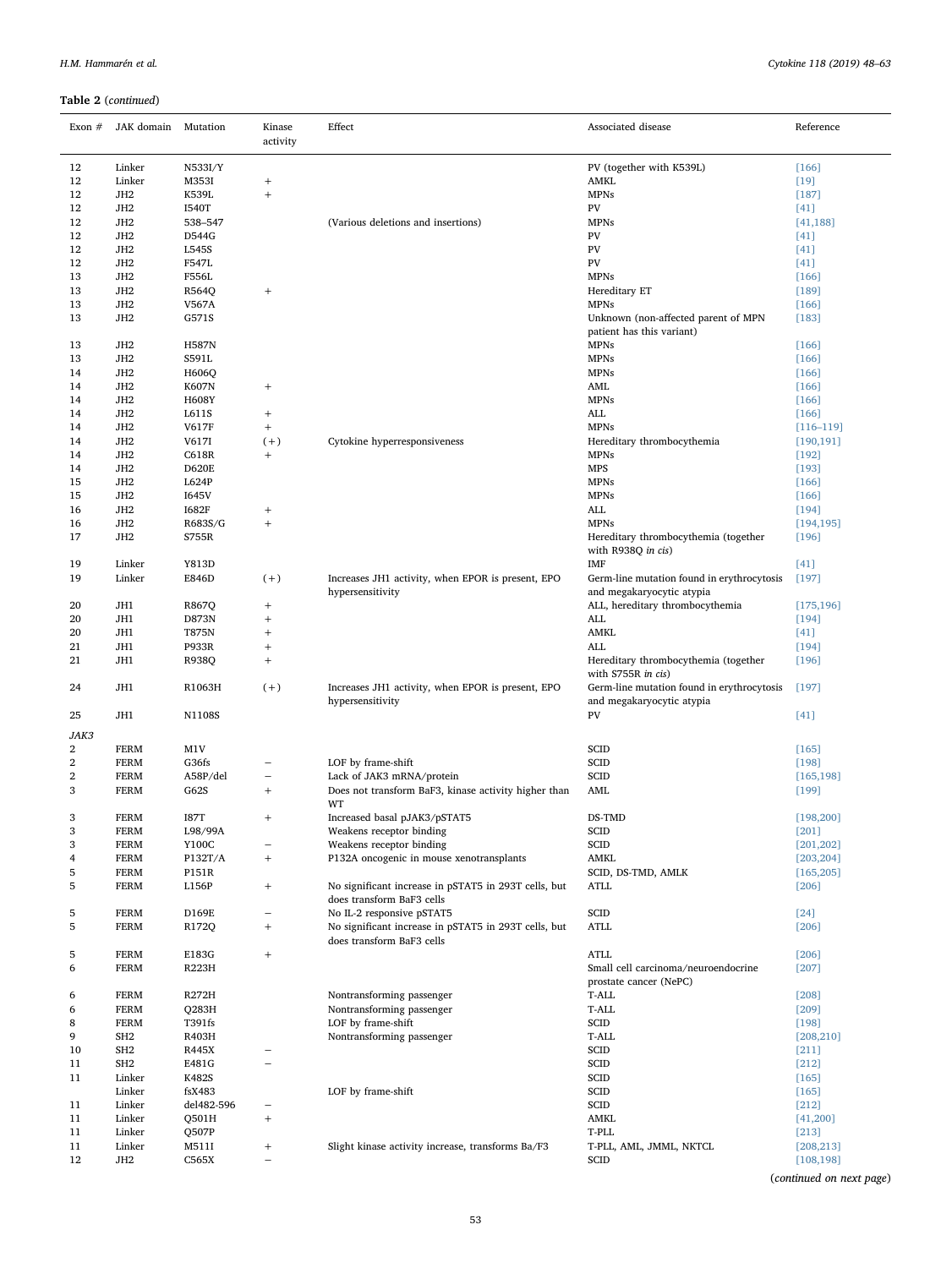## Table 2 (continued)

| Exon $#$ | JAK domain Mutation                |                      | Kinase<br>activity       | Effect                                                                                                    | Associated disease                                                       | Reference                     |
|----------|------------------------------------|----------------------|--------------------------|-----------------------------------------------------------------------------------------------------------|--------------------------------------------------------------------------|-------------------------------|
| 13       | JH <sub>2</sub>                    | A572V/T              | $^{+}$                   | Increased pSTAT3/5; features of megakaryoblastic<br>leukemia and transforms murine lymphoid cells in vivo | AMKL                                                                     | [41, 208]                     |
| 13<br>13 | JH <sub>2</sub><br>JH <sub>2</sub> | A573V<br>M576L       | $\! +$                   | T-ALL-like disease in mice                                                                                | DS-ALL, DS AMKL, NTCL<br>Adult non-DS AMKL                               | $[41,208,214-216]$<br>$[217]$ |
|          |                                    |                      |                          |                                                                                                           |                                                                          |                               |
| 13       | JH <sub>2</sub>                    | del586-592           | $\overline{\phantom{0}}$ | No pSTAT5, but constitutive pJAK3                                                                         | <b>SCID</b>                                                              | $[49]$                        |
| 13       | JH <sub>2</sub>                    | <b>R582W</b>         |                          | Leads to two products, insufficient for signal<br>transduction                                            | <b>SCID</b>                                                              | $[165]$                       |
| 13       | JH <sub>2</sub>                    | H583Y                | $^{+}$                   |                                                                                                           | <b>NTCL</b>                                                              | [198, 216]                    |
| 13       | JH <sub>2</sub>                    | G589S                | $\qquad \qquad -$        |                                                                                                           | <b>SCID</b>                                                              | $[198]$                       |
| 13       | JH <sub>2</sub>                    | G589D                | $\! +$                   |                                                                                                           | <b>NTCL</b>                                                              | $[216]$                       |
| 13       | JH <sub>2</sub>                    | delV590-S596         |                          |                                                                                                           | SCID                                                                     | $[165]$                       |
| 13       | JH <sub>2</sub>                    | del592               |                          |                                                                                                           | AMKL/TMD                                                                 | $[205]$                       |
| 13       | JH <sub>2</sub>                    | A593R/T              |                          |                                                                                                           | <b>DS-AMKL</b>                                                           |                               |
| 15       | JH <sub>2</sub>                    |                      | $^{+}$                   |                                                                                                           |                                                                          | [41, 215]                     |
| 15       | JH <sub>2</sub>                    | R657Q(/H/W)<br>R651W | $\! + \!\!\!\!$          | High basal pSTAT5, causes B-cell leukemia in mice                                                         | T-PLL, AML, JMML, NKTCL<br><b>SCID</b>                                   | [41, 213]<br>$[218]$          |
| 15       | JH <sub>2</sub>                    | V674A/F              | $\! +$                   | Increased STAT5 activation, T-ALL-like disease in mice                                                    | T-ALL                                                                    |                               |
|          |                                    |                      |                          |                                                                                                           |                                                                          | [213, 219, 220]               |
| 15       | JH <sub>2</sub>                    | V678L/M              |                          |                                                                                                           | T-ALL                                                                    | [208, 213]                    |
| 16       | JH <sub>2</sub>                    | P689S                |                          |                                                                                                           | <b>SCID</b>                                                              | $[218]$                       |
| 16       | JH <sub>2</sub>                    | <b>R694K</b>         |                          |                                                                                                           | SCID                                                                     | $[218]$                       |
| 16       | JH <sub>2</sub>                    | E698X                |                          |                                                                                                           | <b>SCID</b>                                                              | [165]                         |
| 16       | JH <sub>2</sub>                    | V715I                |                          |                                                                                                           | Breast cancer                                                            | $[178]$                       |
| 16       | JH <sub>2</sub>                    | V722I                | $\! +$                   |                                                                                                           | AMKL, SCID, NKTCL                                                        | [203, 211]                    |
| 16       | JH <sub>2</sub>                    | K733fs               |                          | LOF by frame-shift                                                                                        | <b>SCID</b>                                                              | $[221]$                       |
| 17       | JH <sub>2</sub>                    | Del734-784           |                          |                                                                                                           | SCID                                                                     | $[165]$                       |
| 17       | JH <sub>2</sub>                    | C759R                |                          | No pSTAT5, but constitutive pJAK3                                                                         | SCID                                                                     | $[49]$                        |
| 17       | JH <sub>2</sub>                    | V765D                |                          |                                                                                                           | <b>JMML</b>                                                              | $[222]$                       |
| 17       | JH <sub>2</sub>                    | Q766X                |                          |                                                                                                           | <b>SCID</b>                                                              | $[165]$                       |
| 17       | Linker                             | R771X                |                          |                                                                                                           | <b>SCID</b>                                                              | $[165]$                       |
| 18       | Linker                             | S789P                | $\! + \!\!\!\!$          | Increased kinase activity, but only weakly transforms<br>BaF3                                             | Childhood ALL                                                            | [194, 215]                    |
| 18       | JH1                                | Y824D                |                          |                                                                                                           | T-PLL                                                                    | $[223]$                       |
| 19       | JH1                                | L857Q/P              | $^{+}$                   | Receptor independent, L857Q causes severe thymus                                                          | T-ALL/T-PLL/JMML                                                         | [208, 220]                    |
|          |                                    |                      |                          | hyperplasia in mice                                                                                       |                                                                          |                               |
| 19       | JH1                                | Q865E                |                          | Nontransforming passenger                                                                                 | T-ALL                                                                    | $[209]$                       |
| 19       | JH1                                | fsX844               |                          | LOF by frame-shift                                                                                        | <b>SCID</b>                                                              | $[165]$                       |
| 20       | JH1                                | Y904X                |                          |                                                                                                           | <b>SCID</b>                                                              | $[224]$                       |
| 20       | JH1                                | P906S                | $^{+}$                   |                                                                                                           | ALL                                                                      | $[220]$                       |
| 20       | JH1                                | L910S                |                          |                                                                                                           | <b>SCID</b>                                                              | $[218]$                       |
| 20       | JH1                                | <b>R918C</b>         | $\! +$                   | Increased kinase activity, but only weakly transforms<br>BaF3                                             | AML                                                                      | [199, 215]                    |
| 20       | JH1                                | R925S                |                          | Nontransforming passenger                                                                                 | T-ALL                                                                    | [208]                         |
| 20       | JH1                                | Y929X                |                          |                                                                                                           | <b>SCID</b>                                                              | $[198]$                       |
| 21       | JH1                                | E958K                | $\! + \!\!\!\!$          |                                                                                                           | T-ALL, JMML                                                              | [209, 220, 222, 225]          |
| 21       | JH1                                | G987fs               | ÷                        | LOF by frame-shift                                                                                        | <b>SCID</b>                                                              | $[198]$                       |
| 21       | JH1                                | Q988P                |                          |                                                                                                           | T-ALL                                                                    | $[226]$                       |
| 22       | JH1                                | L1017M               | $^{+}$                   | Increased kinase activity, but only weakly transforms<br>BaF3                                             | CML                                                                      | $[199]$                       |
| 22       | JH1                                | Y1023X               |                          |                                                                                                           | <b>SCID</b>                                                              | $[218]$                       |
| 23       | JH1                                | 1024fs               |                          | LOF by frame-shift                                                                                        | SCID                                                                     | $[165]$                       |
| 24       | JH1                                | E1106G               |                          | Nontransforming passenger                                                                                 | T-ALL                                                                    | $[208]$                       |
| TYK2     |                                    |                      |                          |                                                                                                           |                                                                          |                               |
| 3        | <b>FERM</b>                        | G36D                 |                          |                                                                                                           | T-ALL (MOLT-16 cell line)                                                | $[134]$                       |
| 3        | <b>FERM</b>                        | <b>S47N</b>          |                          |                                                                                                           | T-ALL (MOLT-16 cell line)                                                | $[134]$                       |
| 3        | <b>FERM</b>                        | A53T                 | $_{\rm NE}$              | PBMCs show decreased CXCL10 response                                                                      | Increased MS risk, found in herpes simplex<br>encephalitis (HSE) patient | $[227 - 229]$                 |
| 8        | <b>FERM</b>                        | V362F                | $\rm NE$                 |                                                                                                           | Increased SLE and SSc risk                                               | [230]                         |
| 8        | <b>FERM</b>                        | G363S                | $_{\rm NE}$              |                                                                                                           | AML                                                                      | $[228]$                       |
| 9        | <b>FERM</b>                        | R425H                |                          |                                                                                                           | T-ALL (MOLT-16 cell line)                                                | $[134]$                       |
|          | Linker                             |                      |                          |                                                                                                           |                                                                          |                               |
|          | SH <sub>2</sub>                    |                      |                          |                                                                                                           |                                                                          |                               |
|          | Linker                             |                      |                          |                                                                                                           |                                                                          |                               |
| 15       | JH <sub>2</sub>                    | <b>I684S</b>         |                          | Impairs TYK2 kinase activity, but still enables signaling<br>through JAK1/TYK2 or JAK2/TYK2               | Protect against RA and Autoimmunity. Also<br>found in T-ALL.             | [134, 231, 232]               |
| 15       | JH <sub>2</sub>                    | R703W                | $_{\rm NE}$              |                                                                                                           | AML                                                                      | $[228]$                       |
| 16       | JH <sub>2</sub>                    | V731I                | $\qquad \qquad +$        |                                                                                                           | ALL (RPMI-8402 cell line)                                                |                               |
| 16       | JH <sub>2</sub>                    |                      |                          |                                                                                                           |                                                                          | $[134]$                       |
|          |                                    | P760L                | $\! + \!\!\!\!$          |                                                                                                           | ALL (germline)                                                           | $[135]$                       |
| 16       | JH <sub>2</sub>                    | G761V                | $\! + \!\!\!\!$          |                                                                                                           | ALL (germline)                                                           | $[135]$                       |
| Linker   |                                    |                      |                          |                                                                                                           |                                                                          |                               |
| 20       | JH1                                | M926V                | $_{\rm NE}$              |                                                                                                           | Germline mutation in ALL, but probably                                   | $[135]$                       |
|          |                                    |                      |                          |                                                                                                           | not deleterious                                                          |                               |
| 20       | JH1                                | A928V                | $_{\rm NE}$              |                                                                                                           | Protect against RA and Autoimmunity                                      | [228, 231]                    |
| 20       | JH1                                | E957D                | $\qquad \qquad +$        |                                                                                                           | ALL (MOLT-4 cell line)                                                   | [134, 135]                    |
| 22       | JH1                                | A1016S               | $\rm NE$                 |                                                                                                           | AML                                                                      | $[228]$                       |

(continued on next page)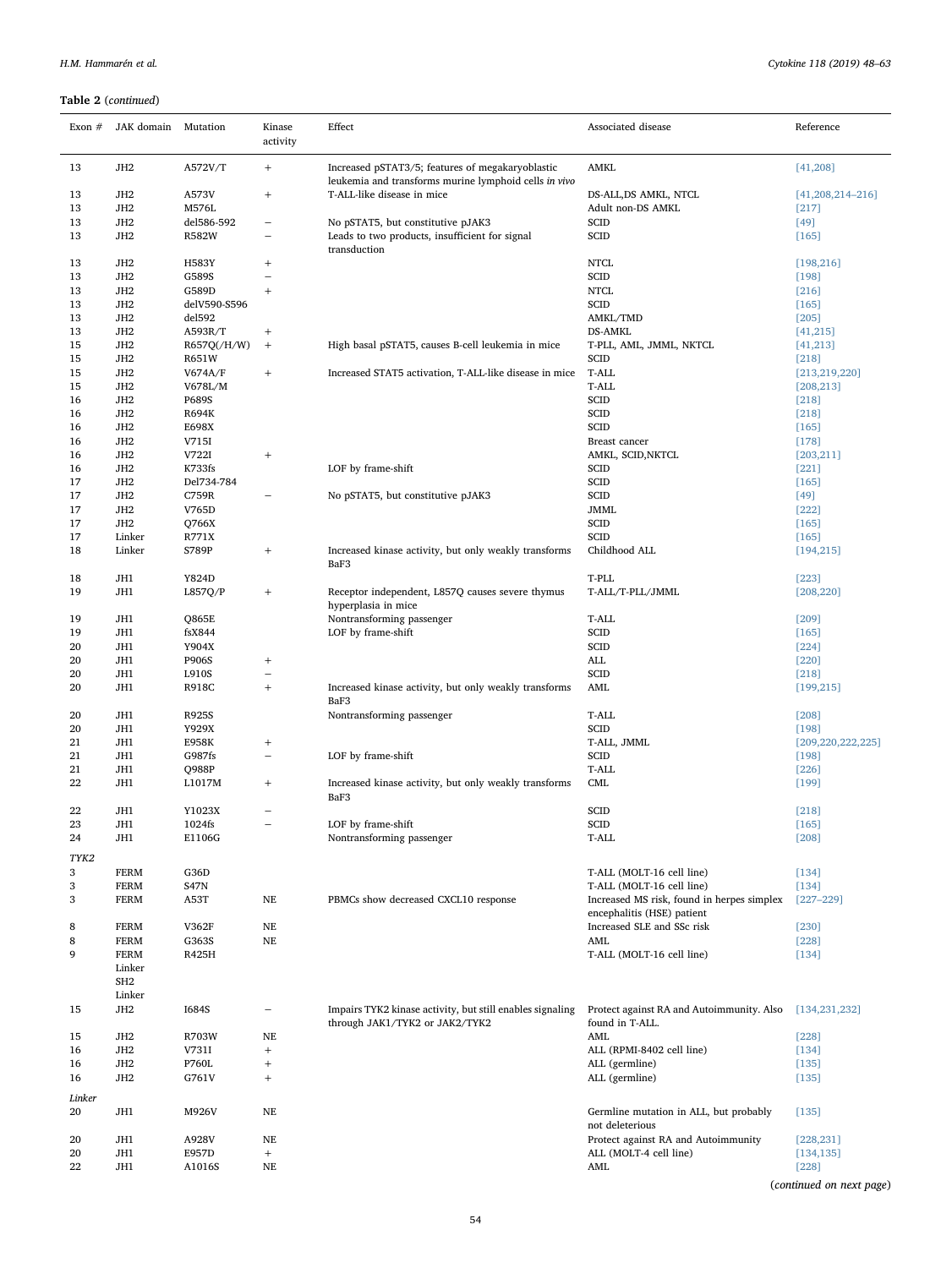### Table 2 (continued)

| Exon $#$ | JAK domain | Mutation         | Kinase<br>activity | Effect                                                                                      | Associated disease                                                                                               | Reference                   |
|----------|------------|------------------|--------------------|---------------------------------------------------------------------------------------------|------------------------------------------------------------------------------------------------------------------|-----------------------------|
| 22<br>23 | JH1<br>JH1 | R1027H<br>P1104A | $\qquad \qquad -$  | Impairs TYK2 kinase activity, but still enables signaling<br>through JAK1/TYK2 or JAK2/TYK2 | ALL (MOLT-16 and CCRF-CEM cell lines)<br>Decreased susceptibility to RA and<br>Autoimmunity; Found in NF1-MPNSTs | [134]<br>$[228, 231 - 233]$ |

## <span id="page-7-0"></span>Table 3

Regulatory phosphorylation sites, their effect on basal JAK2 activity (measured as pJAK2 (pY1007/Y1008) or a downstream measure like STAT phosphorylation (pSTAT) or transcriptional reporter activity), the probable phosphorylating kinase, and assumed effects of phosphorylation (mostly based on mutagenesis experiments) are shown. Cytokines, which have been experimentally tested for inducing specific phosphorylation, are shown in parenthesis. Sites for which no functional follow-up data has been published, have been omitted for clarity (see, e.g. [\[234,235\]](#page-14-31)). NE – no effect. Autophos. – autophosphorylation by full-length JAK2. ? – no data available.

| Domain          | JAK2<br>Residue | Kinase<br>activity       | Phosphorylated upon                 | Phosphorylated by                       | Effect of phosphorylation/mutation of site                                                                                                  | References       |
|-----------------|-----------------|--------------------------|-------------------------------------|-----------------------------------------|---------------------------------------------------------------------------------------------------------------------------------------------|------------------|
| <b>FERM</b>     | Y119            |                          | Stimulation (EPO)                   | Probably JH1                            | Phosphorylation likely to mimic Y119E, which induces<br>dissociation from EPOR, GHR, PRLR, but not IFNGR2                                   | [70]             |
| <b>FERM</b>     | Y201            | $+$ <sup>§</sup>         | $\overline{\phantom{a}}$            | Autophos. (in vitro)                    | Y201F inhibits Ang II-mediated JAK2-signalling <sup>§</sup>                                                                                 | [69, 237]        |
| <b>FERM</b>     | Y206            | NE                       | 2                                   | 2                                       | Y206F has no appreciable effect on EPO signaling                                                                                            | [69, 237]        |
| <b>FERM</b>     | Y221            | $^{+}$                   | Stimulation (GH, IL-3)              | Autophos. (in vitro and in<br>cells)    | Y221F decreases basal pJAK2                                                                                                                 | [52, 53]         |
| <b>FERM</b>     | Y317            | $\overline{\phantom{0}}$ | Stimulation (EPO)                   | Probably mostly JH1                     | Y317F causes ligand-independent pJAK2                                                                                                       | [69]             |
| <b>FERM</b>     | Y372            | $+$                      | ?                                   | $\overline{\mathbf{r}}$                 | Y372F decreases basal and stimulated (IFN- $\gamma$ , EGF) pJAK2,<br>pSTAT1 and JAK2-STAT1 interaction                                      | [69, 238]        |
| <b>FERM</b>     | Y373            | $^{+}$                   | $\overline{\phantom{a}}$            | $\overline{\phantom{a}}$                | Y373F decreases basal pJAK2                                                                                                                 | [238]            |
| SH <sub>2</sub> |                 |                          |                                     |                                         |                                                                                                                                             |                  |
| Linker          | S523            |                          | Constitutive                        | JH2 (in vitro)                          | S523A slightly increases basal pJAK2                                                                                                        | [54, 55, 68]     |
| JH <sub>2</sub> | Y570            |                          | Stimulation (GH, EPO, IL-<br>3)     | Autophos. (in vitro), JH2<br>(in vitro) | Y570F increases basal pJAK2, pSTAT3 and prolongs EPO-<br>induced activity. pY570 likely to strengthen autoinhibitory<br>JH2-JH1 interaction | [41, 44, 52, 53] |
| JH <sub>2</sub> | Y637            | $+$                      | Stimulation (EPO)                   | Probably mostly JH1                     | Y637F lessens and shortens JAK2 activation upon EPO<br>stimulation and partially inhibits V617F                                             | [69]             |
| Linker          | Y813            | $+$                      | Stimulation (GH)                    | Autophos. (in vitro)                    | Y813F reduces SH2-Bβ induced pJAK2 and pSTAT5. pY813<br>putative binding site for activator protein SH2-Bß                                  | $[239]$          |
| JH1             | Y868            | $+$                      | Stimulation (GH)                    | JH1 (in vitro)                          | Y868F decreases basal and GH-induced pJAK2, pSTAT3/5                                                                                        | $[240]$          |
| JH1             | Y913            |                          | Upon and after stimulation<br>(EPO) | Probably JH1                            | Y913F increases EPO-induced pJAK2/pSTAT5. Y913E removes<br>EPO-induced JAK2 activation                                                      | $[241]$          |
| JH1             | Y966            | $+$                      | Stimulation (GH)                    | JH1 (in vitro)                          | Y966F decreases basal and GH-induced pJAK2, pSTAT3/5                                                                                        | $[240]$          |
| JH1             | Y972            | $^{+}$                   | Stimulation (GH)                    | JH1 (in vitro)                          | Y972F decreases basal and GH-induced pJAK2, pSTAT3/5                                                                                        | $[240]$          |
| JH1             | Y1007           | $+$                      | Stimulation                         | JH1                                     | Y1007F removes basal and cytokine-induced JAK2 activation<br>and downstream signaling. pY1007 likely to weaken JH2-JH1<br>interaction       | [32, 33, 44]     |
| JH1             | Y1008           | NE                       | Stimulation                         | JH1                                     | Y1008F has little effect on JAK2 activation                                                                                                 | $[32]$           |

<span id="page-7-1"></span>\* Dependent on JAK2 Y1007/Y1008 phosphorylation and/or JH1 kinase activity.

<span id="page-7-2"></span>§ Y201F has no effect on EPO-induced pJAK2, but inhibits Ang II-mediated pJAK2, pSTAT1/3. Phosphorylation probably enables binding of SHP2 and subsequent binding to AT1 receptor. Y201F has also been shown to inhibit activation by JAK2 V617F [\[236\].](#page-14-36)

activating interaction employed by, e.g., JAK2 V617F, is still unknown.

### 3.4. Phosphorylation as mediator of regulation

Much of the regulation of JAK–STAT signaling is controlled by phosphorylation [\(Fig. 1](#page-2-0)B). In the basal state, JAK2 (for which there is the most data available) is phosphorylated only on S523 (potentially by JH2 itself [\[54,68\]](#page-11-37)), which strengthens the JH2–JH1 interaction described above [\[44\].](#page-11-9) Upon activation of receptor by cytokine, JAK2 is activated by (trans-)autophosphorylation not only on the JH1 AL (Y1007/Y1008), but also on multiple other residues (Y637, Y868, Y966, Y972), which are needed for full activation of kinase activity by as-of-yet unknown mechanisms ([Table 3\)](#page-7-0) [\[69\].](#page-11-38) Termination of signaling is subsequently initiated by phosphorylation of numerous inhibitory residues along JAK2 ([Fig. 1](#page-2-0)B, [Table 3\)](#page-7-0), which may cause dissociation of JAK2 from its receptors (Y119  $[70]$ ), strengthen the JH2–JH1 inhibitory interaction (Y570, Fig. 2C [\[44,68,69\]](#page-11-9)), or act as binding sites for regulatory proteins.

Likewise, dephosphorylation of both JAK and receptor activating tyrosines is an important part of regulation of signaling, and is induced by multiple protein tyrosine phosphatases (PTP), including SH2 domain-containing phosphatases 1 and 2 (SHP1, SHP2), PTP1B, T-cell-PTP (TCPTP), Receptor-type PTPs C (PTPRC/CD45) and T (PTPRT), as well as basophil-like PTP (PTPBL) (reviewed in [\[71\]](#page-11-40)). Notably, SHP2, which is a known oncoprotein and increasingly interesting drug target itself [\[72\],](#page-11-41) has been reported to be both an activator and suppressor of JAK–STAT signaling depending on the context [\[71\].](#page-11-40) Other phosphatases associated with regulation of JAK–STAT signaling function as classical negative regulators of signaling in termination or basal suppression of signaling (reviewed in [\[34,71\]](#page-11-13)). Most recorded phosphorylation events on JAK2 have been shown to be dependent on JAK2 JH1 kinase activity (or AL phosphorylation), but the exact sequence of phosphorylation events or their mechanism of action during receptormediated activation is yet to be fully elucidated. Potential differences in phosphorylation-mediated regulation in different cytokine receptor–JAK contexts also remain mostly unknown.

### 3.5. Intermolecular regulation of JAK activity

Most known intermolecular modes of JAK–STAT signaling regulation are involved in termination of signaling after cytokine stimulation, and are thus initiated by phosphorylation during cytokine-mediated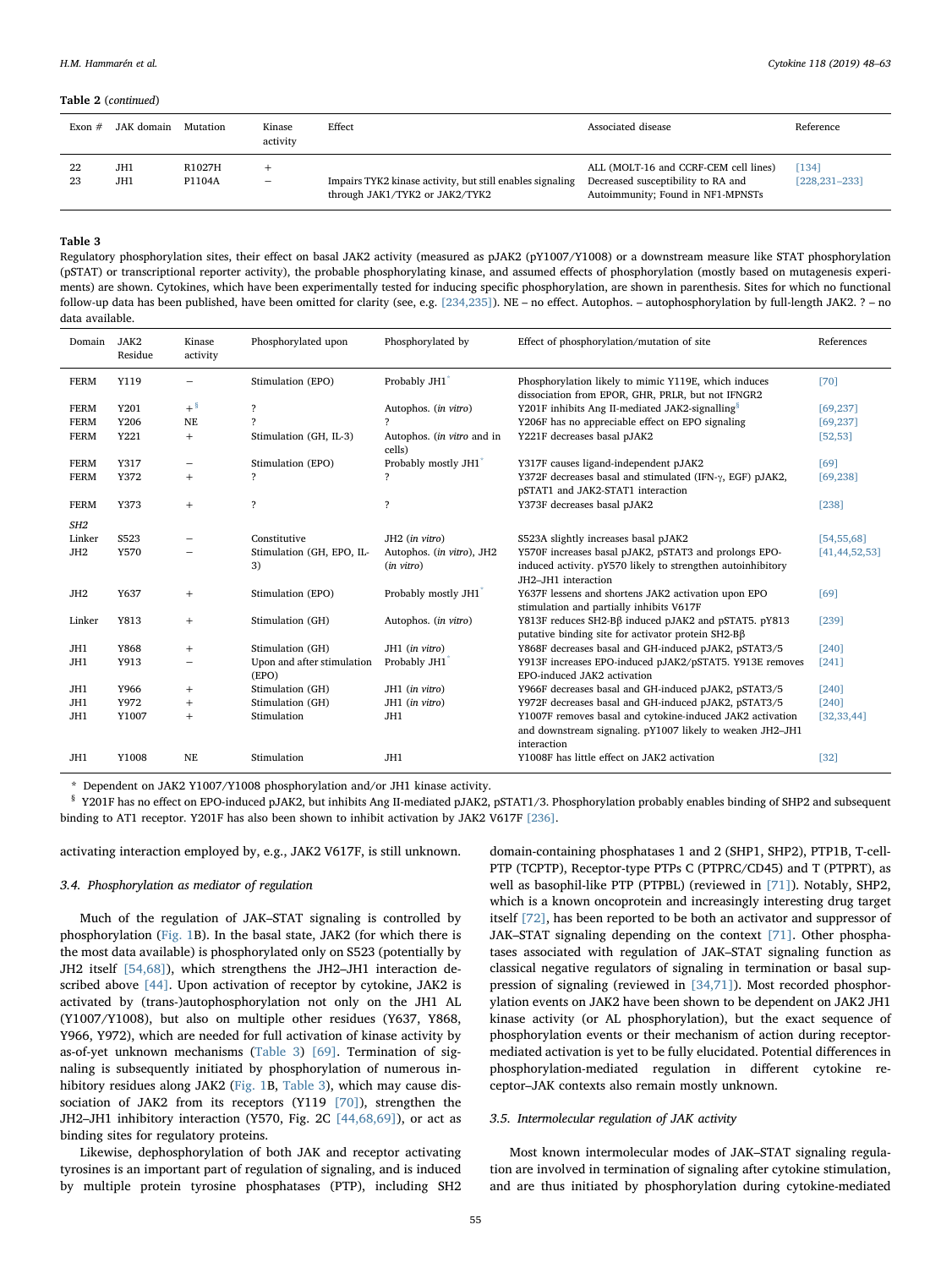activation. Mechanisms of termination involve (de)phosphorylation, production of inhibitory proteins, and removal of signaling complexes through internalization and lysosomal or ubiquitination-mediated proteasomal degradation of receptors [\[5,34\].](#page-10-4)

One family of direct inhibitory proteins are suppressors of cytokine signaling (SOCS1–7 and CIS), transcription of which is upregulated by activated STATs, thus forming a negative feedback loop [\[73\].](#page-11-42) The mechanism for SOCS-mediated inhibition has been revealed for SOCS3, which binds to both JH1 and the associated cytokine receptor, leading to inhibition of JH1 activity by direct interaction with the JH1 AL, in addition to initiation of ubiquitination of JAKs [\[74,75\]](#page-12-4).

Active JAK–STAT signaling also induces transcription of SH2B family proteins (consisting of SH2B1/SH2-B, SH2B2/APS, and SH2B3/ LNK), which each consist of a dimerization domain (DD), Pleckstrin homology (PH) domain and a C-terminal SH2 domain. SH2-B and APS bind to phosphorylated receptor or JAK tyrosines (e.g. JAK2 pY613 and pY813) via their SH2 domain [76–[79\],](#page-12-5) and are able to either activate or inhibit JAK activation, potentially by acting as dimerization scaffolds for JAKs [\[80\]](#page-12-6). The activating role of SH2-B has been most compre-hensively demonstrated in leptin–JAK2 signaling [\[78,81\],](#page-12-7) and mutations or deletions in SH2B1 have been linked to severe obesity (see [Table 4](#page-9-0)). Interestingly, SH2-B has also been reported to bind to EPOR and putatively act as a negative regulator of EPOR signaling [\[82\].](#page-12-8) The third SH2B family member, LNK is a well-defined inhibitor of JAK2, as well as potentially JAK3 (reviewed in [\[79\]\)](#page-12-9). How LNK negatively regulates JAK activity is not clear, but it is likely to involve a direct interaction with the LNK N-terminal domains and JAK kinase domains, and/or ubiquitination via recruitment of E3 ligases [\[79\]](#page-12-9).

JAK–STAT signaling is also regulated at the level of STATs by protein inhibitor of activated STATs (PIAS) proteins, which are one of only few known small ubiquitin-like modifier (SUMO) E3 ligases (see [\[83\]](#page-12-10) for a review). As their name suggests, PIAS proteins (consisting of PIAS1, PIAS3, PIASx, and PIASy) were first identified as negative regulators of STATs [\[84,85\],](#page-12-11) but they have since been shown to also be involved in regulation of multiple other cellular processes [\[86\]](#page-12-12). Following cytokine stimulation, PIAS proteins have been shown to inhibit STAT signaling activity through inhibition of their DNA-binding activity by directly interacting with STATs and and/or by inducing STAT SUMOylation (reviewed in [\[87\]\)](#page-12-13).

### 3.6. Activation of JAKs by cytokines – The role of the cytokine receptor

Despite long-continuing research into the mechanisms of JAK activation by mutation and intermolecular regulation by various negative regulator proteins, the molecular mechanisms of JAK activation on cytokine receptors following cytokine stimulation have mostly remained elusive. One complicating factor is the sheer number of different JAK-associated receptors [\(Table 1\)](#page-1-7) and their variable architectures. These range from 'short receptors' (e.g., GHR, EPOR,  $\gamma_c$  family, IFNGR) where ligand-binding domains are proximal to the membrane, and 'tall receptors' (e.g., gp130, TCCR, LIFRβ) with ligand-binding domains up to 10 nm removed from the membrane [\[88](#page-12-14)–91]. Numerous crystal structures of receptor extracellular domains have been generated showing cytokine-bound and unbound states [\[90\]](#page-12-0), but how these changes are translated into intracellular activation of JAKs is not known.

The simplest mode of cytokine receptor activation is an induced dimer/oligomer model, where ligand binding induces dimerization/ oligomerization of receptor chains and associated kinases, which are subsequently activated by transphosphorylation due to proximity. This mode is widely seen in RTKs [\[92,93\],](#page-12-15) with exceptions like insulin receptor kinase (IRK), which seems to exist as preformed dimers rearranged by ligand binding [\[94\].](#page-12-16) Studies with engineered artificial chimeric receptors have shown that simple dimerization is sufficient to activate JAKs [\[95\]](#page-12-17) suggesting an induced-dimer activation model. Nevertheless, preformed dimers have been reported for many JAK-

associated receptors, including EPOR [\[96\],](#page-12-18) GHR [\[97\],](#page-12-19) gp130 [\[98\]](#page-12-20), LEPR [\[99\],](#page-12-21) as well as IL-2R $\beta$ /IL-9R $\alpha$  and  $\gamma_c$  [\[100\].](#page-12-22) However, some of these data may be confounded by the use of artificial overexpression systems and/or dimerization-prone fusion proteins. A current lack of methods to simultaneously measure receptor oligomerization and activation states also leaves it unclear, how many of the observed preformed dimers are actually actively signaling and thus contributing to basal signaling activity. Still, studies with forced EPOR or TPOR dimers have indicated that correct orientation of receptor chains is needed for activation of wild-type JAK2, thus potentially enabling non-signaling preformed dimers in vivo [101–[103\].](#page-12-23) Additionally, FRET-studies with forced preformed GHR dimers suggested that the intracellular portions of GHR would move apart during stimulation, leading the study authors to hypothesize that JH2-mediated inhibition of JH1 could occur in trans at least for JAK2 [\[104\].](#page-12-24) How, or whether this architecture would apply to heteromeric JAK configurations, is unclear.

Despite these earlier findings, recent single-molecule imaging studies have shown a distinct lack of preformed dimers for EPOR at least, and approaches using engineered protein ligands have suggested that activation of EPOR–JAK2 is mainly determined by the distance between receptor chains [\[105\],](#page-12-25) thus again arguing for a ligand-induced dimer model [\[91\].](#page-12-26) Further research using less invasive methodology with (at least close to) native expression levels of receptors is thus sorely needed to settle the question of receptor-mediated activation of JAKs.

### 4. Failure of JAK regulation leads to disease

Failure of JAK–STAT pathway regulation is a common cause of myeloid and lymphoid disorders but also plays a role in multiple cancers ([Table 4\)](#page-9-0) [\[6,7,106\]](#page-10-10). The first JAK disease-link was discovered in 1995 when JAK3 loss-of-function mutations were reported causative of severe combined immune deficiency (SCID) [\[107,108\].](#page-12-27) Shortly later, inhibition of acute lymphoblastic leukemia (ALL) with JAK-inhibitor AG-490 lead to the discovery of constitutive JAK2 activity in patientderived ALL cells [\[109\].](#page-12-28) Subsequently constitutively active JAK2 fusion protein TEL/ETV6-JAK2 was identified in early pre-B cell ALL and Tcell childhood ALL [\[1,110\].](#page-10-0)

Oncogenic JAK2 rearrangements to multiple fusion gene partners (TEL, PCM1, BCR, SSPB2, STRN3, RPN1, NF-E2, RUNX1, SEC31A, SPAG9) have since been identified in ALL, acute myeloid leukemia (AML), atypical chronic myeloid leukemia (CML), MPN and/or Hodgkin lymphoma [\[2,110](#page-10-1)–114], and similar oncogenic fusions have also been reported for TYK2 [\[106\]](#page-12-29). The chimeras comprise of JH1, with or without (pieces of) JH2, fused to dimerization domain(s) of the fusion partner, leading to constitutive tyrosine kinase activity presumably via dimerization/oligomerization [\[1,112,115\]](#page-10-0). These translocations are rare, however: a cytogenetic study of 24 262 unique patients, for example, revealed these kinds of JAK2 abnormalities in only 0.06% of hematopoietic neoplasms [\[113\]](#page-12-30).

In contrast, somatic JAK2 V617F is highly prevalent in MPN and causes approximately 95% of polycythemia vera (PV) and 50–60% essential thrombocythemia (ET) and primary myelofibrosis (PMF) cases [116–[119\]](#page-12-2). Allelic burden probably plays a role in defining the clinical phenotype of JAK2 V617F as the burden increases from ET over PV to PMF [\[120\].](#page-12-31) Furthermore, the pSTAT profiles discriminate among the MPN diseases and are independent of JAK2 V617F: high pSTAT3 and pSTAT5 are typical in PV, high pSTAT3 and low pSTAT5 in ET, and low pSTAT3 and pSTAT5 in PMF [\[121\]](#page-12-32), but the mechanism behind these differences have remained largely unknown. PV, ET and PMF can evolve into AML and therefore it is not surprising that approximately 5% of AML patients are also V617F-positive [\[122\].](#page-12-33) Numerous gain-offunction mutations identified in JAK1, JAK2 and JAK3 ([Table 2](#page-4-0)) are drivers in ∼20% of T-ALL cases (mainly JAK1, also JAK2, JAK3) and to lesser extent in B-ALL (JAK1, JAK2) or hepatocellular adenoma (JAK1) [\[5,123\].](#page-10-4)

V617F-negative MPN often show mutations in other components or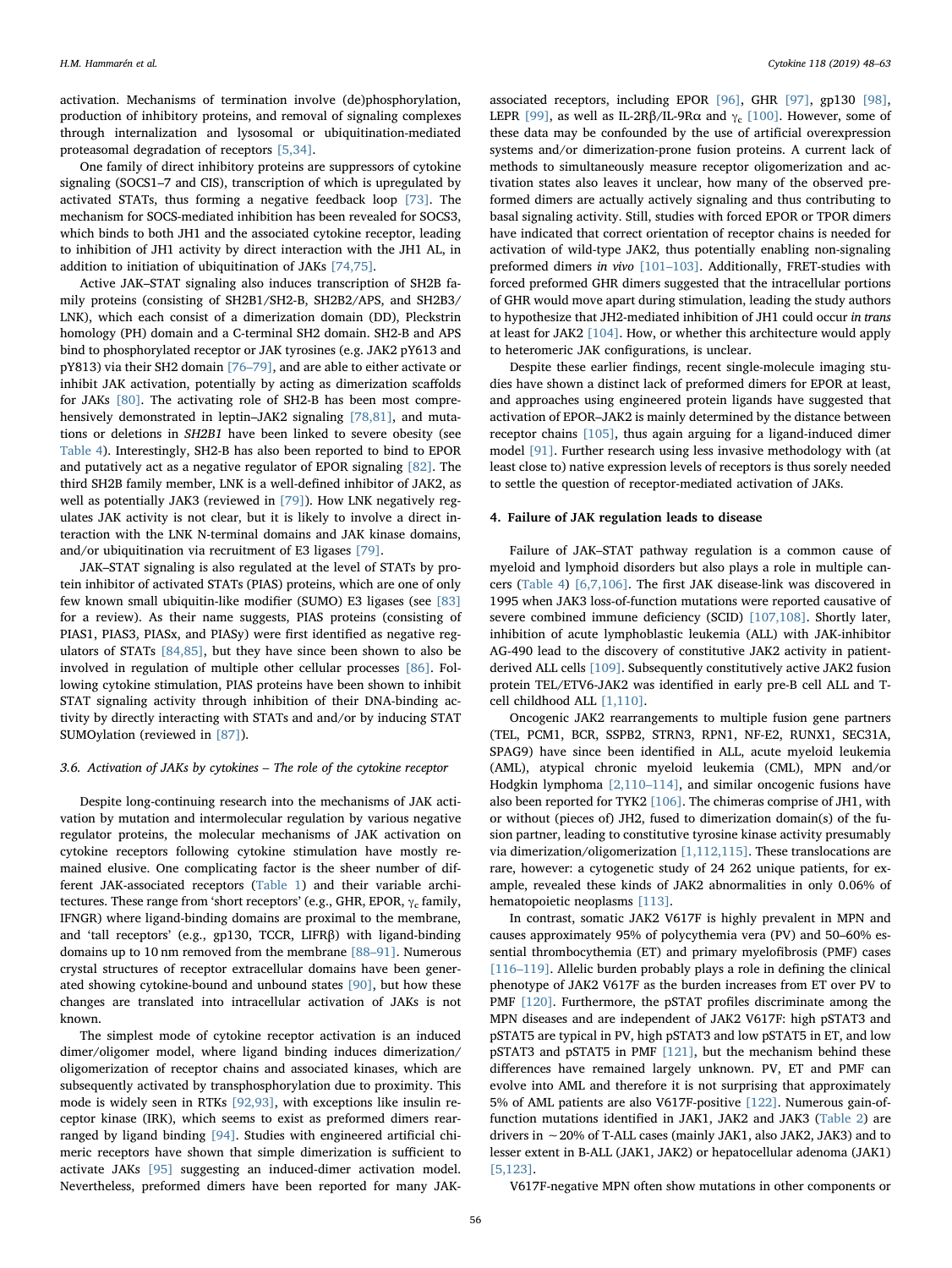<span id="page-9-0"></span>

| Table 4                      |                                                                                      | Diseases caused by failure in JAK regulation. See Table 2 for a full list of disease-associated JAK mutations. See list of abbreviations for explanations of abbreviations.                                                                                                           |                                                                                                                                                                                                                                                                                                                                                                                                                |                                                             |
|------------------------------|--------------------------------------------------------------------------------------|---------------------------------------------------------------------------------------------------------------------------------------------------------------------------------------------------------------------------------------------------------------------------------------|----------------------------------------------------------------------------------------------------------------------------------------------------------------------------------------------------------------------------------------------------------------------------------------------------------------------------------------------------------------------------------------------------------------|-------------------------------------------------------------|
| Mode of regulation disrupted |                                                                                      | Example(s)                                                                                                                                                                                                                                                                            | Associated disease / clinical phenotype                                                                                                                                                                                                                                                                                                                                                                        | Reference                                                   |
| All levels of regulation     |                                                                                      | Activating JAK2 chimeras (e.g. TEL-, PCM1-, BCR-, SSBP2-, STRN3-,<br>JAK3 deficiency (truncations, destabilizing mutations)<br>Catalytically inactive TYK2 JH1 variant P1104A<br>TYK2 deficiency (truncations)<br><b>SEC31A-JAK2</b> )                                                | T-ALL; B-ALL; atypical CML; Hodgkin lymphoma (SEC31A-JAK2); MPNs<br>Decreased susceptibility to autoimmunity and RA<br>SCID<br><b>EID</b>                                                                                                                                                                                                                                                                      | $[2,110 - 113, 115]$<br>[132, 133]<br>[231, 232]<br>$[131]$ |
| Intramolecular               | Activation of JH1 by JH2<br>Inhibition of JHI by JH2<br>Inhibition of JH1 by<br>FERM | R724H, JAK3 M511I) presumably disrupting the JH2-JH1 inhibitory<br>Activating JAK JH2 mutations (e.g. JAK2 V617F, JAK2 R683G, JAK1<br>Activating JAK3 FERM mutations (E183G, L156P, R172Q)<br>(e.g. C759R)<br>Inactivating JAK3 JH2 mutations<br>interaction                          | MPNs; lymphoid and myeloid leukaemia: T-ALL, B-ALL, AML, AMKL, T-PLL,<br>JMML, NTCL, NKTCL; hepatocellular carcinoma (JAK1)<br><b>ATLL</b><br>SCID                                                                                                                                                                                                                                                             | [41, 116, 123, 166, 168, 213, 216]<br>[206]<br>[49]         |
|                              |                                                                                      | Inactivating TYK2 JH2 variant 1684S                                                                                                                                                                                                                                                   | Decreased susceptibility to autoimmunity and RA                                                                                                                                                                                                                                                                                                                                                                | [231, 232]                                                  |
| Intermolecular               | Inhibition by SOCS                                                                   | Activation by decreased SOCS levels (DNA hypermethylation)<br>Inhibition by elevated SOCS levels                                                                                                                                                                                      | Multiple cancers: hepatocellular carcinoma, cholangiocarcinoma, cervical cancer,<br>Asthma (SOCS1, 3); atopic dermatis (SOCS3); RA (SOCS1, 3); ulcerative colitis<br>esophageal squamous cell carcinoma, Barrett's adenocarcinoma, non-small-cell<br>(SOCS3); Crohn's disease (SOCS3); enhanced disease severity in tuberculosis<br>lung cancer, prostate cancer, breast cancer, and ovarian cancer<br>(SOCS1) | $[136, 139 - 141]$<br>[136, 242]                            |
|                              | Activation by SH2B1                                                                  | SH2B1 mutations (SNPs, deletions) leading presumably to defects in<br>leptin-JAK2 signaling                                                                                                                                                                                           | Severe obesity                                                                                                                                                                                                                                                                                                                                                                                                 | $[243 - 245]$                                               |
|                              | Inhibition by LNK                                                                    | (e.g. 603_607delGCGCT, E208Q,<br>LNK mutations/genetic variants<br>R262W) leading to activation                                                                                                                                                                                       | chronic inflammatory, autoimmune and vascular diseases (LNK R262W): celiac<br>V617F-negative MPNs; AML; CML; idiopathic erythrocytosis; increased risk for<br>disease, asthma, type I diabetes, RA, multiple sclerosis and systemic lupus<br>erythematosus                                                                                                                                                     | [79]                                                        |
|                              | Inhibition by PTP                                                                    | of cytoplasmic negative regulatory<br>domain and thus preventing binding of SHP1<br>EpoR truncations leading to loss<br>TCPTP deficiency (deletions)<br>LOF mutation in PTPRC                                                                                                         | Ph-like ALL; familial polycythemia<br>T-ALL<br>T-ALL                                                                                                                                                                                                                                                                                                                                                           | [71, 246, 247]<br>[248]<br>[249]                            |
|                              | Activation by PTP (SHP2)                                                             | GOF mutations in SHP2 presumably resulting in increased signaling                                                                                                                                                                                                                     | Noonan syndrome; Lymphoid and myeloid leukemias: JMML, AML, B-ALL; Solid<br>cancers: Breast, lung, gastric, and neuroblastoma; MDS                                                                                                                                                                                                                                                                             | [250, 251]                                                  |
| Receptor-mediated            | JAK-receptor interaction<br>Regulation of receptor<br>Intermolecular<br>conformation | Activating TpoR receptor mutations MPL S505N, MPL W515 (L/K/A)<br>CALR mutations (e.g. p.1.367fs*46, a 52-bp deletion) enabling direct<br>Inactivating JAK3 receptor-binding deficient mutant Y100C<br>Activating IL7R mutations (S185C, TM-domain)<br>binding and activation of TPOR | Hereditary thrombocythemia; V617F-negative MPN<br>V617F-negative MPN<br>T-ALL; B-ALL; SCID<br>SCID                                                                                                                                                                                                                                                                                                             | [176, 254, 255]<br>[128, 256, 257]<br>[252, 253]<br>[201]   |
|                              |                                                                                      | $\frac{1}{2}$ Suggested to activate Ras/ERK1/2 pathway, but SHP2 has also been shown to regulate PI3K/AKT, JAK-STAT, JNK, and NE-sR signaling [72]                                                                                                                                    |                                                                                                                                                                                                                                                                                                                                                                                                                |                                                             |

<span id="page-9-1"></span>signaling [72]. Suggested to activate Ras/ERK1/2 pathway, but SHP2 has also been shown to regulate PI3K/AKT, JAK–STAT, JNK, and NF-κB signaling [\[72\]](#page-11-41). Õ ż ដ<br>ដ JNK,  $51A1,$ JAK-AKI, ARCIA regulate °, Ξ ous  $be$ n also has Suggested to activate Ras/ERK1/2 pathway, but SHP2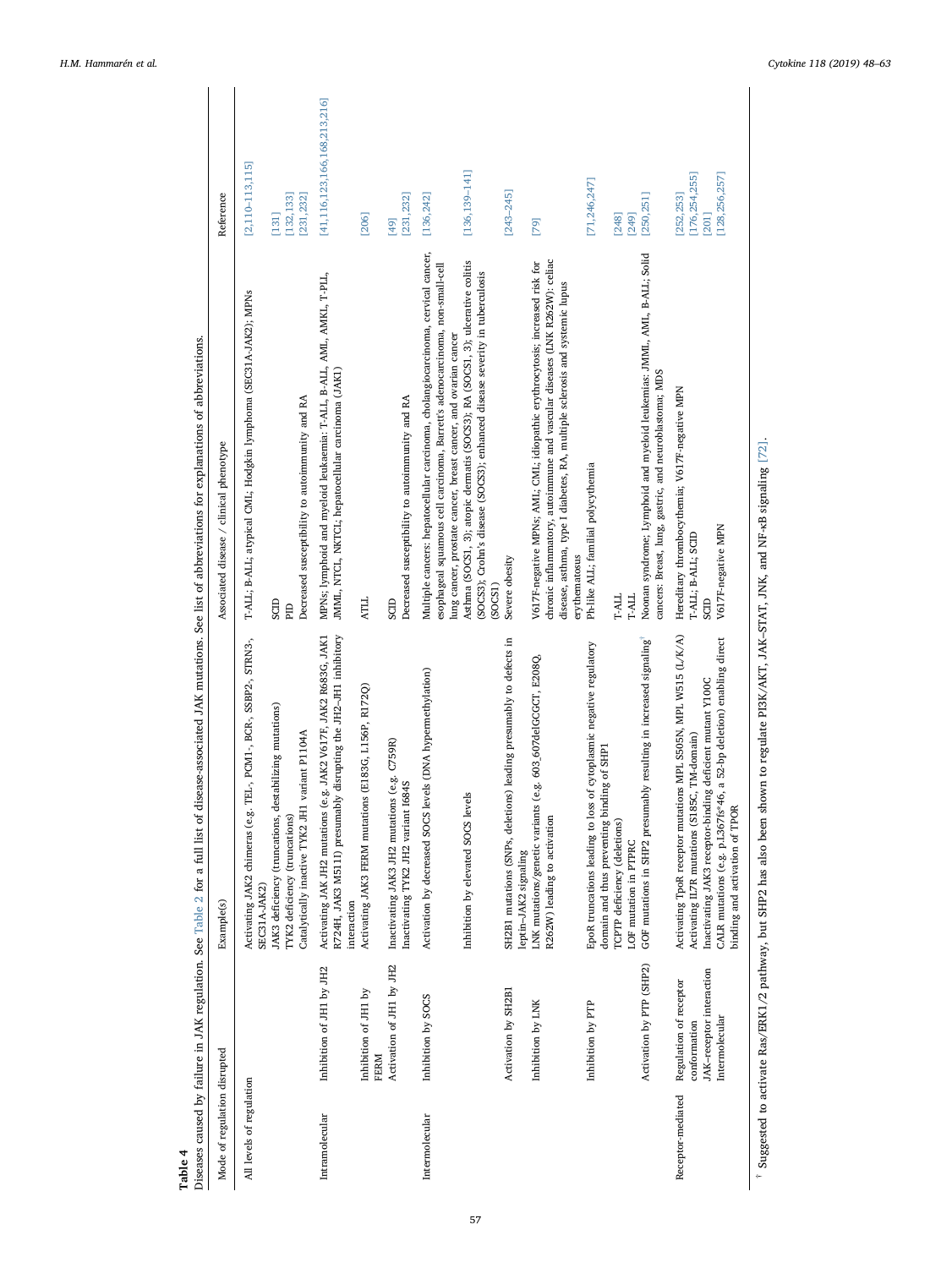regulatory elements of the JAK–STAT pathway. For example, 1–5% PMF and ET patients carry point mutations (e.g., S505N, W515L/K/R) in the thrombopoietin receptor (TPOR) gene MPL [\[124\],](#page-12-35) which enable ligand-independent activation of TPOR–JAK2 signaling [\[125,126\]](#page-12-36). Relatively common are also calreticulin (CALR) frameshift mutations causing TPO-independent TPOR–JAK2 signaling in up to ∼13% of MPNs. CALR is a multifunctional endoplasmic reticulum protein, and its common frameshifts result in the formation of a highly-charged protein structure at the C-terminus of mutated CALR, which has been shown to be able to directly bind to the ligand-binding domain of TPOR, thus activating the receptor [\[127,128\].](#page-12-37) Another MPN-linked activation mechanism through TPOR is caused by mutations in the inhibitory adaptor protein LNK, which lead to mislocalization of LNK from the plasma membrane into the cytoplasm and result in TPO hyper-responsiveness [\[129\].](#page-12-38) LNK mutations are found in 5–7% of MPNs [\[130\]](#page-12-39).

Besides disease-causing mutations hyperactivating JAK–STAT signaling, also deleterious loss-of-function mutations in the JAK–STAT regulatory apparatus have been described. Probably most famously, loss-of-function (LOF) germline mutations in JAK3 or JAK3-associated receptors IL-7R and common gamma chain ( $\gamma_c$ ; also known as CD320 or IL-2RG) cause autosomal recessive SCID [\[131\]](#page-13-28). In fact, JAK3/IL-7R/ $\gamma_c$ mutations cover the majority of all SCID cases: JAK3 mutations account for approximately 10–18% of heritable SCID, IL-7R < 10%, and  $\gamma_c$ 25–46% [\[131\].](#page-13-28) Although JAK3 SCID-associated mutations are found in all JAK domains, the majority is located either in JH2 or the FERM domain ([Table 2](#page-4-0)). Known JAK3 mutations include frameshifts and nonsense mutations (readily explaining LOF), but interestingly also point mutations, for all of which the mechanism action has not been conclusively determined [\(Table 2](#page-4-0)). Some JAK3 mutations are, however, known to affect protein expression and structural stability, or less commonly hinder receptor binding (e.g. JAK3 Y100C) [\[131\].](#page-13-28)

Knowledge about diseases caused by TYK2 mutations has only lately started to emerge. TYK2 deficiency caused by frameshift mutations has been reported in two primary immunodeficiency (PID) patients, one with and one without hyper-IgE syndrome [\[132,133\].](#page-13-29) Activating driver TYK2 mutations have recently been found in multiple ALL cell lines [\[134\]](#page-13-26) and patient samples, including two gain-of-function germline TYK2 mutations [\[135\].](#page-13-27) Additionally, multiple TYK2 polymorphisms have been described, some of which alter the activity of the protein and are associated with increased or decreased risks for autoimmune or inflammatory diseases [\(Table 2\)](#page-4-0).

SOCS as regulators of JAK-STAT pathways have critical functions in pathogenesis of inflammatory and other immune disorders, susceptibility to infectious diseases and development and progression of cancer [\[136,137\].](#page-13-30) SOCS are suggested to have tumor suppressive role and decreased SOCS levels due to DNA hypermethylation of one or more SOCS genes have been observed in multiple cancers, such as hepatocellular carcinoma, cholangiocarcinoma, Hodgkin lymphoma, and primary mediastinal B-cell lymphoma. Furthermore, reduced expression of SOCS3 was shown to associate closely with lymph node metastasis in breast cancer [\[138\].](#page-13-31) Elevated SOCS levels possibly caused by certain SOCS promoter variants have been found in asthma (SOCS1, 3), RA (SOCS1, SOCS3), and atopic dermatitis (SOCS3) [\[136,139](#page-13-30)–141].

Although outside of the scope of this review, the role of various STAT mutations in development of immunological diseases cannot be underestimated as they lead to similar clinical phenotypes as deregulation of the upstream components. For recent reviews see [\[142,143\]](#page-13-32).

## 5. Future outlook and perspectives

Current clinical and pharmacological interest in JAKs is at an alltime high. JAK inhibition has proven to be effective not only in diseases directly caused by activating deregulation of the JAK–STAT pathway (e.g., JAK2 mutation-driven MPNs), but also in diseases, in which JAKs act as mediators and amplifiers of proinflammatory signals, even though the disease might not be caused by deleterious changes in the

JAK–STAT pathway itself. This is the case for RA for which two JAK inhibitors are already FDA and EMA-approved (tofacitinib, baricitinib), and potentially many other inflammatory diseases currently under investigation.

Similarly, understanding of the regulatory mechanisms governing the JAK–STAT pathway has grown steadily. Nevertheless, molecular understanding of JAK activation and inhibition is still far from complete. Detailed elucidation of the mechanisms of JAK inhibition and activation on receptors especially will be key for the development of modulators of JAK activity with novel modes of actions. The need for these kinds of novel inhibitors is great, and the fields of application wide. All current JAK inhibitors ('Jakinibs') target the catalytic ATPbinding site of JH1, which are highly similar between JAKs, making specificity within the JAK family problematic for most inhibitors. Furthermore, current inhibitors cannot distinguish between mutated JAKs (e.g. JAK2 V617F in MPNs) and wild-type JAKs leading to potential side-effects and an inability to eradicate diseases caused by somatic JAK mutations.

Encouragingly development of multiple novel JAK activity-modulator types is already underway. These include covalent inhibitors against JAK3 JH1 [\[144\],](#page-13-33) compounds targeting the ATP-binding site of JH2 [\[145](#page-13-34)–148], protein-protein interaction interfaces within JAK [\[149\],](#page-13-35) and the extracellular parts of JAK-associated receptors [\[91\]](#page-12-26). These targets have the potential to deliver more specificity (including mutant-specificity over wild-type JAK), as well as safety.

### Acknowledgements

Funding: This work was supported by the Medical Research Council of Academy of Finland, Sigrid Juselius Foundation, Jane and Aatos Erkko Foundation, Finnish Cancer Foundation, Competitive Research Funding of Tampere University Hospital and Tampere Tuberculosis Foundation.

## Declarations of interest

None.

## References

- <span id="page-10-0"></span>[1] [V. Lacronique, A. Boureux, V.D. Valle, H. Poirel, C.T. Quang, M. Mauchau](http://refhub.elsevier.com/S1043-4666(18)30127-3/h0005)ffe, [et al., A TEL-JAK2 fusion protein with constitutive kinase activity in human leu](http://refhub.elsevier.com/S1043-4666(18)30127-3/h0005)[kemia, Science 278 \(5341\) \(1997\) 1309](http://refhub.elsevier.com/S1043-4666(18)30127-3/h0005)–1312.
- <span id="page-10-1"></span>[2] [K. Van Roosbroeck, L. Cox, T. Tousseyn, I. Lahortiga, O. Gielen, B. Cauwelier,](http://refhub.elsevier.com/S1043-4666(18)30127-3/h0010) [et al., JAK2 rearrangements, including the novel SEC31A-JAK2 fusion, are re](http://refhub.elsevier.com/S1043-4666(18)30127-3/h0010)[current in classical hodgkin lymphoma, Blood 117 \(15\) \(2011\) 4056](http://refhub.elsevier.com/S1043-4666(18)30127-3/h0010)–4064.
- <span id="page-10-2"></span>[3] [K. Van Roosbroeck, J.F. Ferreiro, T. Tousseyn, J. van der Krogt, L. Michaux,](http://refhub.elsevier.com/S1043-4666(18)30127-3/h0015) [B. Pienkowska-Grela, et al., Genomic alterations of the JAK2 and PDL loci occur in](http://refhub.elsevier.com/S1043-4666(18)30127-3/h0015) [a broad spectrum of lymphoid malignancies, Genes Chromosomes Cancer 55 \(5\)](http://refhub.elsevier.com/S1043-4666(18)30127-3/h0015) [\(2016\) 428](http://refhub.elsevier.com/S1043-4666(18)30127-3/h0015)–441.
- <span id="page-10-3"></span>[4] [J.M. Balko, L.J. Schwarz, N. Luo, M.V. Estrada, J.M. Giltnane, D. Davila-Gonzalez,](http://refhub.elsevier.com/S1043-4666(18)30127-3/h0020) [et al., Triple-negative breast cancers with ampli](http://refhub.elsevier.com/S1043-4666(18)30127-3/h0020)fication of JAK2 at the 9p24 locus demonstrate JAK2-specifi[c dependence, Sci. Transl. Med. 8 \(334\) \(2016\) 334ra53.](http://refhub.elsevier.com/S1043-4666(18)30127-3/h0020)
- <span id="page-10-4"></span>[5] [W. Vainchenker, S. Constantinescu, JAK/STAT signaling in hematological malig](http://refhub.elsevier.com/S1043-4666(18)30127-3/h0025)[nancies, Oncogene 32 \(2013\) 2601](http://refhub.elsevier.com/S1043-4666(18)30127-3/h0025)–2613.
- <span id="page-10-10"></span>[6] [R.C. Skoda, A. Duek, J. Grisouard, Pathogenesis of myeloproliferative neoplasms,](http://refhub.elsevier.com/S1043-4666(18)30127-3/h0030) [Exp. Hematol. 43 \(8\) \(2015\) 599](http://refhub.elsevier.com/S1043-4666(18)30127-3/h0030)–608.
- <span id="page-10-5"></span>[S. Thomas, J. Snowden, M. Zeidler, S. Danson, The role of JAK/STAT signalling in](http://refhub.elsevier.com/S1043-4666(18)30127-3/h0035) [the pathogenesis, prognosis and treatment of solid tumours, Br. J. Cancer 113 \(3\)](http://refhub.elsevier.com/S1043-4666(18)30127-3/h0035) [\(2015\) 365](http://refhub.elsevier.com/S1043-4666(18)30127-3/h0035)–371.
- <span id="page-10-6"></span>[8] [M. Hedvat, D. Huszar, A. Herrmann, J.M. Gozgit, A. Schroeder, A. Sheehy, et al.,](http://refhub.elsevier.com/S1043-4666(18)30127-3/h0040) [The JAK2 inhibitor AZD1480 potently blocks Stat3 signaling and oncogenesis in](http://refhub.elsevier.com/S1043-4666(18)30127-3/h0040) [solid tumors, Cancer Cell 16 \(6\) \(2009\) 487](http://refhub.elsevier.com/S1043-4666(18)30127-3/h0040)–497.
- [9] [S.P. Gao, Q. Chang, N. Mao, L.A. Daly, R. Vogel, T. Chan, et al., JAK2 inhibition](http://refhub.elsevier.com/S1043-4666(18)30127-3/h0045) [sensitizes resistant EGFR-mutant lung adenocarcinoma to tyrosine kinase in](http://refhub.elsevier.com/S1043-4666(18)30127-3/h0045)[hibitors, Sci. Signal 9 \(421\) \(2016\) ra33.](http://refhub.elsevier.com/S1043-4666(18)30127-3/h0045)
- <span id="page-10-7"></span>[10] [J.M. O'Sullivan, C.N. Harrison, JAK-STAT signaling in the therapeutic landscape of](http://refhub.elsevier.com/S1043-4666(18)30127-3/h0050) [myeloproliferative neoplasms, Mol. Cell Endocrinol. 451 \(2017\) 71](http://refhub.elsevier.com/S1043-4666(18)30127-3/h0050)–79.
- <span id="page-10-8"></span>[11] [K. Yamaoka, Janus kinase inhibitors for rheumatoid arthritis, Curr. Opin. Chem.](http://refhub.elsevier.com/S1043-4666(18)30127-3/h0055) [Biol. 32 \(2016\) 29](http://refhub.elsevier.com/S1043-4666(18)30127-3/h0055)–33.
- <span id="page-10-9"></span>[12] [S. Banerjee, A. Biehl, M. Gadina, S. Hasni, D.M. Schwartz, JAK](http://refhub.elsevier.com/S1043-4666(18)30127-3/h0060)–STAT signaling as a target for infl[ammatory and autoimmune diseases: Current and future prospects,](http://refhub.elsevier.com/S1043-4666(18)30127-3/h0060) [Drugs 77 \(5\) \(2017\) 521](http://refhub.elsevier.com/S1043-4666(18)30127-3/h0060)–546.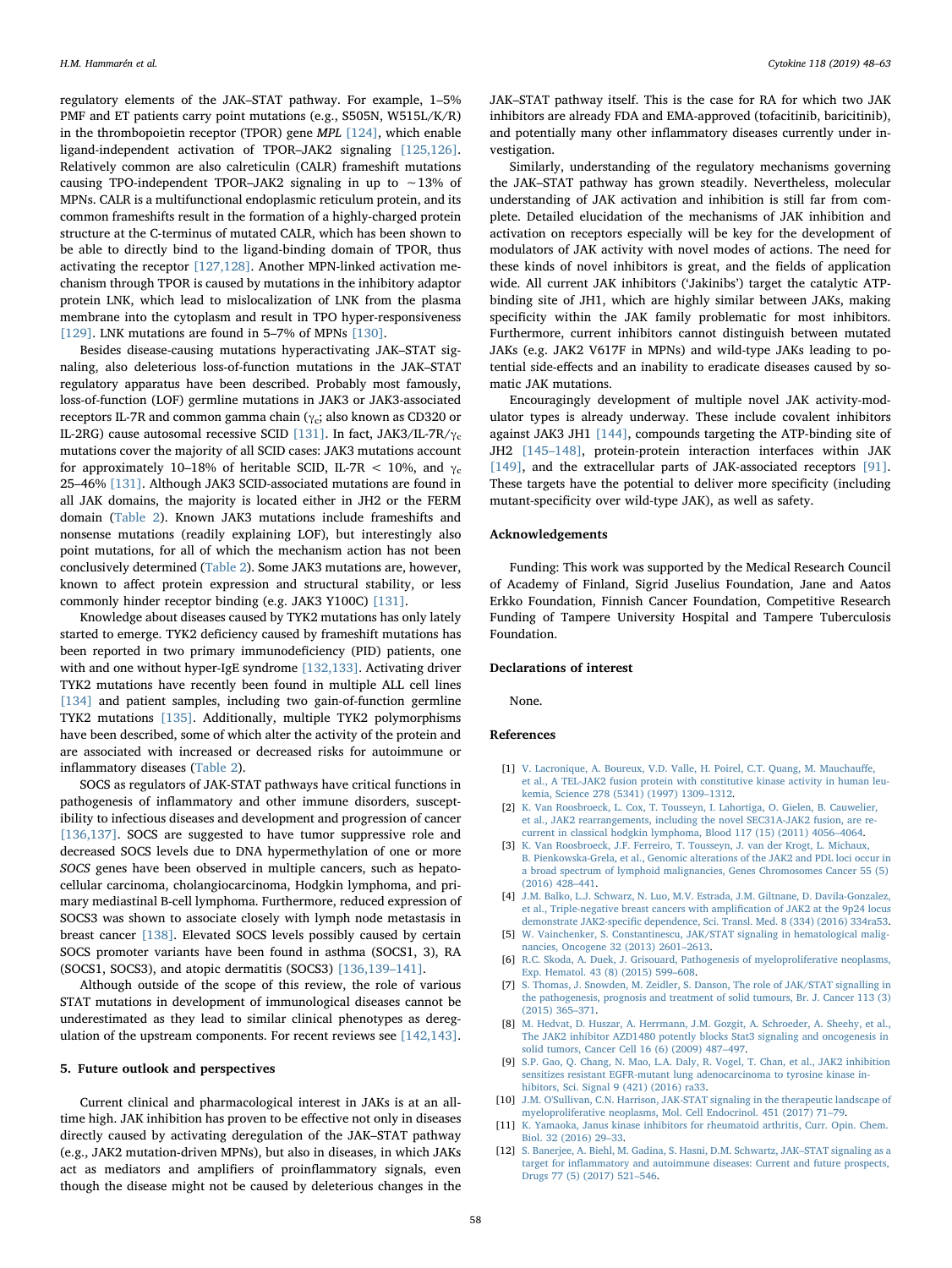- <span id="page-11-0"></span>[13] [H.I. Hurwitz, N. Uppal, S.A. Wagner, J.C. Bendell, J.T. Beck, S.M. Wade IIIet al.,](http://refhub.elsevier.com/S1043-4666(18)30127-3/h0065) [Randomized, double-blind, phase II study of ruxolitinib or placebo in combination](http://refhub.elsevier.com/S1043-4666(18)30127-3/h0065) [with capecitabine in patients with metastatic pancreatic cancer for whom therapy](http://refhub.elsevier.com/S1043-4666(18)30127-3/h0065) [with gemcitabine has failed, J. Clin. Oncol. 33 \(34\) \(2015\) 4039](http://refhub.elsevier.com/S1043-4666(18)30127-3/h0065)–4047.
- <span id="page-11-1"></span>[14] [L.J. Huang, S.N. Constantinescu, H.F. Lodish, The N-terminal domain of janus](http://refhub.elsevier.com/S1043-4666(18)30127-3/h0070) [kinase 2 is required for golgi processing and cell surface expression of ery](http://refhub.elsevier.com/S1043-4666(18)30127-3/h0070)[thropoietin receptor, Mol. Cell. 8 \(6\) \(2001\) 1327](http://refhub.elsevier.com/S1043-4666(18)30127-3/h0070)–1338.
- [15] [B. Giese, C. Au-Yeung, A. Herrmann, S. Diefenbach, C. Haan, A. Küster, et al., Long](http://refhub.elsevier.com/S1043-4666(18)30127-3/h0075) [term association of the cytokine receptor gp130 and the janus kinase Jak1 re](http://refhub.elsevier.com/S1043-4666(18)30127-3/h0075)[vealed by FRAP analysis, J. Biol. Chem. 278 \(40\) \(2003\) 39205](http://refhub.elsevier.com/S1043-4666(18)30127-3/h0075)–39213.
- [16] [C. Haan, S. Kreis, C. Margue, I. Behrmann, Jaks and cytokine receptors](http://refhub.elsevier.com/S1043-4666(18)30127-3/h0080)[timate relationship, Biochem. Pharmacol. 72 \(11\) \(2006\) 1538](http://refhub.elsevier.com/S1043-4666(18)30127-3/h0080)–1546.
- <span id="page-11-2"></span>[17] [K. Yamaoka, P. Saharinen, M. Pesu, V. Holt 3rd, O. Silvennoinen, J.J. O'Shea, The](http://refhub.elsevier.com/S1043-4666(18)30127-3/h0085) [janus kinases \(jaks\), Genome Biol.. 5 \(12\) \(2004\) 253.](http://refhub.elsevier.com/S1043-4666(18)30127-3/h0085)
- <span id="page-11-3"></span>[18] [S. Radtke, S. Haan, A. Jörissen, H.M. Hermanns, S. Diefenbach, T. Smyczek, et al.,](http://refhub.elsevier.com/S1043-4666(18)30127-3/h0090) The Jak1 SH2 domain does not fulfi[ll a classical SH2 function in jak/STAT sig](http://refhub.elsevier.com/S1043-4666(18)30127-3/h0090)[naling but plays a structural role for receptor interaction and up-regulation of](http://refhub.elsevier.com/S1043-4666(18)30127-3/h0090) [receptor surface expression, J. Biol. Chem. 280 \(27\) \(2005\) 25760](http://refhub.elsevier.com/S1043-4666(18)30127-3/h0090)–25768.
- <span id="page-11-27"></span>[19] [L. Zhao, H. Dong, C.C. Zhang, L. Kinch, M. Osawa, M. Iacovino, et al., A JAK2](http://refhub.elsevier.com/S1043-4666(18)30127-3/h0095) [interdomain linker relays epo receptor engagement signals to kinase activation, J.](http://refhub.elsevier.com/S1043-4666(18)30127-3/h0095) [Biol. Chem. 284 \(39\) \(2009\) 26988.](http://refhub.elsevier.com/S1043-4666(18)30127-3/h0095)
- <span id="page-11-4"></span>[20] [Y.J. Zhou, M. Chen, N.A. Cusack, L.H. Kimmel, K.S. Magnuson, J.G. Boyd, et al.,](http://refhub.elsevier.com/S1043-4666(18)30127-3/h0100) Unexpected eff[ects of FERM domain mutations on catalytic activity of Jak3:](http://refhub.elsevier.com/S1043-4666(18)30127-3/h0100) [Structural implication for janus kinases, Mol. Cell. 8 \(5\) \(2001\) 959](http://refhub.elsevier.com/S1043-4666(18)30127-3/h0100)–969.
- [21] [L. Zhao, Y. Ma, J. Seemann, L. Huang, A regulating role of the JAK2 FERM domain](http://refhub.elsevier.com/S1043-4666(18)30127-3/h0105) [in hyperactivation of JAK2 \(V617F\), Biochem. J. 426 \(2010\) 91](http://refhub.elsevier.com/S1043-4666(18)30127-3/h0105)–98.
- <span id="page-11-5"></span>[22] [H.J. Wallweber, C. Tam, Y. Franke, M.A. Starovasnik, P.J. Lupardus, Structural](http://refhub.elsevier.com/S1043-4666(18)30127-3/h0110) basis of recognition of interferon-α [receptor by tyrosine kinase 2, Nat. Struct. Mol.](http://refhub.elsevier.com/S1043-4666(18)30127-3/h0110) [Biol. 21 \(5\) \(2014\) 443](http://refhub.elsevier.com/S1043-4666(18)30127-3/h0110)–448.
- [23] [R. Ferrao, H.J. Wallweber, H. Ho, C. Tam, Y. Franke, J. Quinn, et al., The struc](http://refhub.elsevier.com/S1043-4666(18)30127-3/h0115)[tural basis for class II cytokine receptor recognition by JAK1, Structure 24 \(6\)](http://refhub.elsevier.com/S1043-4666(18)30127-3/h0115) [\(2016\) 897](http://refhub.elsevier.com/S1043-4666(18)30127-3/h0115)–905.
- <span id="page-11-35"></span>[24] [R. McNally, A.V. Toms, M.J. Eck, Crystal structure of the FERM-SH2 module of](http://refhub.elsevier.com/S1043-4666(18)30127-3/h0120) [human Jak2, PLoS One 11 \(5\) \(2016\) e0156218.](http://refhub.elsevier.com/S1043-4666(18)30127-3/h0120)
- [25] [D. Zhang, A. Wlodawer, J. Lubkowski, Crystal structure of a complex of the in](http://refhub.elsevier.com/S1043-4666(18)30127-3/h0125)tracellular domain of interferon λ [receptor 1 \(IFNLR1\) and the FERM/SH2 do](http://refhub.elsevier.com/S1043-4666(18)30127-3/h0125)[mains of human JAK1, J. Mol. Biol. 428 \(23\) \(2016\) 4651](http://refhub.elsevier.com/S1043-4666(18)30127-3/h0125)–4668.
- <span id="page-11-6"></span>[26] [G. Manning, D.B. Whyte, R. Martinez, T. Hunter, S. Sudarsanam, The protein ki](http://refhub.elsevier.com/S1043-4666(18)30127-3/h0130)[nase complement of the human genome, Sci. Signal 298 \(5600\) \(2002\)](http://refhub.elsevier.com/S1043-4666(18)30127-3/h0130) 1912–[1934.](http://refhub.elsevier.com/S1043-4666(18)30127-3/h0130)
- [27] [J. Boudeau, D. Miranda-Saavedra, G.J. Barton, D.R. Alessi, Emerging roles of](http://refhub.elsevier.com/S1043-4666(18)30127-3/h0135) [pseudokinases, Trends Cell. Biol. 16 \(9\) \(2006\) 443](http://refhub.elsevier.com/S1043-4666(18)30127-3/h0135)–452.
- [28] H.M. [Hammarén, A.T. Virtanen, O. Silvennoinen, Nucleotide-binding mechanisms](http://refhub.elsevier.com/S1043-4666(18)30127-3/h0140) [in pseudokinases, Biosci. Rep. 36 \(1\) \(2015\) e00282.](http://refhub.elsevier.com/S1043-4666(18)30127-3/h0140)
- <span id="page-11-7"></span>[29] [J. Gu, Y. Wang, X. Gu, Evolutionary analysis for functional divergence of jak](http://refhub.elsevier.com/S1043-4666(18)30127-3/h0145) [protein kinase domains and tissue-speci](http://refhub.elsevier.com/S1043-4666(18)30127-3/h0145)fic genes, J. Mol. Evol. 54 (6) (2002) 725–[733.](http://refhub.elsevier.com/S1043-4666(18)30127-3/h0145)
- <span id="page-11-8"></span>[30] [J.J. O'Shea, R. Plenge, JAK and STAT signaling molecules in immunoregulation](http://refhub.elsevier.com/S1043-4666(18)30127-3/h0150) [and immune-mediated disease, Immunity 36 \(4\) \(2012\) 542](http://refhub.elsevier.com/S1043-4666(18)30127-3/h0150)–550.
- <span id="page-11-10"></span>[31] [J.N. Ihle, B.A. Witthuhn, F.W. Quelle, K. Yamamoto, O. Silvennoinen, Signaling](http://refhub.elsevier.com/S1043-4666(18)30127-3/h0155) [through the hematopoietic cytokine receptors, Annu. Rev. Immunol. 13 \(1\) \(1995\)](http://refhub.elsevier.com/S1043-4666(18)30127-3/h0155) 369–[398.](http://refhub.elsevier.com/S1043-4666(18)30127-3/h0155)
- <span id="page-11-11"></span>[32] [J. Feng, B.A. Witthuhn, T. Matsuda, F. Kohlhuber, I.M. Kerr, J.N. Ihle, Activation](http://refhub.elsevier.com/S1043-4666(18)30127-3/h0160) [of Jak2 catalytic activity requires phosphorylation of Y1007 in the kinase acti](http://refhub.elsevier.com/S1043-4666(18)30127-3/h0160)[vation loop, Mol. Cell. Biol. 17 \(5\) \(1997\) 2497](http://refhub.elsevier.com/S1043-4666(18)30127-3/h0160)–2501.
- <span id="page-11-12"></span>[33] [K. Chatti, W.L. Farrar, R.J. Duhé, Tyrosine phosphorylation of the janus kinase 2](http://refhub.elsevier.com/S1043-4666(18)30127-3/h0165) [activation loop is essential for a high-activity catalytic state but dispensable for a](http://refhub.elsevier.com/S1043-4666(18)30127-3/h0165) [basal catalytic state, Biochemistry \(N Y\) 43 \(14\) \(2004\) 4272](http://refhub.elsevier.com/S1043-4666(18)30127-3/h0165)–4283.
- <span id="page-11-13"></span>[34] [J.J. Babon, I.S. Lucet, J.M. Murphy, N.A. Nicola, L.N. Varghese, The molecular](http://refhub.elsevier.com/S1043-4666(18)30127-3/h0170) [regulation of janus kinase \(JAK\) activation, Biochem. J. 462 \(1\) \(2014\) 1](http://refhub.elsevier.com/S1043-4666(18)30127-3/h0170)–13.
- <span id="page-11-14"></span>[35] [J.E. Darnell Jr., STATs and gene regulation, Science 277 \(5332\) \(1997\)](http://refhub.elsevier.com/S1043-4666(18)30127-3/h0175) 1630–[1635.](http://refhub.elsevier.com/S1043-4666(18)30127-3/h0175)
- [36] [S. Becker, B. Groner, C.W. Müller, Three-dimensional structure of the Stat3](http://refhub.elsevier.com/S1043-4666(18)30127-3/h0180)β [homodimer bound to DNA, Nature 394 \(6689\) \(1998\) 145](http://refhub.elsevier.com/S1043-4666(18)30127-3/h0180)–151.
- [37] [X. Chen, U. Vinkemeier, Y. Zhao, D. Jeruzalmi, J.E. Darnell, J. Kuriyan, Crystal](http://refhub.elsevier.com/S1043-4666(18)30127-3/h0185) [structure of a tyrosine phosphorylated STAT-1 dimer bound to DNA, Cell 93 \(5\)](http://refhub.elsevier.com/S1043-4666(18)30127-3/h0185) [\(1998\) 827](http://refhub.elsevier.com/S1043-4666(18)30127-3/h0185)–839.
- <span id="page-11-15"></span>[38] [A.V. Villarino, Y. Kanno, J.J. O'Shea, Mechanisms and consequences of jak-STAT](http://refhub.elsevier.com/S1043-4666(18)30127-3/h0190) [signaling in the immune system, Nat. Immunol. 18 \(4\) \(2017\) 374](http://refhub.elsevier.com/S1043-4666(18)30127-3/h0190)–384.
- <span id="page-11-16"></span>[39] [C. Liongue, R. Sertori, A.C. Ward, Evolution of cytokine receptor signaling, J.](http://refhub.elsevier.com/S1043-4666(18)30127-3/h0195) [Immunol. 197 \(1\) \(2016\) 11](http://refhub.elsevier.com/S1043-4666(18)30127-3/h0195)–18.
- <span id="page-11-21"></span>[40] [A. Sanz, D. Ungureanu, T. Pekkala, R. Ruijtenbeek, I.P. Touw, R. Hilhorst, et al.,](http://refhub.elsevier.com/S1043-4666(18)30127-3/h0200) [Analysis of Jak2 catalytic function by peptide microarrays: the role of the JH2](http://refhub.elsevier.com/S1043-4666(18)30127-3/h0200) [domain and V617F mutation, PLoS One 6 \(4\) \(2011\) e18522.](http://refhub.elsevier.com/S1043-4666(18)30127-3/h0200)
- <span id="page-11-24"></span>[41] [P.J. Lupardus, M. Ultsch, H. Wallweber, P. Bir Kohli, A.R. Johnson, C. Eigenbrot,](http://refhub.elsevier.com/S1043-4666(18)30127-3/h0205) Structure of the pseudokinase–[kinase domains from protein kinase TYK2 reveals a](http://refhub.elsevier.com/S1043-4666(18)30127-3/h0205) [mechanism for janus kinase \(JAK\) autoinhibition, Proc. Natl. Acad. Sci. U. S. A.](http://refhub.elsevier.com/S1043-4666(18)30127-3/h0205) [111 \(22\) \(2014\) 8025](http://refhub.elsevier.com/S1043-4666(18)30127-3/h0205)–8030.
- <span id="page-11-17"></span>[42] [J.A. Endicott, M.E. Noble, L.N. Johnson, The structural basis for control of eu](http://refhub.elsevier.com/S1043-4666(18)30127-3/h0210)[karyotic protein kinases, Annu. Rev. Biochem. 81 \(2012\) 587](http://refhub.elsevier.com/S1043-4666(18)30127-3/h0210)–613.
- <span id="page-11-18"></span>[43] I.S. [Lucet, R. Bamert, Production and crystallization of recombinant JAK proteins,](http://refhub.elsevier.com/S1043-4666(18)30127-3/h0215) [JAK-STAT Signalling, Springer, 2013, pp. 275](http://refhub.elsevier.com/S1043-4666(18)30127-3/h0215)–300.
- <span id="page-11-9"></span>[44] [Y. Shan, K. Gnanasambandan, D. Ungureanu, E.T. Kim, H. Hammaren,](http://refhub.elsevier.com/S1043-4666(18)30127-3/h0220) [K. Yamashita, et al., Molecular basis for pseudokinase-dependent autoinhibition of](http://refhub.elsevier.com/S1043-4666(18)30127-3/h0220) [JAK2 tyrosine kinase, Nat. Struct. Mol. Biol. 21 \(2014\) 579](http://refhub.elsevier.com/S1043-4666(18)30127-3/h0220)–584.
- <span id="page-11-19"></span>[45] [L. Velazquez, K.E. Mogensen, G. Barbieri, M. Fellous, G. Uzé, S. Pellegrini, Distinct](http://refhub.elsevier.com/S1043-4666(18)30127-3/h0225)

[domains of the protein tyrosine kinase tyk2 required for binding of interferon-/](http://refhub.elsevier.com/S1043-4666(18)30127-3/h0225) [and for signal transduction, J. Biol. Chem. 270 \(7\) \(1995\) 3327](http://refhub.elsevier.com/S1043-4666(18)30127-3/h0225)–3334.

- <span id="page-11-23"></span>[46] [H. Luo, P. Rose, D. Barber, W.P. Hanratty, S. Lee, T.M. Roberts, et al., Mutation in](http://refhub.elsevier.com/S1043-4666(18)30127-3/h0230) [the jak kinase JH2 domain hyperactivates drosophila and mammalian jak-stat](http://refhub.elsevier.com/S1043-4666(18)30127-3/h0230) [pathways, Mol. Cell. Biol. 17 \(3\) \(1997\) 1562](http://refhub.elsevier.com/S1043-4666(18)30127-3/h0230)–1571.
- <span id="page-11-20"></span>[47] [P. Saharinen, K. Takaluoma, O. Silvennoinen, Regulation of the Jak2 tyrosine](http://refhub.elsevier.com/S1043-4666(18)30127-3/h0235) [kinase by its pseudokinase domain, Mol. Cell. Biol. 20 \(10\) \(2000\) 3387](http://refhub.elsevier.com/S1043-4666(18)30127-3/h0235)–3395.
- <span id="page-11-22"></span>[48] [P. Saharinen, O. Silvennoinen, The pseudokinase domain is required for sup](http://refhub.elsevier.com/S1043-4666(18)30127-3/h0240)[pression of basal activity of Jak2 and Jak3 tyrosine kinases and for cytokine-in](http://refhub.elsevier.com/S1043-4666(18)30127-3/h0240)[ducible activation of signal transduction, J. Biol. Chem. 277 \(49\) \(2002\)](http://refhub.elsevier.com/S1043-4666(18)30127-3/h0240) 47954–[47963.](http://refhub.elsevier.com/S1043-4666(18)30127-3/h0240)
- <span id="page-11-36"></span>[49] [M. Chen, A. Cheng, F. Candotti, Y.J. Zhou, A. Hymel, A. Fasth, et al., Complex](http://refhub.elsevier.com/S1043-4666(18)30127-3/h0245) eff[ects of naturally occurring mutations in the JAK3 pseudokinase domain:](http://refhub.elsevier.com/S1043-4666(18)30127-3/h0245) [Evidence for interactions between the kinase and pseudokinase domains, Mol.](http://refhub.elsevier.com/S1043-4666(18)30127-3/h0245) [Cell. Biol. 20 \(3\) \(2000\) 947](http://refhub.elsevier.com/S1043-4666(18)30127-3/h0245)–956.
- [50] [T.C. Yeh, E. Dondi, G. Uzé, S. Pellegrini, A dual role for the kinase-like domain of](http://refhub.elsevier.com/S1043-4666(18)30127-3/h0250) the tyrosine kinase Tyk2 in interferon-α [signaling, Proc. Natl. Acad. Sci. U. S. A. 97](http://refhub.elsevier.com/S1043-4666(18)30127-3/h0250) [\(16\) \(2000\) 8991](http://refhub.elsevier.com/S1043-4666(18)30127-3/h0250)–8996.
- <span id="page-11-25"></span>[51] [J.M. Bradshaw, The src, syk, and tec family kinases: Distinct types of molecular](http://refhub.elsevier.com/S1043-4666(18)30127-3/h0255) [switches, Cell. Signal 22 \(8\) \(2010\) 1175](http://refhub.elsevier.com/S1043-4666(18)30127-3/h0255)–1184.
- <span id="page-11-26"></span>[52] [L.S. Argetsinger, J.L.K. Kouadio, H. Steen, A. Stensballe, O.N. Jensen, C. Carter-Su,](http://refhub.elsevier.com/S1043-4666(18)30127-3/h0260) [Autophosphorylation of JAK2 on tyrosines 221 and 570 regulates its activity, Mol.](http://refhub.elsevier.com/S1043-4666(18)30127-3/h0260) [Cell. Biol. 24 \(11\) \(2004\) 4955](http://refhub.elsevier.com/S1043-4666(18)30127-3/h0260)–4967.
- [53] [E.P. Feener, F. Rosario, S.L. Dunn, Z. Stancheva, M.G. Myers Jr, Tyrosine phos](http://refhub.elsevier.com/S1043-4666(18)30127-3/h0265)[phorylation of Jak2 in the JH2 domain inhibits cytokine signaling, Mol. Cell. Biol.](http://refhub.elsevier.com/S1043-4666(18)30127-3/h0265) [24 \(11\) \(2004\) 4968](http://refhub.elsevier.com/S1043-4666(18)30127-3/h0265)–4978.
- <span id="page-11-37"></span>[54] [R. Ishida-Takahashi, F. Rosario, Y. Gong, K. Kopp, Z. Stancheva, X. Chen, et al.,](http://refhub.elsevier.com/S1043-4666(18)30127-3/h0270) [Phosphorylation of Jak2 on Ser523 inhibits Jak2-dependent leptin receptor sig](http://refhub.elsevier.com/S1043-4666(18)30127-3/h0270)[naling, Mol. Cell. Biol. 26 \(11\) \(2006\) 4063](http://refhub.elsevier.com/S1043-4666(18)30127-3/h0270)–4073.
- [55] [A.M. Mazurkiewicz-Munoz, L.S. Argetsinger, J.K. Kouadio, A. Stensballe,](http://refhub.elsevier.com/S1043-4666(18)30127-3/h0275) [O.N. Jensen, J.M. Cline, et al., Phosphorylation of JAK2 at serine 523: A negative](http://refhub.elsevier.com/S1043-4666(18)30127-3/h0275) [regulator of JAK2 that is stimulated by growth hormone and epidermal growth](http://refhub.elsevier.com/S1043-4666(18)30127-3/h0275) [factor, Mol. Cell. Biol. 26 \(11\) \(2006\) 4052](http://refhub.elsevier.com/S1043-4666(18)30127-3/h0275)–4062.
- [56] [A.S. Sanz, Y. Niranjan, H. Hammarén, D. Ungureanu, R. Ruijtenbeek, I.P. Touw,](http://refhub.elsevier.com/S1043-4666(18)30127-3/h0280) [et al., The JH2 domain and SH2-JH2 linker regulate JAK2 activity: A detailed](http://refhub.elsevier.com/S1043-4666(18)30127-3/h0280) [kinetic analysis of wild type and V617F mutant kinase domains, BBA Proteins](http://refhub.elsevier.com/S1043-4666(18)30127-3/h0280) [Proteomics 1844 \(10\) \(2014\) 1835](http://refhub.elsevier.com/S1043-4666(18)30127-3/h0280)–1841.
- <span id="page-11-28"></span>[57] S.P. [Gorantla, T.N. Dechow, R. Grundler, A.L. Illert zum, C.M. Büschenfelde,](http://refhub.elsevier.com/S1043-4666(18)30127-3/h0285) [M. Kremer, et al., Oncogenic JAK2V617F requires an intact SH2-like domain for](http://refhub.elsevier.com/S1043-4666(18)30127-3/h0285) [constitutive activation and induction of a myeloproliferative disease in mice,](http://refhub.elsevier.com/S1043-4666(18)30127-3/h0285) [Blood 116 \(22\) \(2010\) 4600](http://refhub.elsevier.com/S1043-4666(18)30127-3/h0285)–4611.
- <span id="page-11-29"></span>[58] [O. Silvennoinen, S.R. Hubbard, Molecular insights into regulation of JAK2 in](http://refhub.elsevier.com/S1043-4666(18)30127-3/h0290) [myeloproliferative neoplasms, Blood 125 \(22\) \(2015\) 3388](http://refhub.elsevier.com/S1043-4666(18)30127-3/h0290)–3392.
- <span id="page-11-30"></span>[59] [X. Lu, L.J.S. Huang, H.F. Lodish, Dimerization by a cytokine receptor is necessary](http://refhub.elsevier.com/S1043-4666(18)30127-3/h0295) [for constitutive activation of JAK2V617F, J. Biol. Chem. 283 \(9\) \(2008\)](http://refhub.elsevier.com/S1043-4666(18)30127-3/h0295) 5258–[5266.](http://refhub.elsevier.com/S1043-4666(18)30127-3/h0295)
- [60] [G. Wernig, J.R. Gonneville, B.J. Crowley, M.S. Rodrigues, M.M. Reddy,](http://refhub.elsevier.com/S1043-4666(18)30127-3/h0300) [H.E. Hudon, et al., The Jak2V617F oncogene associated with myeloproliferative](http://refhub.elsevier.com/S1043-4666(18)30127-3/h0300) [diseases requires a functional FERM domain for transformation and for expression](http://refhub.elsevier.com/S1043-4666(18)30127-3/h0300) [of the myc and pim proto-oncogenes, Blood 111 \(7\) \(2008\) 3751](http://refhub.elsevier.com/S1043-4666(18)30127-3/h0300)–3759.
- [61] [H. Yao, Y. Ma, Z. Hong, L. Zhao, S.A. Monaghan, M.C. Hu, et al., Activating JAK2](http://refhub.elsevier.com/S1043-4666(18)30127-3/h0305) [mutants reveal cytokine receptor coupling di](http://refhub.elsevier.com/S1043-4666(18)30127-3/h0305)fferences that impact outcomes in [myeloproliferative neoplasm, Leukemia 31 \(10\) \(2017\) 2122](http://refhub.elsevier.com/S1043-4666(18)30127-3/h0305)–2131.
- <span id="page-11-31"></span>[62] [A. Dusa, C. Mouton, C. Pecquet, M. Herman, S.N. Constantinescu, JAK2 V617F](http://refhub.elsevier.com/S1043-4666(18)30127-3/h0310) [constitutive activation requires JH2 residue F595: a pseudokinase domain target](http://refhub.elsevier.com/S1043-4666(18)30127-3/h0310) for specifi[c inhibitors, PLoS One 5 \(6\) \(2010\) 207](http://refhub.elsevier.com/S1043-4666(18)30127-3/h0310)–212.
- <span id="page-11-32"></span>[63] [A.V. Toms, A. Deshpande, R. McNally, Y. Jeong, J.M. Rogers, C.U. Kim, et al.,](http://refhub.elsevier.com/S1043-4666(18)30127-3/h0315) [Structure of a pseudokinase-domain switch that controls oncogenic activation of](http://refhub.elsevier.com/S1043-4666(18)30127-3/h0315) [jak kinases, Nat. Struct. Mol. Biol. 20 \(10\) \(2013\) 1221](http://refhub.elsevier.com/S1043-4666(18)30127-3/h0315)–1223.
- <span id="page-11-33"></span>[64] [H.M. Hammaren, D. Ungureanu, J. Grisouard, R.C. Skoda, S.R. Hubbard,](http://refhub.elsevier.com/S1043-4666(18)30127-3/h0320) [O. Silvennoinen, ATP binding to the pseudokinase domain of JAK2 is critical for](http://refhub.elsevier.com/S1043-4666(18)30127-3/h0320) [pathogenic activation, Proc. Natl. Acad. Sci. U. S. A. 112 \(15\) \(2015\) 4642](http://refhub.elsevier.com/S1043-4666(18)30127-3/h0320)–4647.
- [65] [K. Gnanasambandan, A. Magis, P.P. Sayeski, The constitutive activation of Jak2-](http://refhub.elsevier.com/S1043-4666(18)30127-3/h0325) V617F is mediated by a  $\pi$  [stacking mechanism involving phenylalanines 595 and](http://refhub.elsevier.com/S1043-4666(18)30127-3/h0325) [617, Biochemistry 49 \(46\) \(2010\) 9972](http://refhub.elsevier.com/S1043-4666(18)30127-3/h0325)–9984.
- [66] [E. Leroy, A. Dusa, D. Colau, A. Motamedi, X. Cahu, C. Mouton, et al., Uncoupling](http://refhub.elsevier.com/S1043-4666(18)30127-3/h0330) [JAK2 V617F activation from cytokine-induced signalling by modulation of JH2](http://refhub.elsevier.com/S1043-4666(18)30127-3/h0330) [alphaC helix, Biochem. J. 473 \(11\) \(2016\) 1579](http://refhub.elsevier.com/S1043-4666(18)30127-3/h0330)–1591.
- <span id="page-11-34"></span>[67] [R.M. Bandaranayake, D. Ungureanu, Y. Shan, D.E. Shaw, O. Silvennoinen,](http://refhub.elsevier.com/S1043-4666(18)30127-3/h0335) [S.R. Hubbard, Crystal structures of the JAK2 pseudokinase domain and the pa](http://refhub.elsevier.com/S1043-4666(18)30127-3/h0335)[thogenic mutant V617F, Nat. Struct. Mol. Biol. 19 \(2012\) 754](http://refhub.elsevier.com/S1043-4666(18)30127-3/h0335)–759.
- [68] [D. Ungureanu, J. Wu, T. Pekkala, Y. Niranjan, C. Young, O.N. Jensen, et al., The](http://refhub.elsevier.com/S1043-4666(18)30127-3/h0340) [pseudokinase domain of JAK2 is a dual-speci](http://refhub.elsevier.com/S1043-4666(18)30127-3/h0340)ficity protein kinase that negatively [regulates cytokine signaling, Nat. Struct. Mol. Biol. 18 \(9\) \(2011\) 971](http://refhub.elsevier.com/S1043-4666(18)30127-3/h0340)–976.
- <span id="page-11-38"></span>[69] [S.A. Robertson, R.I. Koleva, L.S. Argetsinger, C. Carter-Su, J.A. Marto, E.P. Feener,](http://refhub.elsevier.com/S1043-4666(18)30127-3/h0345) [et al., Regulation of Jak2 function by phosphorylation of Tyr317 and Tyr637](http://refhub.elsevier.com/S1043-4666(18)30127-3/h0345) [during cytokine signaling, Mol. Cell. Biol. 29 \(12\) \(2009\) 3367](http://refhub.elsevier.com/S1043-4666(18)30127-3/h0345)–3378.
- <span id="page-11-39"></span>[70] [M. Funakoshi-Tago, S. Pelletier, T. Matsuda, E. Parganas, J.N. Ihle, Receptor](http://refhub.elsevier.com/S1043-4666(18)30127-3/h0350) specific [downregulation of cytokine signaling by autophosphorylation in the](http://refhub.elsevier.com/S1043-4666(18)30127-3/h0350) [FERM domain of Jak2, EMBO J. 25 \(20\) \(2006\) 4763](http://refhub.elsevier.com/S1043-4666(18)30127-3/h0350)–4772.
- <span id="page-11-40"></span>[71] [D. Xu, C.K. Qu, Protein tyrosine phosphatases in the JAK/STAT pathway, Front](http://refhub.elsevier.com/S1043-4666(18)30127-3/h0355) [Biosci. 13 \(2008\) 4925](http://refhub.elsevier.com/S1043-4666(18)30127-3/h0355)–4932.
- <span id="page-11-41"></span>[72] [R. Frankson, Z.H. Yu, Y. Bai, Q. Li, R.Y. Zhang, Z.Y. Zhang, Therapeutic targeting](http://refhub.elsevier.com/S1043-4666(18)30127-3/h0360) [of oncogenic tyrosine phosphatases, Cancer Res. 77 \(21\) \(2017\) 5701](http://refhub.elsevier.com/S1043-4666(18)30127-3/h0360)–5705.
- <span id="page-11-42"></span>[73] [R. Starr, T.A. Willson, E.M. Viney, L.J. Murray, J.R. Rayner, B.J. Jenkins, et al., A](http://refhub.elsevier.com/S1043-4666(18)30127-3/h0365) [family of cytokine-inducible inhibitors of signalling, Nature 387 \(6636\) \(1997\)](http://refhub.elsevier.com/S1043-4666(18)30127-3/h0365)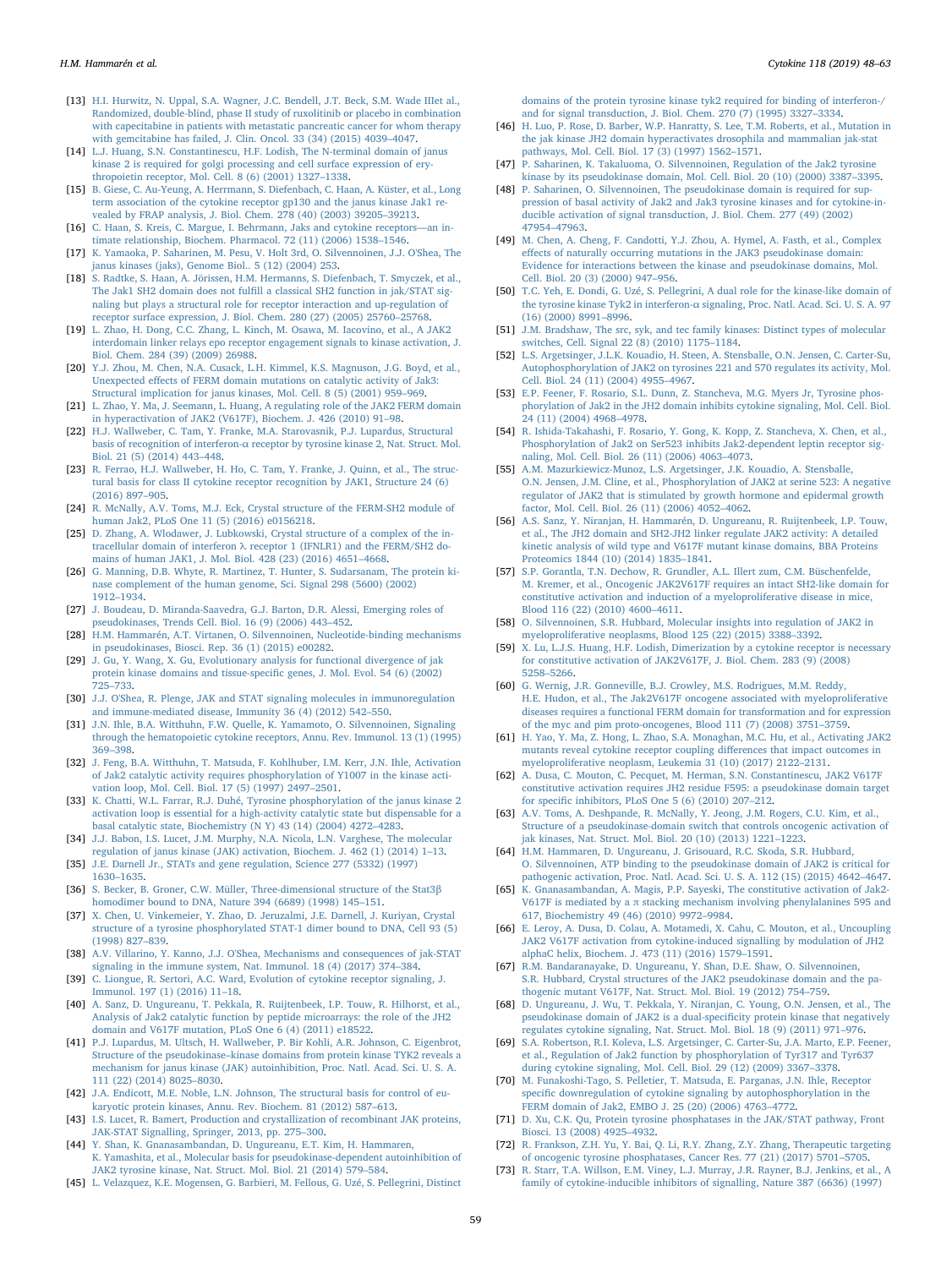H.M. Hammarén et al. *Cytokine 118 (2019) 48–63*

917–[921.](http://refhub.elsevier.com/S1043-4666(18)30127-3/h0365)

- <span id="page-12-4"></span>[74] [J.J. Babon, N.J. Kershaw, J.M. Murphy, L.N. Varghese, A. Laktyushin, S.N. Young,](http://refhub.elsevier.com/S1043-4666(18)30127-3/h0370) [et al., Suppression of cytokine signaling by SOCS3: Characterization of the mode of](http://refhub.elsevier.com/S1043-4666(18)30127-3/h0370) [inhibition and the basis of its speci](http://refhub.elsevier.com/S1043-4666(18)30127-3/h0370)ficity, Immunity 36 (2) (2012) 239–250.
- [75] [N.J. Kershaw, J.M. Murphy, N.P. Liau, L.N. Varghese, A. Laktyushin,](http://refhub.elsevier.com/S1043-4666(18)30127-3/h0375) [E.L. Whitlock, et al., SOCS3 binds speci](http://refhub.elsevier.com/S1043-4666(18)30127-3/h0375)fic receptor–JAK complexes to control [cytokine signaling by direct kinase inhibition, Nat. Struct. Mol. Biol. 20 \(4\) \(2013\)](http://refhub.elsevier.com/S1043-4666(18)30127-3/h0375) 469–[476.](http://refhub.elsevier.com/S1043-4666(18)30127-3/h0375)
- <span id="page-12-5"></span>[76] [J.H. Kurzer, P. Saharinen, O. Silvennoinen, C. Carter-Su, Binding of SH2-B family](http://refhub.elsevier.com/S1043-4666(18)30127-3/h0380) [members within a potential negative regulatory region maintains JAK2 in an ac](http://refhub.elsevier.com/S1043-4666(18)30127-3/h0380)[tive state, Mol. Cell. Biol. 26 \(17\) \(2006\) 6381](http://refhub.elsevier.com/S1043-4666(18)30127-3/h0380)–6394.
- [77] [Z. Li, Y. Zhou, C. Carter-Su, M.G. Myers Jr, L. Rui, SH2B1 enhances leptin signaling](http://refhub.elsevier.com/S1043-4666(18)30127-3/h0385) [by both janus kinase 2 Tyr813 phosphorylation-dependent and-independent me](http://refhub.elsevier.com/S1043-4666(18)30127-3/h0385)[chanisms, Mol. Endocrinol. 21 \(9\) \(2007\) 2270](http://refhub.elsevier.com/S1043-4666(18)30127-3/h0385)–2281.
- <span id="page-12-7"></span>[78] [D.L. Morris, K.W. Cho, L. Rui, Critical role of the src homology 2 \(SH2\) domain of](http://refhub.elsevier.com/S1043-4666(18)30127-3/h0390) [neuronal SH2B1 in the regulation of body weight and glucose homeostasis in mice,](http://refhub.elsevier.com/S1043-4666(18)30127-3/h0390) [Endocrinology 151 \(8\) \(2010\) 3643](http://refhub.elsevier.com/S1043-4666(18)30127-3/h0390)–3651.
- <span id="page-12-9"></span>[79] [N. Maslah, B. Cassinat, E. Verger, J. Kiladjian, L. Velazquez, The role of LNK/](http://refhub.elsevier.com/S1043-4666(18)30127-3/h0395) [SH2B3 genetic alterations in myeloproliferative neoplasms and other hematolo](http://refhub.elsevier.com/S1043-4666(18)30127-3/h0395)[gical disorders, Leukemia \(2017\).](http://refhub.elsevier.com/S1043-4666(18)30127-3/h0395)
- <span id="page-12-6"></span>[80] [M. Nishi, E.D. Werner, B.C. Oh, J.D. Frantz, S. Dhe-Paganon, L. Hansen, et al.,](http://refhub.elsevier.com/S1043-4666(18)30127-3/h0400) [Kinase activation through dimerization by human SH2-B, Mol. Cell. Biol. 25 \(7\)](http://refhub.elsevier.com/S1043-4666(18)30127-3/h0400) [\(2005\) 2607](http://refhub.elsevier.com/S1043-4666(18)30127-3/h0400)–2621.
- [81] D. Ren, M. Li, C. Duan, L. Rui, Identifi[cation of SH2-B as a key regulator of leptin](http://refhub.elsevier.com/S1043-4666(18)30127-3/h0405) [sensitivity, energy balance, and body weight in mice, Cell Metab. 2 \(2\) \(2005\)](http://refhub.elsevier.com/S1043-4666(18)30127-3/h0405) 95–[104.](http://refhub.elsevier.com/S1043-4666(18)30127-3/h0405)
- <span id="page-12-8"></span>[82] [M. Javadi, E. Hofstatter, N. Stickle, B.K. Beattie, R. Jaster, C. Carter-Su, et al., The](http://refhub.elsevier.com/S1043-4666(18)30127-3/h0410) [SH2B1 adaptor protein associates with a proximal region of the erythropoietin](http://refhub.elsevier.com/S1043-4666(18)30127-3/h0410) [receptor, J. Biol. Chem. 287 \(31\) \(2012\) 26223](http://refhub.elsevier.com/S1043-4666(18)30127-3/h0410)–26234.
- <span id="page-12-10"></span>[83] [A. Flotho, F. Melchior, Sumoylation: A regulatory protein modi](http://refhub.elsevier.com/S1043-4666(18)30127-3/h0415)fication in health [and disease, Annu. Rev. Biochem. 82 \(2013\) 357](http://refhub.elsevier.com/S1043-4666(18)30127-3/h0415)–385.
- <span id="page-12-11"></span>[84] [C.D. Chung, J. Liao, B. Liu, X. Rao, P. Jay, P. Berta, et al., Speci](http://refhub.elsevier.com/S1043-4666(18)30127-3/h0420)fic inhibition of [Stat3 signal transduction by PIAS3, Science 278 \(5344\) \(1997\) 1803](http://refhub.elsevier.com/S1043-4666(18)30127-3/h0420)–1805.
- [85] [B. Liu, J. Liao, X. Rao, S.A. Kushner, C.D. Chung, D.D. Chang, et al., Inhibition of](http://refhub.elsevier.com/S1043-4666(18)30127-3/h0425) [Stat1-mediated gene activation by PIAS1, Proc. Natl. Acad. Sci. U. S. A. 95 \(18\)](http://refhub.elsevier.com/S1043-4666(18)30127-3/h0425) [\(1998\) 10626](http://refhub.elsevier.com/S1043-4666(18)30127-3/h0425)–10631.
- <span id="page-12-12"></span>[86] [A. Rabellino, C. Andreani, P.P. Scaglioni, The role of PIAS SUMO E3-ligases in](http://refhub.elsevier.com/S1043-4666(18)30127-3/h0430) [cancer, Cancer Res. 77 \(7\) \(2017\) 1542](http://refhub.elsevier.com/S1043-4666(18)30127-3/h0430)–1547.
- <span id="page-12-13"></span>[87] K. [Shuai, Regulation of cytokine signaling pathways by PIAS proteins, Cell Res. 16](http://refhub.elsevier.com/S1043-4666(18)30127-3/h0435) [\(2\) \(2006\) 196](http://refhub.elsevier.com/S1043-4666(18)30127-3/h0435)–202.
- <span id="page-12-14"></span>[88] [G. Skiniotis, M.J. Boulanger, K.C. Garcia, T. Walz, Signaling conformations of the](http://refhub.elsevier.com/S1043-4666(18)30127-3/h0440) [tall cytokine receptor gp130 when in complex with IL-6 and IL-6 receptor, Nat.](http://refhub.elsevier.com/S1043-4666(18)30127-3/h0440) [Struct. Mol. Biol. 12 \(6\) \(2005\) 545](http://refhub.elsevier.com/S1043-4666(18)30127-3/h0440)–551.
- [89] [R. Matadeen, W. Hon, J.K. Heath, E.Y. Jones, S. Fuller, The dynamics of signal](http://refhub.elsevier.com/S1043-4666(18)30127-3/h0445) [triggering in a gp130-receptor complex, Structure 15 \(4\) \(2007\) 441](http://refhub.elsevier.com/S1043-4666(18)30127-3/h0445)–448.
- <span id="page-12-0"></span>[90] [X. Wang, P. Lupardus, S.L. LaPorte, K.C. Garcia, Structural biology of shared cy](http://refhub.elsevier.com/S1043-4666(18)30127-3/h0450)[tokine receptors, Annu. Rev. Immunol. 27 \(2009\) 29](http://refhub.elsevier.com/S1043-4666(18)30127-3/h0450)–60.
- <span id="page-12-26"></span>[91] [J.B. Spangler, I. Moraga, J.L. Mendoza, K.C. Garcia, Insights into cytokine](http://refhub.elsevier.com/S1043-4666(18)30127-3/h0455)–r [eceptor interactions from cytokine engineering, Annu. Rev. Immunol. 33 \(2015\)](http://refhub.elsevier.com/S1043-4666(18)30127-3/h0455) 139–[167.](http://refhub.elsevier.com/S1043-4666(18)30127-3/h0455)
- <span id="page-12-15"></span>[92] [S.R. Hubbard, W.T. Miller, Receptor tyrosine kinases: Mechanisms of activation](http://refhub.elsevier.com/S1043-4666(18)30127-3/h0460) [and signaling, Curr. Opin. Cell Biol. 19 \(2\) \(2007\) 117](http://refhub.elsevier.com/S1043-4666(18)30127-3/h0460)–123.
- [93] [M.A. Lemmon, J. Schlessinger, Cell signaling by receptor-tyrosine kinases, Cell](http://refhub.elsevier.com/S1043-4666(18)30127-3/h0465) [141 \(7\) \(2010\) 1117.](http://refhub.elsevier.com/S1043-4666(18)30127-3/h0465)
- <span id="page-12-16"></span>[94] [J.G. Menting, J. Whittaker, M.B. Margetts, L.J. Whittaker, G.K.W. Kong,](http://refhub.elsevier.com/S1043-4666(18)30127-3/h0470) [B.J. Smith, et al., How insulin engages its primary binding site on the insulin](http://refhub.elsevier.com/S1043-4666(18)30127-3/h0470) [receptor, Nature 493 \(7431\) \(2013\) 241](http://refhub.elsevier.com/S1043-4666(18)30127-3/h0470)–245.
- <span id="page-12-17"></span>[95] [K. Saka, M. Kawahara, H. Ueda, T. Nagamune, Activation of target signal trans](http://refhub.elsevier.com/S1043-4666(18)30127-3/h0475)[ducers utilizing chimeric receptors with signaling-molecule binding motifs,](http://refhub.elsevier.com/S1043-4666(18)30127-3/h0475) [Biotechnol. Bioeng. 109 \(6\) \(2012\) 1528](http://refhub.elsevier.com/S1043-4666(18)30127-3/h0475)–1537.
- <span id="page-12-18"></span>[96] [S.N. Constantinescu, T. Keren, M. Socolovsky, H. Nam, Y.I. Henis, H.F. Lodish,](http://refhub.elsevier.com/S1043-4666(18)30127-3/h0480) [Ligand-independent oligomerization of cell-surface erythropoietin receptor is](http://refhub.elsevier.com/S1043-4666(18)30127-3/h0480) [mediated by the transmembrane domain, Proc. Natl. Acad. Sci. U. S. A. 98 \(8\)](http://refhub.elsevier.com/S1043-4666(18)30127-3/h0480) [\(2001\) 4379](http://refhub.elsevier.com/S1043-4666(18)30127-3/h0480)–4384.
- <span id="page-12-19"></span>[97] [R.J. Brown, J.J. Adams, R.A. Pelekanos, Y. Wan, W.J. McKinstry, K. Palethorpe,](http://refhub.elsevier.com/S1043-4666(18)30127-3/h0485) [et al., Model for growth hormone receptor activation based on subunit rotation](http://refhub.elsevier.com/S1043-4666(18)30127-3/h0485) [within a receptor dimer, Nat. Struct. Mol. Biol. 12 \(9\) \(2005\) 814](http://refhub.elsevier.com/S1043-4666(18)30127-3/h0485)–821.
- <span id="page-12-20"></span>[98] [P.J. Lupardus, G. Skiniotis, A.J. Rice, C. Thomas, S. Fischer, T. Walz, et al.,](http://refhub.elsevier.com/S1043-4666(18)30127-3/h0490) [Structural snapshots of full-length Jak1, a transmembrane gp130/IL-6/IL-6R](http://refhub.elsevier.com/S1043-4666(18)30127-3/h0490)α [cytokine receptor complex, and the receptor-Jak1 holocomplex, Structure 19 \(1\)](http://refhub.elsevier.com/S1043-4666(18)30127-3/h0490) [\(2011\) 45](http://refhub.elsevier.com/S1043-4666(18)30127-3/h0490)–55.
- <span id="page-12-21"></span>[99] [C. Couturier, R. Jockers, Activation of the leptin receptor by a ligand-induced](http://refhub.elsevier.com/S1043-4666(18)30127-3/h0495) [conformational change of constitutive receptor dimers, J. Biol. Chem. 278 \(29\)](http://refhub.elsevier.com/S1043-4666(18)30127-3/h0495) [\(2003\) 26604](http://refhub.elsevier.com/S1043-4666(18)30127-3/h0495)–26611.
- <span id="page-12-22"></span>[100] [Y. Malka, T. Hornakova, Y. Royer, L. Knoops, J.C. Renauld, S.N. Constantinescu,](http://refhub.elsevier.com/S1043-4666(18)30127-3/h0500) [et al., Ligand-independent homomeric and heteromeric complexes between in](http://refhub.elsevier.com/S1043-4666(18)30127-3/h0500)[terleukin-2 or -9 receptor subunits and the gamma chain, J. Biol. Chem. 283 \(48\)](http://refhub.elsevier.com/S1043-4666(18)30127-3/h0500) [\(2008\) 33569](http://refhub.elsevier.com/S1043-4666(18)30127-3/h0500)–33577.
- <span id="page-12-23"></span>[101] [N. Seubert, Y. Royer, J. Staerk, K.F. Kubatzky, V. Moucadel, S. Krishnakumar,](http://refhub.elsevier.com/S1043-4666(18)30127-3/h0505) [et al., Active and inactive orientations of the transmembrane and cytosolic do](http://refhub.elsevier.com/S1043-4666(18)30127-3/h0505)[mains of the erythropoietin receptor dimer, Mol. Cell 12 \(5\) \(2003\) 1239](http://refhub.elsevier.com/S1043-4666(18)30127-3/h0505)–1250.
- [102] X. [Lu, A.W. Gross, H.F. Lodish, Active conformation of the erythropoietin receptor:](http://refhub.elsevier.com/S1043-4666(18)30127-3/h0510) [Random and cysteine-scanning mutagenesis of the extracellular juxtamembrane](http://refhub.elsevier.com/S1043-4666(18)30127-3/h0510) [and transmembrane domains, J. Biol. Chem. 281 \(11\) \(2006\) 7002](http://refhub.elsevier.com/S1043-4666(18)30127-3/h0510)–7011.
- [103] [J. Staerk, J. Defour, C. Pecquet, E. Leroy, H. Antoine-Poirel, I. Brett, et al.,](http://refhub.elsevier.com/S1043-4666(18)30127-3/h0515) Orientation-specifi[c signalling by thrombopoietin receptor dimers, EMBO J. 30](http://refhub.elsevier.com/S1043-4666(18)30127-3/h0515)

[\(21\) \(2011\) 4398](http://refhub.elsevier.com/S1043-4666(18)30127-3/h0515)–4413.

- <span id="page-12-24"></span>[104] [A.J. Brooks, W. Dai, M.L. O'Mara, D. Abankwa, Y. Chhabra, R.A. Pelekanos, et al.,](http://refhub.elsevier.com/S1043-4666(18)30127-3/h0520) [Mechanism of activation of protein kinase JAK2 by the growth hormone receptor,](http://refhub.elsevier.com/S1043-4666(18)30127-3/h0520) [Science 344 \(6185\) \(2014\) 1249783.](http://refhub.elsevier.com/S1043-4666(18)30127-3/h0520)
- <span id="page-12-25"></span>[105] [I. Moraga, G. Wernig, S. Wilmes, V. Gryshkova, C.P. Richter, W. Hong, et al.,](http://refhub.elsevier.com/S1043-4666(18)30127-3/h0525) [Tuning cytokine receptor signaling by re-orienting dimer geometry with surrogate](http://refhub.elsevier.com/S1043-4666(18)30127-3/h0525) [ligands, Cell 160 \(6\) \(2015\) 1196](http://refhub.elsevier.com/S1043-4666(18)30127-3/h0525)–1208.
- <span id="page-12-29"></span>[106] [N.R. Leitner, A. Witalisz-Siepracka, B. Strobl, M. Müller, Tyrosine kinase](http://refhub.elsevier.com/S1043-4666(18)30127-3/h0530) 2–Surveillant of tumours and bona fi[de oncogene, Cytokine 89 \(2017\) 209](http://refhub.elsevier.com/S1043-4666(18)30127-3/h0530)–218.
- <span id="page-12-27"></span>[107] [P. Macchi, A. Villa, S. Giliani, M.G. Sacco, A. Frattini, F. Porta, et al., Mutations of](http://refhub.elsevier.com/S1043-4666(18)30127-3/h0535) [jak-3 gene in patients with autosomal severe combined immune de](http://refhub.elsevier.com/S1043-4666(18)30127-3/h0535)ficiency (SCID), [Nature 377 \(6544\) \(1995\) 65](http://refhub.elsevier.com/S1043-4666(18)30127-3/h0535)–68.
- <span id="page-12-3"></span>[108] [S.M. Russell, N. Tayebi, H. Nakajima, M.C. Riedy, J.L. Roberts, M.J. Aman, et al.,](http://refhub.elsevier.com/S1043-4666(18)30127-3/h0540) [Mutation of Jak3 in a patient with SCID: Essential role of Jak3 in lymphoid de](http://refhub.elsevier.com/S1043-4666(18)30127-3/h0540)[velopment, Science 270 \(5237\) \(1995\) 797](http://refhub.elsevier.com/S1043-4666(18)30127-3/h0540)–800.
- <span id="page-12-28"></span>[109] [N. Meydan, T. Grunberger, H. Dadi, M. Shahar, E. Arpaia, Z. Lapidot, et al.,](http://refhub.elsevier.com/S1043-4666(18)30127-3/h0545) [Inhibition of acute lymphoblastic leukaemia by a jak-2 inhibitor, Nature 379](http://refhub.elsevier.com/S1043-4666(18)30127-3/h0545) [\(6566\) \(1996\) 645](http://refhub.elsevier.com/S1043-4666(18)30127-3/h0545)–648.
- [110] [P. Peeters, S.D. Raynaud, J. Cools, I. Wlodarska, J. Grosgeorge, P. Philip, et al.,](http://refhub.elsevier.com/S1043-4666(18)30127-3/h0550) [Fusion of TEL, the ETS-variant gene 6 \(ETV6\), to the receptor-associated kinase](http://refhub.elsevier.com/S1043-4666(18)30127-3/h0550) [JAK2 as a result of t\(9;12\) in a lymphoid and t\(9;15;12\) in a myeloid leukemia,](http://refhub.elsevier.com/S1043-4666(18)30127-3/h0550) [Blood 90 \(7\) \(1997\) 2535](http://refhub.elsevier.com/S1043-4666(18)30127-3/h0550)–2540.
- [111] [M. Bousquet, C. Quelen, V. De Mas, E. Duchayne, B. Roquefeuil, G. Delsol, et al.,](http://refhub.elsevier.com/S1043-4666(18)30127-3/h0555) [The t \(8; 9\)\(p22; p24\) translocation in atypical chronic myeloid leukaemia yields a](http://refhub.elsevier.com/S1043-4666(18)30127-3/h0555) [new PCM1-JAK2 fusion gene, Oncogene 24 \(48\) \(2005\) 7248](http://refhub.elsevier.com/S1043-4666(18)30127-3/h0555)–7252.
- [112] [A. Reiter, C. Walz, A. Watmore, C. Schoch, I. Blau, B. Schlegelberger, et al., The t](http://refhub.elsevier.com/S1043-4666(18)30127-3/h0560) [\(8;9\)\(p22;p24\) is a recurrent abnormality in chronic and acute leukemia that fuses](http://refhub.elsevier.com/S1043-4666(18)30127-3/h0560) [PCM1 to JAK2, Cancer Res. 65 \(7\) \(2005\) 2662](http://refhub.elsevier.com/S1043-4666(18)30127-3/h0560)–2667.
- <span id="page-12-30"></span>[113] [M.M. Patnaik, R.A. Knudson, N. Gangat, C.A. Hanson, A. Pardanani, A. Te](http://refhub.elsevier.com/S1043-4666(18)30127-3/h0565)fferi, [et al., Chromosome 9p24 abnormalities: Prevalence, description of novel JAK2](http://refhub.elsevier.com/S1043-4666(18)30127-3/h0565) [translocations, JAK2V617F mutation analysis and clinicopathologic correlates,](http://refhub.elsevier.com/S1043-4666(18)30127-3/h0565) [Eur. J. Haematol. 84 \(6\) \(2010\) 518](http://refhub.elsevier.com/S1043-4666(18)30127-3/h0565)–524.
- [114] [M. Kawamura, T. Taki, H. Kaku, K. Ohki, Y. Hayashi, Identi](http://refhub.elsevier.com/S1043-4666(18)30127-3/h0570)fication of SPAG9 as a [novel JAK2 fusion partner gene in pediatric acute lymphoblastic leukemia with t](http://refhub.elsevier.com/S1043-4666(18)30127-3/h0570) [\(9; 17\)\(p24; q21\), Genes Chromosomes Cancer 54 \(7\) \(2015\) 401](http://refhub.elsevier.com/S1043-4666(18)30127-3/h0570)–408.
- [115] F. [Griesinger, H. Hennig, F. Hillmer, M. Podleschny, R. Ste](http://refhub.elsevier.com/S1043-4666(18)30127-3/h0575)ffens, A. Pies, et al., A BCR–[JAK2 fusion gene as the result of at \(9; 22\)\(p24; q11. 2\) translocation in a](http://refhub.elsevier.com/S1043-4666(18)30127-3/h0575) [patient with a clinically typical chronic myeloid leukemia, Genes Chromosomes](http://refhub.elsevier.com/S1043-4666(18)30127-3/h0575) [Cancer 44 \(3\) \(2005\) 329](http://refhub.elsevier.com/S1043-4666(18)30127-3/h0575)–333.
- <span id="page-12-2"></span>[116] [E.J. Baxter, L.M. Scott, P.J. Campbell, C. East, N. Fourouclas, S. Swanton, et al.,](http://refhub.elsevier.com/S1043-4666(18)30127-3/h0580) [Acquired mutation of the tyrosine kinase JAK2 in human myeloproliferative dis](http://refhub.elsevier.com/S1043-4666(18)30127-3/h0580)[orders, Lancet 365 \(9464\) \(2005\) 1054](http://refhub.elsevier.com/S1043-4666(18)30127-3/h0580)–1061.
- [117] [C. James, V. Ugo, J.P. Le Couédic, J. Staerk, F. Delhommeau, C. Lacout, et al., A](http://refhub.elsevier.com/S1043-4666(18)30127-3/h0585) [unique clonal JAK2 mutation leading to constitutive signalling causes poly](http://refhub.elsevier.com/S1043-4666(18)30127-3/h0585)[cythaemia vera, Nature 434 \(7037\) \(2005\) 1144](http://refhub.elsevier.com/S1043-4666(18)30127-3/h0585)–1148.
- [118] [R. Kralovics, F. Passamonti, A.S. Buser, S.S. Teo, R. Tiedt, J.R. Passweg, et al., A](http://refhub.elsevier.com/S1043-4666(18)30127-3/h0590) [gain-of-function mutation of JAK2 in myeloproliferative disorders, N. Engl. J.](http://refhub.elsevier.com/S1043-4666(18)30127-3/h0590) [Med. 352 \(17\) \(2005\) 1779](http://refhub.elsevier.com/S1043-4666(18)30127-3/h0590)–1790.
- [119] [R.L. Levine, M. Wadleigh, J. Cools, B.L. Ebert, G. Wernig, B.J.P. Huntly, et al.,](http://refhub.elsevier.com/S1043-4666(18)30127-3/h0595) [Activating mutation in the tyrosine kinase JAK2 in polycythemia vera, essential](http://refhub.elsevier.com/S1043-4666(18)30127-3/h0595) [thrombocythemia, and myeloid metaplasia with myelo](http://refhub.elsevier.com/S1043-4666(18)30127-3/h0595)fibrosis, Cancer Cell 7 (4) [\(2005\) 387](http://refhub.elsevier.com/S1043-4666(18)30127-3/h0595)–397.
- <span id="page-12-31"></span>[120] [T.S. Larsen, N. Pallisgaard, M.B. Møller, H.C. Hasselbalch, The JAK2 V617F allele](http://refhub.elsevier.com/S1043-4666(18)30127-3/h0600) [burden in essential thrombocythemia, polycythemia vera and primary myelo](http://refhub.elsevier.com/S1043-4666(18)30127-3/h0600)fibrosis–[impact on disease phenotype, Eur. J. Haematol. 79 \(6\) \(2007\) 508](http://refhub.elsevier.com/S1043-4666(18)30127-3/h0600)–515.
- <span id="page-12-32"></span>[121] L. Teofi[li, M. Martini, T. Cenci, G. Petrucci, L. Torti, S. Storti, et al., Di](http://refhub.elsevier.com/S1043-4666(18)30127-3/h0605)fferent [STAT-3 and STAT-5 phosphorylation discriminates among ph-negative chronic](http://refhub.elsevier.com/S1043-4666(18)30127-3/h0605) [myeloproliferative diseases and is independent of the V617F JAK-2 mutation,](http://refhub.elsevier.com/S1043-4666(18)30127-3/h0605) [Blood 110 \(1\) \(2007\) 354](http://refhub.elsevier.com/S1043-4666(18)30127-3/h0605)–359.
- <span id="page-12-33"></span>[122] [C. Vicente, I. Vázquez, N. Marcotegui, A. Conchillo, C. Carranza, G. Rivell, et al.,](http://refhub.elsevier.com/S1043-4666(18)30127-3/h0610) [JAK2-V617F activating mutation in acute myeloid leukemia: Prognostic impact](http://refhub.elsevier.com/S1043-4666(18)30127-3/h0610) [and association with other molecular markers, Leukemia 21 \(11\) \(2007\)](http://refhub.elsevier.com/S1043-4666(18)30127-3/h0610) 2386–[2391.](http://refhub.elsevier.com/S1043-4666(18)30127-3/h0610)
- <span id="page-12-1"></span>[123] [H.J. Xie, H.J. Bae, J.H. Noh, J.W. Eun, J.K. Kim, K.H. Jung, et al., Mutational](http://refhub.elsevier.com/S1043-4666(18)30127-3/h0615) [analysis of JAK1 gene in human hepatocellular carcinoma, Neoplasma 56 \(2\)](http://refhub.elsevier.com/S1043-4666(18)30127-3/h0615) [\(2009\) 136](http://refhub.elsevier.com/S1043-4666(18)30127-3/h0615)–140.
- <span id="page-12-35"></span>[124] [A.M. Vannucchi, E. Antonioli, P. Guglielmelli, A. Pancrazzi, V. Guerini, G. Barosi,](http://refhub.elsevier.com/S1043-4666(18)30127-3/h0620) et al., Characteristics and clinical correlates of MPL  $515W > L/K$  mutation in es[sential thrombocythemia, Blood 112 \(3\) \(2008\) 844](http://refhub.elsevier.com/S1043-4666(18)30127-3/h0620)–847.
- <span id="page-12-36"></span>[125] [J. Defour, M. Itaya, V. Gryshkova, I.C. Brett, C. Pecquet, T. Sato, et al., Tryptophan](http://refhub.elsevier.com/S1043-4666(18)30127-3/h0625) at the transmembrane–[cytosolic junction modulates thrombopoietin receptor di](http://refhub.elsevier.com/S1043-4666(18)30127-3/h0625)[merization and activation, Proc. Natl. Acad. Sci. U. S. A. \(2013\).](http://refhub.elsevier.com/S1043-4666(18)30127-3/h0625)
- [126] [E. Leroy, J. Defour, T. Sato, S. Dass, V. Gryshkova, S.M. Marlar, et al., His499](http://refhub.elsevier.com/S1043-4666(18)30127-3/h0630) [regulates dimerization and prevents oncogenic activation by asparagine mutations](http://refhub.elsevier.com/S1043-4666(18)30127-3/h0630) [of the human thrombopoietin receptor, J. Biol. Chem. \(2015\) jbc. M115. 696534.](http://refhub.elsevier.com/S1043-4666(18)30127-3/h0630)
- <span id="page-12-37"></span>[127] [M. Araki, Y. Yang, N. Masubuchi, Y. Hironaka, H. Takei, S. Morishita, et al.,](http://refhub.elsevier.com/S1043-4666(18)30127-3/h0635) [Activation of the thrombopoietin receptor by mutant calreticulin in CALR-mutant](http://refhub.elsevier.com/S1043-4666(18)30127-3/h0635) myeloproliferative [neoplasms, Blood 127 \(10\) \(2016\) 1307](http://refhub.elsevier.com/S1043-4666(18)30127-3/h0635)–1316.
- <span id="page-12-34"></span>[128] [S. Elf, N.S. Abdelfattah, E. Chen, J. Perales-Paton, E.A. Rosen, A. Ko, et al., Mutant](http://refhub.elsevier.com/S1043-4666(18)30127-3/h0640) [calreticulin requires both its mutant C-terminus and the thrombopoietin receptor](http://refhub.elsevier.com/S1043-4666(18)30127-3/h0640) [for oncogenic transformation, Cancer Discov. 6 \(4\) \(2016\) 368](http://refhub.elsevier.com/S1043-4666(18)30127-3/h0640)–381.
- <span id="page-12-38"></span>[129] [S.T. Oh, J. Gotlib, JAK2 V617F and beyond: Role of genetics and aberrant sig](http://refhub.elsevier.com/S1043-4666(18)30127-3/h0645)[naling in the pathogenesis of myeloproliferative neoplasms, Expert. Rev. Hematol.](http://refhub.elsevier.com/S1043-4666(18)30127-3/h0645) [3 \(3\) \(2010\) 323](http://refhub.elsevier.com/S1043-4666(18)30127-3/h0645)–337.
- <span id="page-12-39"></span>[130] [M.F. McMullin, H. Cario, LNK mutations and myeloproliferative disorders, Am. J.](http://refhub.elsevier.com/S1043-4666(18)30127-3/h0650) [Hematol. 91 \(2\) \(2016\) 248](http://refhub.elsevier.com/S1043-4666(18)30127-3/h0650)–251.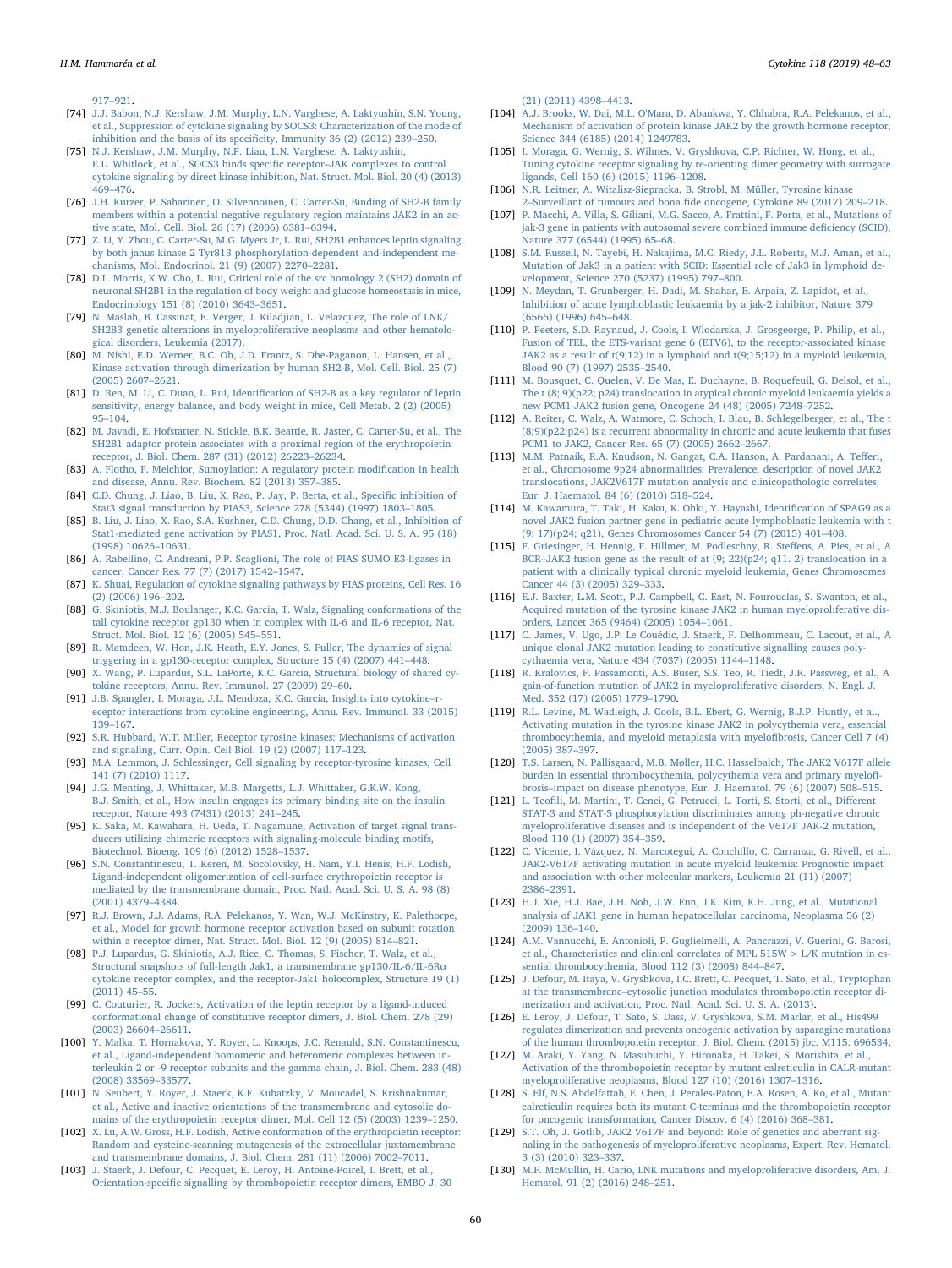- <span id="page-13-28"></span>[131] J.J. O'[Shea, M. Husa, D. Li, S.R. Hofmann, W. Watford, J.L. Roberts, et al., Jak3](http://refhub.elsevier.com/S1043-4666(18)30127-3/h0655) [and the pathogenesis of severe combined immunode](http://refhub.elsevier.com/S1043-4666(18)30127-3/h0655)ficiency, Mol. Immunol. 41 [\(6\) \(2004\) 727](http://refhub.elsevier.com/S1043-4666(18)30127-3/h0655)–737.
- <span id="page-13-29"></span>[132] [Y. Minegishi, M. Saito, T. Morio, K. Watanabe, K. Agematsu, S. Tsuchiya, et al.,](http://refhub.elsevier.com/S1043-4666(18)30127-3/h0660) Human tyrosine kinase 2 defi[ciency reveals its requisite roles in multiple cytokine](http://refhub.elsevier.com/S1043-4666(18)30127-3/h0660) [signals involved in innate and acquired immunity, Immunity 25 \(5\) \(2006\)](http://refhub.elsevier.com/S1043-4666(18)30127-3/h0660) 745–[755.](http://refhub.elsevier.com/S1043-4666(18)30127-3/h0660)
- [133] [S.S. Kilic, M. Hacimustafaoglu, S. Boisson-Dupuis, A.Y. Kreins, A.V. Grant, L. Abel,](http://refhub.elsevier.com/S1043-4666(18)30127-3/h0665) [et al., A patient with tyrosine kinase 2 de](http://refhub.elsevier.com/S1043-4666(18)30127-3/h0665)ficiency without hyper-IgE syndrome, J. [Pediatr. 160 \(6\) \(2012\) 1055](http://refhub.elsevier.com/S1043-4666(18)30127-3/h0665)–1057.
- <span id="page-13-26"></span>[134] [T. Sanda, J.W. Tyner, A. Gutierrez, V.N. Ngo, J. Glover, B.H. Chang, et al., TYK2-](http://refhub.elsevier.com/S1043-4666(18)30127-3/h0670) [STAT1-BCL2 pathway dependence in T-cell acute lymphoblastic leukemia, Cancer](http://refhub.elsevier.com/S1043-4666(18)30127-3/h0670) [Discov 3 \(5\) \(2013\) 564](http://refhub.elsevier.com/S1043-4666(18)30127-3/h0670)–577.
- <span id="page-13-27"></span>[135] [E. Waanders, B. Scheijen, M. Jongmans, H. Venselaar, S. van Reijmersdal, A. van](http://refhub.elsevier.com/S1043-4666(18)30127-3/h0675) [Dijk, et al., Germline activating TYK2 mutations in pediatric patients with two](http://refhub.elsevier.com/S1043-4666(18)30127-3/h0675) [primary acute lymphoblastic leukemia occurrences, Leukemia 31 \(4\) \(2017\) 821.](http://refhub.elsevier.com/S1043-4666(18)30127-3/h0675)
- <span id="page-13-30"></span>[136] [M.C. Trengove, A.C. Ward, SOCS proteins in development and disease, Am J Clin](http://refhub.elsevier.com/S1043-4666(18)30127-3/h0680) [Exp Immunol 2 \(1\) \(2013\) 1](http://refhub.elsevier.com/S1043-4666(18)30127-3/h0680)–29.
- [137] [Y. Liang, W. Xu, H. Peng, H. Pan, D. Ye, SOCS signaling in autoimmune diseases:](http://refhub.elsevier.com/S1043-4666(18)30127-3/h0685) [Molecular mechanisms and therapeutic implications, Eur. J. Immunol. 44 \(5\)](http://refhub.elsevier.com/S1043-4666(18)30127-3/h0685) [\(2014\) 1265](http://refhub.elsevier.com/S1043-4666(18)30127-3/h0685)–1275.
- <span id="page-13-31"></span>[138] [T. Nakagawa, S. Iida, T. Osanai, H. Uetake, T. Aruga, Y. Toriya, et al., Decreased](http://refhub.elsevier.com/S1043-4666(18)30127-3/h0690) [expression of SOCS-3 mRNA in breast cancer with lymph node metastasis, Oncol.](http://refhub.elsevier.com/S1043-4666(18)30127-3/h0690) [Rep. 19 \(1\) \(2008\) 33](http://refhub.elsevier.com/S1043-4666(18)30127-3/h0690)–39.
- [139] [M. Harada, K. Nakashima, T. Hirota, M. Shimizu, S. Doi, K. Fujita, et al.,](http://refhub.elsevier.com/S1043-4666(18)30127-3/h0695) [Functional polymorphism in the suppressor of cytokine signaling 1 gene associated](http://refhub.elsevier.com/S1043-4666(18)30127-3/h0695) [with adult asthma, Am. J. Respir. Cell Mol. Biol. 36 \(4\) \(2007\) 491](http://refhub.elsevier.com/S1043-4666(18)30127-3/h0695)–496.
- [140] [P. Isomäki, T. Alanärä, P. Isohanni, A. Lagerstedt, M. Korpela, T. Moilanen, et al.,](http://refhub.elsevier.com/S1043-4666(18)30127-3/h0700) [The expression of SOCS is altered in rheumatoid arthritis, Rheumatology 46 \(10\)](http://refhub.elsevier.com/S1043-4666(18)30127-3/h0700) [\(2007\) 1538](http://refhub.elsevier.com/S1043-4666(18)30127-3/h0700)–1546.
- [141] [C. Daegelmann, G. Herberth, S. Röder, O. Herbarth, T. Giese, U. Krämer, et al.,](http://refhub.elsevier.com/S1043-4666(18)30127-3/h0705) [Association between suppressors of cytokine signalling, t-helper type 1/t-helper](http://refhub.elsevier.com/S1043-4666(18)30127-3/h0705) [type 2 balance and allergic sensitization in children, Clin. Exp. Allergy 38 \(3\)](http://refhub.elsevier.com/S1043-4666(18)30127-3/h0705) [\(2008\) 438](http://refhub.elsevier.com/S1043-4666(18)30127-3/h0705)–448.
- <span id="page-13-32"></span>[142] [J.J. O'Shea, D.M. Schwartz, A.V. Villarino, M. Gadina, I.B. McInnes, A. Laurence,](http://refhub.elsevier.com/S1043-4666(18)30127-3/h0710) [The JAK-STAT pathway: Impact on human disease and therapeutic intervention,](http://refhub.elsevier.com/S1043-4666(18)30127-3/h0710) [Annu. Rev. Med. 66 \(2015\) 311](http://refhub.elsevier.com/S1043-4666(18)30127-3/h0710)–328.
- [143] [A.V. Villarino, Y. Kanno, J.R. Ferdinand, J.J. O'Shea, Mechanisms of jak/STAT](http://refhub.elsevier.com/S1043-4666(18)30127-3/h0715) [signaling in immunity and disease, J. Immunol. 194 \(1\) \(2015\) 21](http://refhub.elsevier.com/S1043-4666(18)30127-3/h0715)–27.
- <span id="page-13-33"></span>[144] [L. Tan, K. Akahane, R. McNally, K.M.S.E. Reyskens, S.B. Ficarro, S. Liu, et al.,](http://refhub.elsevier.com/S1043-4666(18)30127-3/h0720) [Development of selective covalent janus kinase 3 inhibitors, J. Med. Chem. 58 \(16\)](http://refhub.elsevier.com/S1043-4666(18)30127-3/h0720) [\(2015\) 6589](http://refhub.elsevier.com/S1043-4666(18)30127-3/h0720)–6606.
- <span id="page-13-34"></span>[145] J.S. [Tokarski, A. Zupa-Fernandez, J.A. Tredup, K. Pike, C. Chang, D. Xie, et al.,](http://refhub.elsevier.com/S1043-4666(18)30127-3/h0725) [Tyrosine kinase 2-mediated signal transduction in T lymphocytes is blocked by](http://refhub.elsevier.com/S1043-4666(18)30127-3/h0725) [pharmacological stabilization of its pseudokinase domain, J. Biol. Chem. 290 \(17\)](http://refhub.elsevier.com/S1043-4666(18)30127-3/h0725) [\(2015\) 11061](http://refhub.elsevier.com/S1043-4666(18)30127-3/h0725)–11074.
- [146] [R. Moslin, D. Gardner, J. Santella, Y. Zhang, J. Duncia, C. Liu, et al., Identi](http://refhub.elsevier.com/S1043-4666(18)30127-3/h0730)fication [of imidazo \[1, 2-b\] pyridazine TYK2 pseudokinase ligands as potent and selective](http://refhub.elsevier.com/S1043-4666(18)30127-3/h0730) [allosteric inhibitors of TYK2 signalling, Med. Chem. Commun. 8 \(4\) \(2017\)](http://refhub.elsevier.com/S1043-4666(18)30127-3/h0730) 700–[712.](http://refhub.elsevier.com/S1043-4666(18)30127-3/h0730)
- [147] [A.S. Newton, L. Deiana, D. Puleo, J.A. Cisneros, K.J. Cutrona, J. Schlessinger,](http://refhub.elsevier.com/S1043-4666(18)30127-3/h0735) et al., JAK2 JH2 fl[uorescence polarization assay and crystal structures for com](http://refhub.elsevier.com/S1043-4666(18)30127-3/h0735)[plexes with three small molecules, ACS Med. Chem. Lett. 8 \(6\) \(2017\) 614](http://refhub.elsevier.com/S1043-4666(18)30127-3/h0735)–617.
- [148] [D. Puleo, K. Kucera, H. Hammaren, D. Ungureanu, A. Newton, O. Silvennoinen,](http://refhub.elsevier.com/S1043-4666(18)30127-3/h0740) et al., Identifi[cation and characterization of JAK2 pseudokinase domain small](http://refhub.elsevier.com/S1043-4666(18)30127-3/h0740) [molecule binders, ACS Med. Chem. Lett. 8 \(6\) \(2017\) 618](http://refhub.elsevier.com/S1043-4666(18)30127-3/h0740)–621.
- <span id="page-13-35"></span>[149] [E. Leroy, S.N. Constantinescu, Rethinking JAK2 inhibition: Towards novel stra](http://refhub.elsevier.com/S1043-4666(18)30127-3/h0745)tegies of more specifi[c and versatile janus kinase inhibition, Leukemia 31 \(5\)](http://refhub.elsevier.com/S1043-4666(18)30127-3/h0745) [\(2017\) 1023](http://refhub.elsevier.com/S1043-4666(18)30127-3/h0745)–1038.
- <span id="page-13-1"></span>[150] [J. Renauld, Class II cytokine receptors and their ligands: Key antiviral and in](http://refhub.elsevier.com/S1043-4666(18)30127-3/h0750)fl[ammatory modulators, Nat. Rev. Immunol. 3 \(8\) \(2003\) 667](http://refhub.elsevier.com/S1043-4666(18)30127-3/h0750)–676.
- <span id="page-13-2"></span>[151] [S. Rutz, X. Wang, W. Ouyang, The IL-20 subfamily of cytokines](http://refhub.elsevier.com/S1043-4666(18)30127-3/h0755)—from host de[fence to tissue homeostasis, Nat. Rev. Immunol. 14 \(12\) \(2014\) 783](http://refhub.elsevier.com/S1043-4666(18)30127-3/h0755)–795.
- <span id="page-13-4"></span>[152] [S. Aparicio-Siegmund, C. Garbers, The biology of interleukin-27 reveals unique](http://refhub.elsevier.com/S1043-4666(18)30127-3/h0760) pro-and anti-infl[ammatory functions in immunity, Cytokine Growth Factor Rev.](http://refhub.elsevier.com/S1043-4666(18)30127-3/h0760) [26 \(5\) \(2015\) 579](http://refhub.elsevier.com/S1043-4666(18)30127-3/h0760)–586.
- <span id="page-13-3"></span>[153] [D.A. Vignali, V.K. Kuchroo, IL-12 family cytokines: Immunological playmakers,](http://refhub.elsevier.com/S1043-4666(18)30127-3/h0765) [Nat. Immunol. 13 \(8\) \(2012\) 722](http://refhub.elsevier.com/S1043-4666(18)30127-3/h0765)–728.
- <span id="page-13-0"></span>[154] [C. Schindler, C. Plumlee, Inteferons pen the JAK](http://refhub.elsevier.com/S1043-4666(18)30127-3/h0770)–STAT pathway, Semin. Cell Dev. [Biol. 19 \(4\) \(2008\) 311](http://refhub.elsevier.com/S1043-4666(18)30127-3/h0770)–318.
- [155] [S. Baker, S. Rane, E. Reddy, Hematopoietic cytokine receptor signaling, Oncogene](http://refhub.elsevier.com/S1043-4666(18)30127-3/h0775) [26 \(47\) \(2007\) 6724](http://refhub.elsevier.com/S1043-4666(18)30127-3/h0775)–6737.
- [156] [S. Commins, J.W. Steinke, L. Borish, The extended IL-10 superfamily: IL-10, IL-19,](http://refhub.elsevier.com/S1043-4666(18)30127-3/h0780) [IL-20, IL-22, IL-24, IL-26, IL-28, and IL-29, J. Allergy Clin. Immunol. 121 \(5\)](http://refhub.elsevier.com/S1043-4666(18)30127-3/h0780) [\(2008\) 1108](http://refhub.elsevier.com/S1043-4666(18)30127-3/h0780)–1111.
- [157] [A. Quintás-Cardama, H. Kantarjian, J. Cortes, S. Verstovsek, Janus kinase in](http://refhub.elsevier.com/S1043-4666(18)30127-3/h0785)[hibitors for the treatment of myeloproliferative neoplasias and beyond, Nat. Rev.](http://refhub.elsevier.com/S1043-4666(18)30127-3/h0785) [Drug Discov. 10 \(2\) \(2011\) 127](http://refhub.elsevier.com/S1043-4666(18)30127-3/h0785)–140.
- [158] S.V. Kotenko, IFN-λ[s, Curr. Opin. Immunol. 23 \(5\) \(2011\) 583](http://refhub.elsevier.com/S1043-4666(18)30127-3/h0790)–590.
- [159] [G. Dey, A. Radhakrishnan, N. Syed, J.K. Thomas, A. Nadig, K. Srikumar, et al.,](http://refhub.elsevier.com/S1043-4666(18)30127-3/h0795) [Signaling network of oncostatin M pathway, J. Cell Commun. Signal 7 \(2013\)](http://refhub.elsevier.com/S1043-4666(18)30127-3/h0795) 103–[108.](http://refhub.elsevier.com/S1043-4666(18)30127-3/h0795)
- [160] [N.A. Sims, Cardiotrophin-like cytokine factor 1 \(CLCF1\) and neuropoietin \(NP\)](http://refhub.elsevier.com/S1043-4666(18)30127-3/h0800) [signalling and their roles in development, adulthood, cancer and degenerative](http://refhub.elsevier.com/S1043-4666(18)30127-3/h0800) [disorders, Cytokine Growth Factor Rev. 26 \(5\) \(2015\) 517](http://refhub.elsevier.com/S1043-4666(18)30127-3/h0800)–522.
- [161] [Q. Zhang, P. Putheti, Q. Zhou, Q. Liu, W. Gao, Structures and biological functions](http://refhub.elsevier.com/S1043-4666(18)30127-3/h0805)

[of IL-31 and IL-31 receptors, Cytokine Growth Factor Rev. 19 \(5\) \(2008\) 347](http://refhub.elsevier.com/S1043-4666(18)30127-3/h0805)–356.

- [162] [P.E. Kovanen, W.J. Leonard, Cytokines and immunode](http://refhub.elsevier.com/S1043-4666(18)30127-3/h0810)ficiency diseases: Critical roles of the γ[c-dependent cytokines interleukins 2, 4, 7, 9, 15, and 21, and their](http://refhub.elsevier.com/S1043-4666(18)30127-3/h0810) [signaling pathways, Immunol. Rev. 202 \(1\) \(2004\) 67](http://refhub.elsevier.com/S1043-4666(18)30127-3/h0810)–83.
- [163] [J. Zhong, J. Sharma, R. Raju, S.M. Palapetta, T. Prasad, T. Huang, et al., TSLP](http://refhub.elsevier.com/S1043-4666(18)30127-3/h0815) [signaling pathway map: A platform for analysis of TSLP-mediated signaling,](http://refhub.elsevier.com/S1043-4666(18)30127-3/h0815) [Database \(Oxford\) 2014 \(2014\) bau007.](http://refhub.elsevier.com/S1043-4666(18)30127-3/h0815)
- [164] [S.J. Rodig, M.A. Meraz, J.M. White, P.A. Lampe, J.K. Riley, C.D. Arthur, et al.,](http://refhub.elsevier.com/S1043-4666(18)30127-3/h0820) [Disruption of the Jak1 gene demonstrates obligatory and nonredundant roles of](http://refhub.elsevier.com/S1043-4666(18)30127-3/h0820) [the jaks in cytokine-induced biologic responses, Cell 93 \(3\) \(1998\) 373](http://refhub.elsevier.com/S1043-4666(18)30127-3/h0820)–383.
- <span id="page-13-25"></span>[165] [L.D. Notarangelo, P. Mella, A. Jones, Basile G de Saint, G. Savoldi, T. Cranston,](http://refhub.elsevier.com/S1043-4666(18)30127-3/h0825) [et al., Mutations in severe combined immune de](http://refhub.elsevier.com/S1043-4666(18)30127-3/h0825)ficiency (SCID) due to JAK3 defi[ciency, Hum. Mutat. 18 \(4\) \(2001\) 255](http://refhub.elsevier.com/S1043-4666(18)30127-3/h0825)–263.
- <span id="page-13-23"></span>[166] [K. Gnanasambandan, P. Sayeski, A structure-function perspective of jak2 muta](http://refhub.elsevier.com/S1043-4666(18)30127-3/h0830)[tions and implications for alternate drug design strategies: The road not taken,](http://refhub.elsevier.com/S1043-4666(18)30127-3/h0830) [Curr. Med. Chem. 18 \(30\) \(2011\) 4659](http://refhub.elsevier.com/S1043-4666(18)30127-3/h0830)–4673.
- <span id="page-13-7"></span>[167] [Y. Ren, Y. Zhang, R.Z. Liu, D.A. Fenstermacher, K.L. Wright, J.K. Teer, et al., JAK1](http://refhub.elsevier.com/S1043-4666(18)30127-3/h0835) [truncating mutations in gynecologic cancer de](http://refhub.elsevier.com/S1043-4666(18)30127-3/h0835)fine new role of cancer-associated [protein tyrosine kinase aberrations, Sci. Rep. 3 \(2013\) 3042.](http://refhub.elsevier.com/S1043-4666(18)30127-3/h0835)
- <span id="page-13-5"></span>[168] [E. Flex, V. Petrangeli, L. Stella, S. Chiaretti, T. Hornakova, L. Knoops, et al.,](http://refhub.elsevier.com/S1043-4666(18)30127-3/h0840) [Somatically acquired JAK1 mutations in adult acute lymphoblastic leukemia, J.](http://refhub.elsevier.com/S1043-4666(18)30127-3/h0840) [Exp. Med. 205 \(4\) \(2008\) 751](http://refhub.elsevier.com/S1043-4666(18)30127-3/h0840)–758.
- <span id="page-13-6"></span>[169] [M. Neumann, S. Heesch, C. Schlee, S. Schwartz, N. Gokbuget, D. Hoelzer, et al.,](http://refhub.elsevier.com/S1043-4666(18)30127-3/h0845) [Whole-exome sequencing in adult ETP-ALL reveals a high rate of DNMT3A mu](http://refhub.elsevier.com/S1043-4666(18)30127-3/h0845)[tations, Blood 121 \(23\) \(2013\) 4749](http://refhub.elsevier.com/S1043-4666(18)30127-3/h0845)–4752.
- [170] [C. Haan, H. Is'harc, H.M. Hermanns, H. Schmitz-Van De Leur, I.M. Kerr,](http://refhub.elsevier.com/S1043-4666(18)30127-3/h0850) [P.C. Heinrich, et al., Mapping of a region within the N terminus of Jak1 involved](http://refhub.elsevier.com/S1043-4666(18)30127-3/h0850) [in cytokine receptor interaction, J. Biol. Chem. 276 \(40\) \(2001\) 37451](http://refhub.elsevier.com/S1043-4666(18)30127-3/h0850)–37458.
- <span id="page-13-8"></span>[171] [K. Cante-Barrett, J.C. Uitdehaag, J.P. Meijerink, Structural modeling of JAK1](http://refhub.elsevier.com/S1043-4666(18)30127-3/h0855) [mutations in T-cell acute lymphoblastic leukemia reveals a second contact site](http://refhub.elsevier.com/S1043-4666(18)30127-3/h0855) [between pseudokinase and kinase domains, Haematologica 101 \(5\) \(2016\)](http://refhub.elsevier.com/S1043-4666(18)30127-3/h0855) e189–[e191.](http://refhub.elsevier.com/S1043-4666(18)30127-3/h0855)
- <span id="page-13-9"></span>[172] [S. Yang, C. Luo, Q. Gu, Q. Xu, G. Wang, H. Sun, et al., Activating JAK1 mutation](http://refhub.elsevier.com/S1043-4666(18)30127-3/h0860) may [predict the sensitivity of JAK-STAT inhibition in hepatocellular carcinoma,](http://refhub.elsevier.com/S1043-4666(18)30127-3/h0860) [Oncotarget 7 \(5\) \(2016\) 5461](http://refhub.elsevier.com/S1043-4666(18)30127-3/h0860)–5469.
- <span id="page-13-10"></span>[173] [Z. Kan, B.S. Jaiswal, J. Stinson, V. Janakiraman, D. Bhatt, H.M. Stern, et al.,](http://refhub.elsevier.com/S1043-4666(18)30127-3/h0865) [Diverse somatic mutation patterns and pathway alterations in human cancers,](http://refhub.elsevier.com/S1043-4666(18)30127-3/h0865) [Nature 466 \(7308\) \(2010\) 869](http://refhub.elsevier.com/S1043-4666(18)30127-3/h0865)–873.
- <span id="page-13-11"></span>[174] [Q. Wang, H. Qiu, H. Jiang, L. Wu, S. Dong, J. Pan, et al., Mutations of PHF6 are](http://refhub.elsevier.com/S1043-4666(18)30127-3/h0870) [associated with mutations of NOTCH1, JAK1 and rearrangement of SET-NUP214](http://refhub.elsevier.com/S1043-4666(18)30127-3/h0870) [in T-cell acute lymphoblastic leukemia, Haematologica 96 \(12\) \(2011\)](http://refhub.elsevier.com/S1043-4666(18)30127-3/h0870) 1808–[1814.](http://refhub.elsevier.com/S1043-4666(18)30127-3/h0870)
- <span id="page-13-12"></span>[175] [S. Suryani, L.S. Bracken, R.C. Harvey, K.C. Sia, H. Carol, I. Chen, et al., Evaluation](http://refhub.elsevier.com/S1043-4666(18)30127-3/h0875) of the in vitro and in vivo effi[cacy of the JAK inhibitor AZD1480 against JAK](http://refhub.elsevier.com/S1043-4666(18)30127-3/h0875)[mutated acute lymphoblastic leukemia, Mol. Cancer Ther. 14 \(2\) \(2014\) 364](http://refhub.elsevier.com/S1043-4666(18)30127-3/h0875)–374.
- <span id="page-13-13"></span>[176] [J. Zhang, L. Ding, L. Holmfeldt, G. Wu, S.L. Heatley, D. Payne-Turner, et al., The](http://refhub.elsevier.com/S1043-4666(18)30127-3/h0880) [genetic basis of early T-cell precursor acute lymphoblastic leukaemia, Nature 481](http://refhub.elsevier.com/S1043-4666(18)30127-3/h0880) [\(7380\) \(2012\) 157](http://refhub.elsevier.com/S1043-4666(18)30127-3/h0880)–163.
- <span id="page-13-17"></span>[177] [T. Hornakova, L. Springuel, J. Devreux, A. Dusa, S.N. Constantinescu, L. Knoops,](http://refhub.elsevier.com/S1043-4666(18)30127-3/h0885) [et al., Oncogenic JAK1 and JAK2-activating mutations resistant to ATP-competi](http://refhub.elsevier.com/S1043-4666(18)30127-3/h0885)[tive inhibitors, Haematologica 96 \(6\) \(2011\) 845](http://refhub.elsevier.com/S1043-4666(18)30127-3/h0885)–853.
- <span id="page-13-14"></span>[178] [E.G. Jeong, M.S. Kim, H.K. Nam, C.K. Min, S. Lee, Y.J. Chung, et al., Somatic](http://refhub.elsevier.com/S1043-4666(18)30127-3/h0890) [mutations of JAK1 and JAK3 in acute leukemias and solid cancers, Clin. Cancer](http://refhub.elsevier.com/S1043-4666(18)30127-3/h0890) [Res. 14 \(12\) \(2008\) 3716](http://refhub.elsevier.com/S1043-4666(18)30127-3/h0890)–3721.
- <span id="page-13-15"></span>[179] M. Kleppe, J. Soulier, V. Asnafi[, N. Mentens, T. Hornakova, L. Knoops, et al.,](http://refhub.elsevier.com/S1043-4666(18)30127-3/h0895) [PTPN2 negatively regulates oncogenic JAK1 in T-cell acute lymphoblastic leu](http://refhub.elsevier.com/S1043-4666(18)30127-3/h0895)[kemia, Blood 117 \(26\) \(2011\) 7090](http://refhub.elsevier.com/S1043-4666(18)30127-3/h0895)–7098.
- [180] [J. Staerk, A. Kallin, J. Demoulin, W. Vainchenker, S.N. Constantinescu, JAK1 and](http://refhub.elsevier.com/S1043-4666(18)30127-3/h0900) [Tyk2 activation by the homologous polycythemia vera JAK2 V617F mutation](http://refhub.elsevier.com/S1043-4666(18)30127-3/h0900) [cross-talk with IGF1 receptor, J. Biol. Chem. 280 \(51\) \(2005\) 41893](http://refhub.elsevier.com/S1043-4666(18)30127-3/h0900)–41899.
- <span id="page-13-16"></span>[181] [D. Eletto, S.O. Burns, I. Angulo, V. Plagnol, K.C. Gilmour, F. Henriquez, et al.,](http://refhub.elsevier.com/S1043-4666(18)30127-3/h0905) Biallelic JAK1 mutations in immunodefi[cient patient with mycobacterial infection,](http://refhub.elsevier.com/S1043-4666(18)30127-3/h0905) [Nat. Commun. 7 \(2016\) 13992.](http://refhub.elsevier.com/S1043-4666(18)30127-3/h0905)
- <span id="page-13-18"></span>[182] [T. Hayashi, Y. Kobayashi, S. Kohsaka, K. Sano, The mutation in the ATP-binding](http://refhub.elsevier.com/S1043-4666(18)30127-3/h0910) region of JAK1, identifi[ed in human uterine leiomyosarcomas, results in defective](http://refhub.elsevier.com/S1043-4666(18)30127-3/h0910) interferon-γ [inducibility of TAP1 and LMP2, Oncogene 25 \(29\) \(2006\) 4016](http://refhub.elsevier.com/S1043-4666(18)30127-3/h0910)–4026.
- <span id="page-13-19"></span>[183] [C.D. Camps, N. Petousi, C. Bento, H. Cario, R.R. Copley, M.F. McMullin, et al.,](http://refhub.elsevier.com/S1043-4666(18)30127-3/h0915) [Gene panel sequencing improves the diagnostic work-up of patients with idio](http://refhub.elsevier.com/S1043-4666(18)30127-3/h0915)pathic erythrocytosis and identifi[es new mutations, Haematologica 101 \(11\)](http://refhub.elsevier.com/S1043-4666(18)30127-3/h0915) [\(2016\) 1306](http://refhub.elsevier.com/S1043-4666(18)30127-3/h0915)–1318.
- <span id="page-13-20"></span>[184] [L. Lanikova, O. Babosova, S. Swierczek, L. Wang, D.A. Wheeler, V. Divoky, et al.,](http://refhub.elsevier.com/S1043-4666(18)30127-3/h0920) [Coexistence of gain-of-function JAK2 germline mutations with JAK2V617F in](http://refhub.elsevier.com/S1043-4666(18)30127-3/h0920) [polycythemia vera, Blood 128 \(18\) \(2016\) 2266](http://refhub.elsevier.com/S1043-4666(18)30127-3/h0920)–2270.
- <span id="page-13-21"></span>[185] [P. Aranaz, C. Ormazábal, C. Hurtado, I. Erquiaga, M.J. Calasanz, M. García-](http://refhub.elsevier.com/S1043-4666(18)30127-3/h0925)[Delgado, et al., A new potential oncogenic mutation in the FERM domain of JAK2](http://refhub.elsevier.com/S1043-4666(18)30127-3/h0925) in [BCR/ABL1-negative and V617F-negative chronic myeloproliferative neoplasms](http://refhub.elsevier.com/S1043-4666(18)30127-3/h0925) [revealed by a comprehensive screening of 17 tyrosine kinase coding genes, Cancer](http://refhub.elsevier.com/S1043-4666(18)30127-3/h0925) [Genet. Cytogenet. 199 \(1\) \(2010\) 1](http://refhub.elsevier.com/S1043-4666(18)30127-3/h0925)–8.
- <span id="page-13-22"></span>[186] [W. Ma, H. Kantarjian, X. Zhang, C.H. Yeh, Z.J. Zhang, S. Verstovsek, et al.,](http://refhub.elsevier.com/S1043-4666(18)30127-3/h0930) Mutation profi[le of JAK2 transcripts in patients with chronic myeloproliferative](http://refhub.elsevier.com/S1043-4666(18)30127-3/h0930) [neoplasias, J. Mol. Diagn. 11 \(1\) \(2009\) 49](http://refhub.elsevier.com/S1043-4666(18)30127-3/h0930)–53.
- <span id="page-13-24"></span>[187] [L.M. Scott, W. Tong, R.L. Levine, M.A. Scott, P.A. Beer, M.R. Stratton, et al., JAK2](http://refhub.elsevier.com/S1043-4666(18)30127-3/h0935) [exon 12 mutations in polycythemia vera and idiopathic erythrocytosis, N. Engl. J.](http://refhub.elsevier.com/S1043-4666(18)30127-3/h0935) [Med. 356 \(5\) \(2007\) 459](http://refhub.elsevier.com/S1043-4666(18)30127-3/h0935)–468.
- [188] [S. Delic, D. Rose, W. Kern, N. Nadarajah, C. Haferlach, T. Haferlach, et al.,](http://refhub.elsevier.com/S1043-4666(18)30127-3/h0940) [Application of an NGS-based 28-gene panel in myeloproliferative neoplasms](http://refhub.elsevier.com/S1043-4666(18)30127-3/h0940)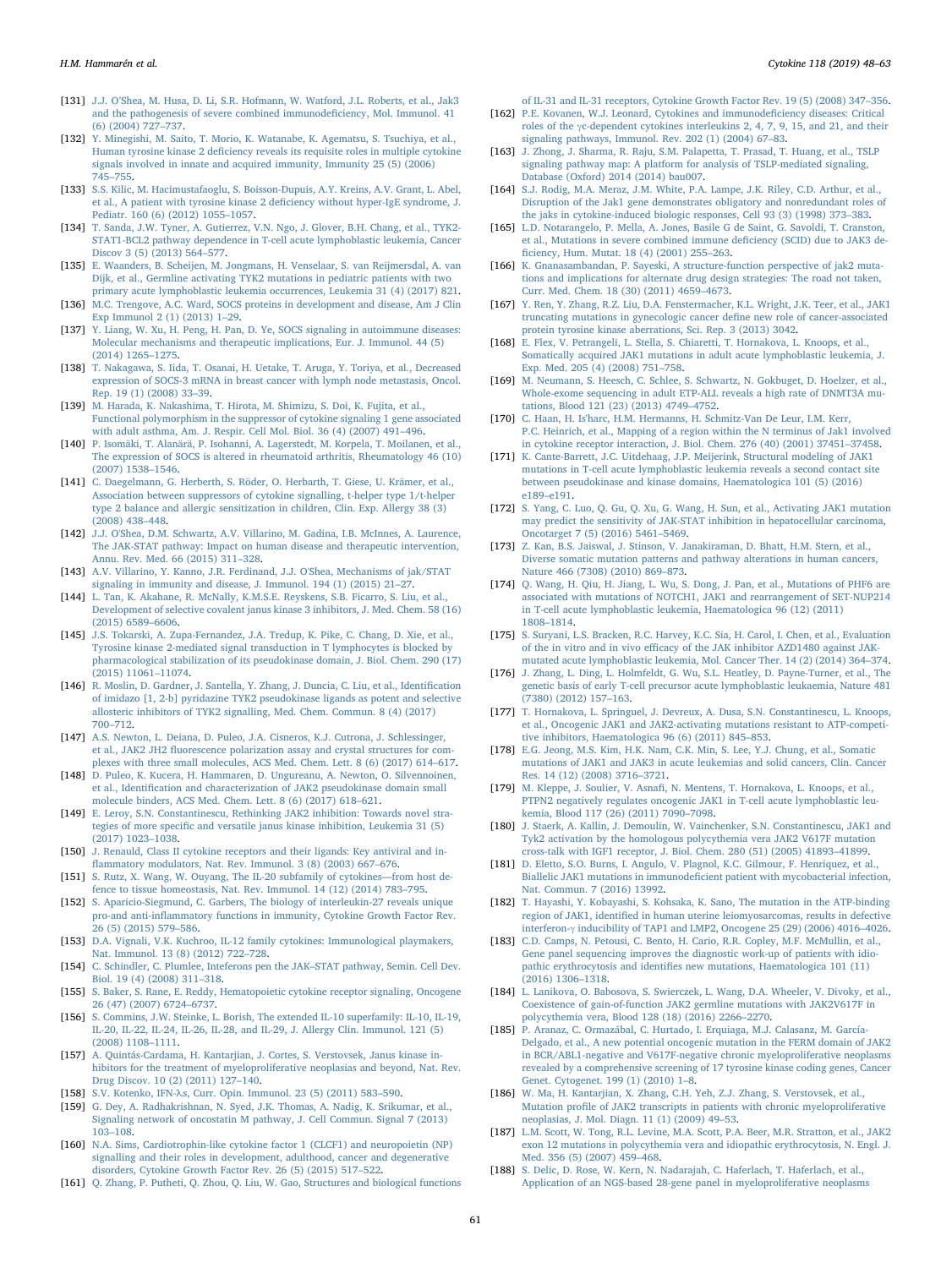[reveals distinct mutation patterns in essential thrombocythaemia, primary mye](http://refhub.elsevier.com/S1043-4666(18)30127-3/h0940)lofi[brosis and polycythaemia vera, Br. J. Haematol. 175 \(3\) \(2016\) 419](http://refhub.elsevier.com/S1043-4666(18)30127-3/h0940)–426.

- <span id="page-14-0"></span>[189] [S.L. Etheridge, M.E. Cosgrove, V. Sangkhae, L.M. Corbo, M.E. Roh, M.A. Seeliger,](http://refhub.elsevier.com/S1043-4666(18)30127-3/h0945) [et al., A novel activating, germline JAK2 mutation, JAK2R564Q, causes familial](http://refhub.elsevier.com/S1043-4666(18)30127-3/h0945) [essential thrombocytosis, Blood 123 \(7\) \(2014\) 1059](http://refhub.elsevier.com/S1043-4666(18)30127-3/h0945)–1068.
- <span id="page-14-1"></span>[190] [A.J. Mead, M.J. Rugless, S.E.W. Jacobsen, A. Schuh, Germline JAK2 mutation in a](http://refhub.elsevier.com/S1043-4666(18)30127-3/h0950) [family with hereditary thrombocytosis, N. Engl. J. Med. 366 \(10\) \(2012\) 967](http://refhub.elsevier.com/S1043-4666(18)30127-3/h0950)–969.
- [191] [A.J. Mead, O. Chowdhury, C. Pecquet, A. Dusa, P. Woll, D. Atkinson, et al., Impact](http://refhub.elsevier.com/S1043-4666(18)30127-3/h0955) [of isolated germline JAK2V617I mutation on human hematopoiesis, Blood 121](http://refhub.elsevier.com/S1043-4666(18)30127-3/h0955) [\(20\) \(2013\) 4156](http://refhub.elsevier.com/S1043-4666(18)30127-3/h0955)–4165.
- <span id="page-14-2"></span>[192] [Q.Y. Wu, F. Li, H.Y. Guo, J. Cao, C. Chen, W. Chen, et al., Amino acid residue E543](http://refhub.elsevier.com/S1043-4666(18)30127-3/h0960) [in JAK2 C618R is a potential therapeutic target for myeloproliferative disorders](http://refhub.elsevier.com/S1043-4666(18)30127-3/h0960) [caused by JAK2 C618R mutation, Arch. Biochem. Biophys. 528 \(1\) \(2012\) 57](http://refhub.elsevier.com/S1043-4666(18)30127-3/h0960)–66.
- <span id="page-14-3"></span>[193] [S. Schnittger, U. Bacher, W. Kern, M. Schröder, T. Haferlach, C. Schoch, Report on](http://refhub.elsevier.com/S1043-4666(18)30127-3/h0965) [two novel nucleotide exchanges in the JAK2 pseudokinase domain: D620E and](http://refhub.elsevier.com/S1043-4666(18)30127-3/h0965) [E627E, Leukemia 20 \(12\) \(2006\) 2195](http://refhub.elsevier.com/S1043-4666(18)30127-3/h0965)–2197.
- <span id="page-14-4"></span>[194] [C.G. Mullighan, J. Zhang, R.C. Harvey, J.R. Collins-Underwood, B.A. Schulman,](http://refhub.elsevier.com/S1043-4666(18)30127-3/h0970) [L.A. Phillips, et al., JAK mutations in high-risk childhood acute lymphoblastic](http://refhub.elsevier.com/S1043-4666(18)30127-3/h0970) [leukemia, Proc Natl Acad Sci U S A 106 \(23\) \(2009\) 9414](http://refhub.elsevier.com/S1043-4666(18)30127-3/h0970)–9418.
- [195] [D. Bercovich, I. Ganmore, L.M. Scott, G. Wainreb, Y. Birger, A. Elimelech, et al.,](http://refhub.elsevier.com/S1043-4666(18)30127-3/h0975) [Mutations of JAK2 in acute lymphoblastic leukaemias associated with down's](http://refhub.elsevier.com/S1043-4666(18)30127-3/h0975) [syndrome, Lancet 372 \(9648\) \(2008\) 1484](http://refhub.elsevier.com/S1043-4666(18)30127-3/h0975)–1492.
- <span id="page-14-5"></span>[196] [C. Marty, C. Saint-Martin, C. Pecquet, S. Grosjean, J. Saliba, C. Mouton, et al.,](http://refhub.elsevier.com/S1043-4666(18)30127-3/h0980) [Germ-line JAK2 mutations in the kinase domain are responsible for hereditary](http://refhub.elsevier.com/S1043-4666(18)30127-3/h0980) [thrombocytosis and are resistant to JAK2 and HSP90 inhibitors, Blood 123 \(9\)](http://refhub.elsevier.com/S1043-4666(18)30127-3/h0980) [\(2014\) 1372](http://refhub.elsevier.com/S1043-4666(18)30127-3/h0980)–1383.
- <span id="page-14-6"></span>[197] [K. Kapralova, M. Horvathova, C. Pecquet, J. Fialova Kucerova, D. Pospisilova,](http://refhub.elsevier.com/S1043-4666(18)30127-3/h0985) [E. Leroy, et al., Cooperation of germ line JAK2 mutations E846D and R1063H in](http://refhub.elsevier.com/S1043-4666(18)30127-3/h0985) [hereditary erythrocytosis with megakaryocytic atypia, Blood 128 \(10\) \(2016\)](http://refhub.elsevier.com/S1043-4666(18)30127-3/h0985) 1418–[1423.](http://refhub.elsevier.com/S1043-4666(18)30127-3/h0985)
- <span id="page-14-7"></span>[198] [J.L. Roberts, A. Lengi, S.M. Brown, M. Chen, Y.J. Zhou, J.J. O'Shea, et al., Janus](http://refhub.elsevier.com/S1043-4666(18)30127-3/h0990) kinase 3 (JAK3) defi[ciency: Clinical, immunologic, and molecular analyses of 10](http://refhub.elsevier.com/S1043-4666(18)30127-3/h0990) [patients and outcomes of stem cell transplantation, Blood 103 \(6\) \(2004\)](http://refhub.elsevier.com/S1043-4666(18)30127-3/h0990) 2009–[2018.](http://refhub.elsevier.com/S1043-4666(18)30127-3/h0990)
- <span id="page-14-8"></span>[199] [Y. Yamashita, J. Yuan, I. Suetake, H. Suzuki, Y. Ishikawa, Y. Choi, et al., Array](http://refhub.elsevier.com/S1043-4666(18)30127-3/h0995)[based genomic resequencing of human leukemia, Oncogene 29 \(25\) \(2010\) 3723.](http://refhub.elsevier.com/S1043-4666(18)30127-3/h0995)
- [200] [T. Sato, T. Toki, R. Kanezaki, G. Xu, K. Terui, H. Kanegane, et al., Functional](http://refhub.elsevier.com/S1043-4666(18)30127-3/h1000) [analysis of JAK3 mutations in transient myeloproliferative disorder and acute](http://refhub.elsevier.com/S1043-4666(18)30127-3/h1000) [megakaryoblastic leukaemia accompanying down syndrome, Br. J. Haematol. 141](http://refhub.elsevier.com/S1043-4666(18)30127-3/h1000) [\(5\) \(2008\) 681](http://refhub.elsevier.com/S1043-4666(18)30127-3/h1000)–688.
- <span id="page-14-9"></span>[201] [N.A. Cacalano, T.S. Migone, F. Bazan, E.P. Hanson, M. Chen, F. Candotti, et al.,](http://refhub.elsevier.com/S1043-4666(18)30127-3/h1005) [Autosomal SCID caused by a point mutation in the N-terminus of Jak3: Mapping of](http://refhub.elsevier.com/S1043-4666(18)30127-3/h1005) [the Jak3-receptor interaction domain, EMBO J. 18 \(6\) \(1999\) 1549](http://refhub.elsevier.com/S1043-4666(18)30127-3/h1005)–1558.
- [202] [W. Tang, H. Huo, J. Zhu, H. Ji, W. Zou, L. Xu, et al., Critical sites for the inter](http://refhub.elsevier.com/S1043-4666(18)30127-3/h1010)action between IL-2Rγ and [JAK3 and the following signaling, Biochem. Biophys.](http://refhub.elsevier.com/S1043-4666(18)30127-3/h1010) [Res. Commun. 283 \(3\) \(2001\) 598](http://refhub.elsevier.com/S1043-4666(18)30127-3/h1010)–605.
- <span id="page-14-10"></span>[203] [D.K. Walters, T. Mercher, T. Gu, T. O'Hare, J.W. Tyner, M. Loriaux, et al.,](http://refhub.elsevier.com/S1043-4666(18)30127-3/h1015) [Activating alleles of JAK3 in acute megakaryoblastic leukemia, Cancer Cell 10 \(1\)](http://refhub.elsevier.com/S1043-4666(18)30127-3/h1015) [\(2006\) 65](http://refhub.elsevier.com/S1043-4666(18)30127-3/h1015)–75.
- [204] [L. Riera, E. Lasorsa, L. Bonello, F. Sismondi, F. Tondat, C. Di Bello, et al.,](http://refhub.elsevier.com/S1043-4666(18)30127-3/h1020) [Description of a novel janus kinase 3 P132A mutation in acute megakaryoblastic](http://refhub.elsevier.com/S1043-4666(18)30127-3/h1020) [leukemia and demonstration of previously reported janus kinase 3 mutations in](http://refhub.elsevier.com/S1043-4666(18)30127-3/h1020) [normal subjects, Leuk Lymphoma 52 \(9\) \(2011\) 1742](http://refhub.elsevier.com/S1043-4666(18)30127-3/h1020)–1750.
- <span id="page-14-20"></span>[205] [S. De Vita, C. Mulligan, S. McElwaine, F. Dagna-Bricarelli, M. Spinelli, G. Basso,](http://refhub.elsevier.com/S1043-4666(18)30127-3/h1025) [et al., Loss-of-function JAK3 mutations in TMD and AMKL of down syndrome, Br.](http://refhub.elsevier.com/S1043-4666(18)30127-3/h1025) [J. Haematol. 137 \(4\) \(2007\) 337](http://refhub.elsevier.com/S1043-4666(18)30127-3/h1025)–341.
- <span id="page-14-11"></span>[206] [N.E. Elliott, S.M. Cleveland, V. Grann, J. Janik, T.A. Waldmann, U.P. Davé, FERM](http://refhub.elsevier.com/S1043-4666(18)30127-3/h1030) [domain mutations induce gain of function in JAK3 in adult T-cell leukemia/lym](http://refhub.elsevier.com/S1043-4666(18)30127-3/h1030)[phoma, Blood 118 \(14\) \(2011\) 3911](http://refhub.elsevier.com/S1043-4666(18)30127-3/h1030)–3921.
- <span id="page-14-12"></span>[207] [K.C. Kadakia, S.A. Tomlins, S.K. Sanghvi, A.K. Cani, K. Omata, D.H. Hovelson,](http://refhub.elsevier.com/S1043-4666(18)30127-3/h1035) [et al., Comprehensive serial molecular pro](http://refhub.elsevier.com/S1043-4666(18)30127-3/h1035)filing of an "N of 1" exceptional non[responder with metastatic prostate cancer progressing to small cell carcinoma on](http://refhub.elsevier.com/S1043-4666(18)30127-3/h1035) [treatment, J. Hematol. Oncol. 8 \(1\) \(2015\) 109.](http://refhub.elsevier.com/S1043-4666(18)30127-3/h1035)
- <span id="page-14-13"></span>[208] [S. Degryse, C.E. de Bock, L. Cox, S. Demeyer, O. Gielen, N. Mentens, et al., JAK3](http://refhub.elsevier.com/S1043-4666(18)30127-3/h1040) [mutants transform hematopoietic cells through JAK1 activation, causing T-cell](http://refhub.elsevier.com/S1043-4666(18)30127-3/h1040) [acute lymphoblastic leukemia in a mouse model, Blood 124 \(20\) \(2014\)](http://refhub.elsevier.com/S1043-4666(18)30127-3/h1040) 3092–[3100.](http://refhub.elsevier.com/S1043-4666(18)30127-3/h1040)
- <span id="page-14-14"></span>[209] [C. Vicente, C. Schwab, M. Broux, E. Geerdens, S. Degryse, S. Demeyer, et al.,](http://refhub.elsevier.com/S1043-4666(18)30127-3/h1045) Targeted sequencing identifi[es associations between IL7R-JAK mutations and](http://refhub.elsevier.com/S1043-4666(18)30127-3/h1045) [epigenetic modulators in T-cell acute lymphoblastic leukemia, Haematologica 100](http://refhub.elsevier.com/S1043-4666(18)30127-3/h1045) [\(10\) \(2015\) 1301](http://refhub.elsevier.com/S1043-4666(18)30127-3/h1045)–1310.
- [210] [F. Candotti, S.A. Oakes, J.A. Johnston, S. Giliani, R.F. Schumacher, P. Mella, et al.,](http://refhub.elsevier.com/S1043-4666(18)30127-3/h1050) [Structural and functional basis for JAK3-de](http://refhub.elsevier.com/S1043-4666(18)30127-3/h1050)ficient severe combined immunodefi[ciency, Blood 90 \(10\) \(1997\) 3996](http://refhub.elsevier.com/S1043-4666(18)30127-3/h1050)–4003.
- <span id="page-14-15"></span>[211] [R.F. Schumacher, P. Mella, R. Badolato, M. Fiorini, G. Savoldi, S. Giliani, et al.,](http://refhub.elsevier.com/S1043-4666(18)30127-3/h1055) [Complete genomic organization of the human JAK3 gene and mutation analysis in](http://refhub.elsevier.com/S1043-4666(18)30127-3/h1055) severe combined immunodefi[ciency by single-strand conformation polymorphism,](http://refhub.elsevier.com/S1043-4666(18)30127-3/h1055) [Hum. Genet. 106 \(1\) \(2000\) 73](http://refhub.elsevier.com/S1043-4666(18)30127-3/h1055)–79.
- <span id="page-14-16"></span>[212] [J. Li, H. Nara, M. Rahman, F.M. Juliana, A. Araki, H. Asao, Impaired IL-7 signaling](http://refhub.elsevier.com/S1043-4666(18)30127-3/h1060) [may explain a case of atypical JAK3-SCID, Cytokine 49 \(2\) \(2010\) 221](http://refhub.elsevier.com/S1043-4666(18)30127-3/h1060)–228.
- <span id="page-14-17"></span>[213] [A.K. Bergmann, S. Schneppenheim, M. Seifert, M.J. Betts, A. Haake, C. Lopez,](http://refhub.elsevier.com/S1043-4666(18)30127-3/h1065) [et al., Recurrent mutation of JAK3 in t-cell prolymphocytic leukemia, Genes](http://refhub.elsevier.com/S1043-4666(18)30127-3/h1065) [Chromosomes Cancer 53 \(4\) \(2014\) 309](http://refhub.elsevier.com/S1043-4666(18)30127-3/h1065)–316.
- [214] [M.G. Cornejo, M.G. Kharas, M.B. Werneck, S. Le Bras, S.A. Moore, B. Ball, et al.,](http://refhub.elsevier.com/S1043-4666(18)30127-3/h1070) [Constitutive JAK3 activation induces lymphoproliferative syndromes in murine](http://refhub.elsevier.com/S1043-4666(18)30127-3/h1070) [bone marrow transplantation models, Blood 113 \(12\) \(2009\) 2746](http://refhub.elsevier.com/S1043-4666(18)30127-3/h1070)–2754.
- [215] G.S. [Martinez, J.A. Ross, R.A. Kirken, Transforming mutations of Jak3 \(A573V and](http://refhub.elsevier.com/S1043-4666(18)30127-3/h1075) M511I) show diff[erential sensitivity to selective Jak3 inhibitors, Clin. Cancer](http://refhub.elsevier.com/S1043-4666(18)30127-3/h1075) [Drugs 3 \(2\) \(2016\) 131](http://refhub.elsevier.com/S1043-4666(18)30127-3/h1075)–137.
- <span id="page-14-19"></span>[216] [S.H. Sim, S. Kim, T.M. Kim, Y.K. Jeon, S.J. Nam, Y. Ahn, et al., Novel JAK3-ac](http://refhub.elsevier.com/S1043-4666(18)30127-3/h1080)[tivating mutations in extranodal NK/T-cell lymphoma, nasal type, Am. J. Pathol.](http://refhub.elsevier.com/S1043-4666(18)30127-3/h1080) [187 \(5\) \(2017\) 980](http://refhub.elsevier.com/S1043-4666(18)30127-3/h1080)–986.
- <span id="page-14-18"></span>[217] [H. Kiyoi, S. Yamaji, S. Kojima, T. Naoe, JAK3 mutations occur in acute mega](http://refhub.elsevier.com/S1043-4666(18)30127-3/h1085)[karyoblastic leukemia both in down syndrome children and non-down syndrome](http://refhub.elsevier.com/S1043-4666(18)30127-3/h1085) [adults, Leukemia 21 \(3\) \(2007\) 574](http://refhub.elsevier.com/S1043-4666(18)30127-3/h1085)–576.
- <span id="page-14-21"></span>[218] [P. Mella, R.F. Schumacher, T. Cranston, Basile G de Saint, G. Savoldi,](http://refhub.elsevier.com/S1043-4666(18)30127-3/h1090) [L.D. Notarangelo, Eleven novel JAK3 mutations in patients with severe combined](http://refhub.elsevier.com/S1043-4666(18)30127-3/h1090) immunodeficiency—including the fi[rst patients with mutations in the kinase do](http://refhub.elsevier.com/S1043-4666(18)30127-3/h1090)[main, Hum. Mutat. 18 \(4\) \(2001\) 355](http://refhub.elsevier.com/S1043-4666(18)30127-3/h1090)–356.
- [219] [T. Bains, M. Heinrich, M. Loriaux, C. Beadling, D. Nelson, A. Warrick, et al., Newly](http://refhub.elsevier.com/S1043-4666(18)30127-3/h1095) [described activating JAK3 mutations in T-cell acute lymphoblastic leukemia,](http://refhub.elsevier.com/S1043-4666(18)30127-3/h1095) [Leukemia 26 \(9\) \(2012\) 2144](http://refhub.elsevier.com/S1043-4666(18)30127-3/h1095)–2146.
- <span id="page-14-26"></span>[220] [E. Losdyck, T. Hornakova, L. Springuel, S. Degryse, O. Gielen, J. Cools, et al.,](http://refhub.elsevier.com/S1043-4666(18)30127-3/h1100) [Distinct acute lymphoblastic leukemia \(ALL\)-associated janus kinase 3 \(JAK3\)](http://refhub.elsevier.com/S1043-4666(18)30127-3/h1100) mutants exhibit diff[erent cytokine-receptor requirements and JAK inhibitor spe](http://refhub.elsevier.com/S1043-4666(18)30127-3/h1100)cifi[cities, J. Biol. Chem. 290 \(48\) \(2015\) 29022](http://refhub.elsevier.com/S1043-4666(18)30127-3/h1100)–29034.
- <span id="page-14-22"></span>[221] [C.M. Mjaanes, R.W. Hendershot, R.R. Quinones, E.W. Gelfand, A novel mutation of](http://refhub.elsevier.com/S1043-4666(18)30127-3/h1105) intron 22 in janus kinase 3–defi[cient severe combined immunode](http://refhub.elsevier.com/S1043-4666(18)30127-3/h1105)ficiency, J. [Allergy Clin. Immunol. 119 \(6\) \(2007\) 1542](http://refhub.elsevier.com/S1043-4666(18)30127-3/h1105)–1545.
- <span id="page-14-23"></span>[222] [H. Sakaguchi, Y. Okuno, H. Muramatsu, K. Yoshida, Y. Shiraishi, M. Takahashi,](http://refhub.elsevier.com/S1043-4666(18)30127-3/h1110) et al., Exome sequencing identifi[es secondary mutations of SETBP1 and JAK3 in](http://refhub.elsevier.com/S1043-4666(18)30127-3/h1110) [juvenile myelomonocytic leukemia, Nat. Genet. 45 \(8\) \(2013\) 937](http://refhub.elsevier.com/S1043-4666(18)30127-3/h1110)–941.
- <span id="page-14-24"></span>[223] [D. Bellanger, V. Jacquemin, M. Chopin, G. Pierron, O. Bernard, J. Ghysdael, et al.,](http://refhub.elsevier.com/S1043-4666(18)30127-3/h1115) [Recurrent JAK1 and JAK3 somatic mutations in T-cell prolymphocytic leukemia,](http://refhub.elsevier.com/S1043-4666(18)30127-3/h1115) [Leukemia 28 \(2\) \(2014\) 417](http://refhub.elsevier.com/S1043-4666(18)30127-3/h1115)–419.
- <span id="page-14-25"></span>[224] [H.D. Ochs, C.I.E. Smith, J.M. Puck, Primary Immunode](http://refhub.elsevier.com/S1043-4666(18)30127-3/h1120)ficiency Diseases: A [Molecular and Cellular Approach, OUP, USA, 2013.](http://refhub.elsevier.com/S1043-4666(18)30127-3/h1120)
- [225] [S. Bresolin, P. De Filippi, F. Vendemini, M. D'Alia, M. Zecca, L.H. Meyer, et al.,](http://refhub.elsevier.com/S1043-4666(18)30127-3/h1125) [Mutations of SETBP1 and JAK3 in juvenile myelomonocytic leukemia: A report](http://refhub.elsevier.com/S1043-4666(18)30127-3/h1125) [from the italian AIEOP study group, Oncotarget 7 \(20\) \(2016\) 28914](http://refhub.elsevier.com/S1043-4666(18)30127-3/h1125)–28919.
- <span id="page-14-27"></span>[226] Z.K. [Atak, V. Gianfelici, G. Hulselmans, K. De Keersmaecker, A.G. Devasia,](http://refhub.elsevier.com/S1043-4666(18)30127-3/h1130) [E. Geerdens, et al., Comprehensive analysis of transcriptome variation uncovers](http://refhub.elsevier.com/S1043-4666(18)30127-3/h1130) [known and novel driver events in T-cell acute lymphoblastic leukemia, PLoS Genet](http://refhub.elsevier.com/S1043-4666(18)30127-3/h1130) [9 \(12\) \(2013\) e1003997.](http://refhub.elsevier.com/S1043-4666(18)30127-3/h1130)
- <span id="page-14-28"></span>[227] [D.A. Dyment, M.Z. Cader, M.J. Chao, M.R. Lincoln, K.M. Morrison, G. Disanto,](http://refhub.elsevier.com/S1043-4666(18)30127-3/h1135) et al., Exome sequencing identifi[es a novel multiple sclerosis susceptibility variant](http://refhub.elsevier.com/S1043-4666(18)30127-3/h1135) [in the TYK2 gene, Neurology 79 \(5\) \(2012\) 406](http://refhub.elsevier.com/S1043-4666(18)30127-3/h1135)–411.
- <span id="page-14-30"></span>[228] [M.H. Tomasson, Z. Xiang, R. Walgren, Y. Zhao, Y. Kasai, T. Miner, et al., Somatic](http://refhub.elsevier.com/S1043-4666(18)30127-3/h1140) [mutations and germline sequence variants in the expressed tyrosine kinase genes](http://refhub.elsevier.com/S1043-4666(18)30127-3/h1140) [of patients with de novo acute myeloid leukemia, Blood 111 \(9\) \(2008\)](http://refhub.elsevier.com/S1043-4666(18)30127-3/h1140) 4797–[4808.](http://refhub.elsevier.com/S1043-4666(18)30127-3/h1140)
- [229] [N. Mørk, E. Kofod-Olsen, K. Sørensen, E. Bach, T. Ørntoft, L. Østergaard, et al.,](http://refhub.elsevier.com/S1043-4666(18)30127-3/h1145) [Mutations in the TLR3 signaling pathway and beyond in adult patients with herpes](http://refhub.elsevier.com/S1043-4666(18)30127-3/h1145) [simplex encephalitis, Genes Immun. 16 \(8\) \(2015\) 552](http://refhub.elsevier.com/S1043-4666(18)30127-3/h1145)–566.
- <span id="page-14-29"></span>[230] [E. Lopez-Isac, D. Campillo-Davo, L. Bossini-Castillo, S.G. Guerra, S. Assassi,](http://refhub.elsevier.com/S1043-4666(18)30127-3/h1150) C.P. Simeon, et al., Infl[uence of TYK2 in systemic sclerosis susceptibility: A new](http://refhub.elsevier.com/S1043-4666(18)30127-3/h1150) [locus in the IL-12 pathway, Ann. Rheum. Dis. 75 \(8\) \(2016\) 1521](http://refhub.elsevier.com/S1043-4666(18)30127-3/h1150)–1526.
- <span id="page-14-37"></span>[231] [D. Diogo, L. Bastarache, K.P. Liao, R.R. Graham, R.S. Fulton, J.D. Greenberg, et al.,](http://refhub.elsevier.com/S1043-4666(18)30127-3/h1155) [TYK2 protein-coding variants protect against rheumatoid arthritis and auto](http://refhub.elsevier.com/S1043-4666(18)30127-3/h1155)[immunity, with no evidence of major pleiotropic e](http://refhub.elsevier.com/S1043-4666(18)30127-3/h1155)ffects on non-autoimmune [complex traits, PLoS One 10 \(4\) \(2015\) e1022271.](http://refhub.elsevier.com/S1043-4666(18)30127-3/h1155)
- [232] [Z. Li, M. Gakovic, J. Ragimbeau, M. Eloranta, L. Rönnblom, F. Michel, et al., Two](http://refhub.elsevier.com/S1043-4666(18)30127-3/h1160) [rare disease-associated Tyk2 variants are catalytically impaired but signaling](http://refhub.elsevier.com/S1043-4666(18)30127-3/h1160) [competent, J. Immunol. 190 \(5\) \(2013\) 2335](http://refhub.elsevier.com/S1043-4666(18)30127-3/h1160)–2344.
- [233] [A.C. Hirbe, M. Kaushal, M.K. Sharma, S. Dahiya, M. Pekmezci, A. Perry, et al.,](http://refhub.elsevier.com/S1043-4666(18)30127-3/h1165) Clinical genomic profiling identifi[es TYK2 mutation and overexpression in patients](http://refhub.elsevier.com/S1043-4666(18)30127-3/h1165) with neurofi[bromatosis type 1-associated malignant peripheral nerve sheath tu](http://refhub.elsevier.com/S1043-4666(18)30127-3/h1165)[mors, Cancer 123 \(7\) \(2017\) 1194](http://refhub.elsevier.com/S1043-4666(18)30127-3/h1165)–1201.
- <span id="page-14-31"></span>[234] [T. Matsuda, J. Feng, B.A. Witthuhn, Y. Sekine, J.N. Ihle, Determination of the](http://refhub.elsevier.com/S1043-4666(18)30127-3/h1170) [transphosphorylation sites of Jak2 kinase, Biochem. Biophys. Res. Commun. 325](http://refhub.elsevier.com/S1043-4666(18)30127-3/h1170) [\(2\) \(2004\) 586](http://refhub.elsevier.com/S1043-4666(18)30127-3/h1170)–594.
- [235] [K. Rikova, A. Guo, Q. Zeng, A. Possemato, J. Yu, H. Haack, et al., Global survey of](http://refhub.elsevier.com/S1043-4666(18)30127-3/h1175) phosphotyrosine signaling identifi[es oncogenic kinases in lung cancer, Cell 131 \(6\)](http://refhub.elsevier.com/S1043-4666(18)30127-3/h1175) [\(2007\) 1190](http://refhub.elsevier.com/S1043-4666(18)30127-3/h1175)–1203.
- <span id="page-14-36"></span>[236] [D. Yan, R.E. Hutchison, G. Mohi, Tyrosine 201 is required for constitutive acti](http://refhub.elsevier.com/S1043-4666(18)30127-3/h1180)vation of JAK2V617F and effi[cient induction of myeloproliferative disease in mice,](http://refhub.elsevier.com/S1043-4666(18)30127-3/h1180) [Blood 120 \(9\) \(2012\) 1888](http://refhub.elsevier.com/S1043-4666(18)30127-3/h1180)–1898.
- [237] [M.D. Godeny, J. Sayyah, D. VonDerLinden, M. Johns, D.A. Ostrov, J. Caldwell-](http://refhub.elsevier.com/S1043-4666(18)30127-3/h1185)[Busby, et al., The N-terminal SH2 domain of the tyrosine phosphatase, SHP-2, is](http://refhub.elsevier.com/S1043-4666(18)30127-3/h1185) [essential for Jak2-dependent signaling via the angiotensin II type AT1 receptor,](http://refhub.elsevier.com/S1043-4666(18)30127-3/h1185) [Cell. Signal. 19 \(3\) \(2007\) 600](http://refhub.elsevier.com/S1043-4666(18)30127-3/h1185)–609.
- <span id="page-14-32"></span>[238] [J. Sayyah, K. Gnanasambandan, S. Kamarajugadda, S. Tsuda, J. Caldwell-Busby,](http://refhub.elsevier.com/S1043-4666(18)30127-3/h1190) [P.P. Sayeski, Phosphorylation of Y372 is critical for Jak2 tyrosine kinase activa](http://refhub.elsevier.com/S1043-4666(18)30127-3/h1190)tion, [Cell. Signal. 23 \(11\) \(2011\) 1806](http://refhub.elsevier.com/S1043-4666(18)30127-3/h1190)–1815.
- <span id="page-14-33"></span>[239] [J.H. Kurzer, L.S. Argetsinger, Y.J. Zhou, J.L. Kouadio, J.J. O'Shea, C. Carter-Su,](http://refhub.elsevier.com/S1043-4666(18)30127-3/h1195) [Tyrosine 813 is a site of JAK2 autophosphorylation critical for activation of JAK2](http://refhub.elsevier.com/S1043-4666(18)30127-3/h1195) [by SH2-B beta, Mol. Cell. Biol. 24 \(10\) \(2004\) 4557](http://refhub.elsevier.com/S1043-4666(18)30127-3/h1195)–4570.
- <span id="page-14-34"></span>[240] [L.S. Argetsinger, J.A. Stuckey, S.A. Robertson, R.I. Koleva, J.M. Cline, J.A. Marto,](http://refhub.elsevier.com/S1043-4666(18)30127-3/h1200) [et al., Tyrosines 868, 966, and 972 in the kinase domain of JAK2 are autopho](http://refhub.elsevier.com/S1043-4666(18)30127-3/h1200)[sphorylated and required for maximal JAK2 kinase activity, Mol. Endocrinol. 24](http://refhub.elsevier.com/S1043-4666(18)30127-3/h1200) [\(5\) \(2010\) 1062](http://refhub.elsevier.com/S1043-4666(18)30127-3/h1200)–1076.
- <span id="page-14-35"></span>[241] [M. Funakoshi-Tago, K. Tago, T. Kasahara, E. Parganas, J.N. Ihle, Negative](http://refhub.elsevier.com/S1043-4666(18)30127-3/h1205)